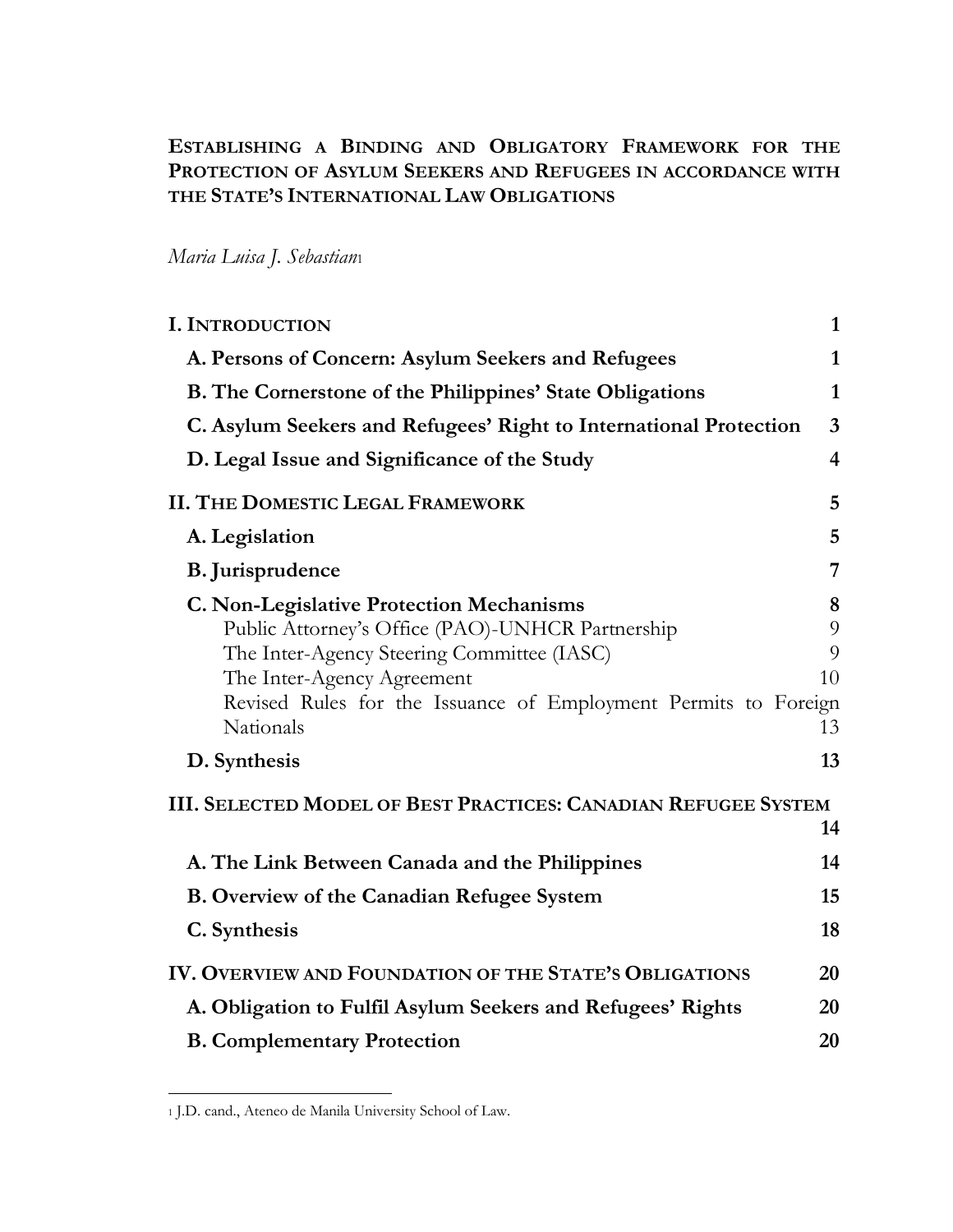| C. The Policy Framework Shift Towards Human Rights Law                | 23 |
|-----------------------------------------------------------------------|----|
| Related Literature: Boll's Multiple Nationality and International Law | 23 |
| Philippine Jurisprudence                                              | 26 |
| V. FINAL LEGAL ANALYSIS AND CONCLUSION                                | 30 |
| A. The Gap in the Philippine Legal Framework                          | 30 |
| Inherent Gap in the Refugee Convention                                | 30 |
| Inadequacy of the Current Legal Framework                             | 31 |
| Substantive Inadequacy                                                | 32 |
| Formal Inadequacy                                                     | 33 |
| <b>B.</b> Conclusion                                                  | 34 |
| <b>VI. RECOMMENDATIONS</b>                                            | 34 |
| A. Legal Bases                                                        | 35 |
| B. Philosophy of the State Commitment to Protect Asylum Seekers and   |    |
| Refugees                                                              | 36 |
| <b>C.</b> Salient Provisions of the Proposed Bill                     | 38 |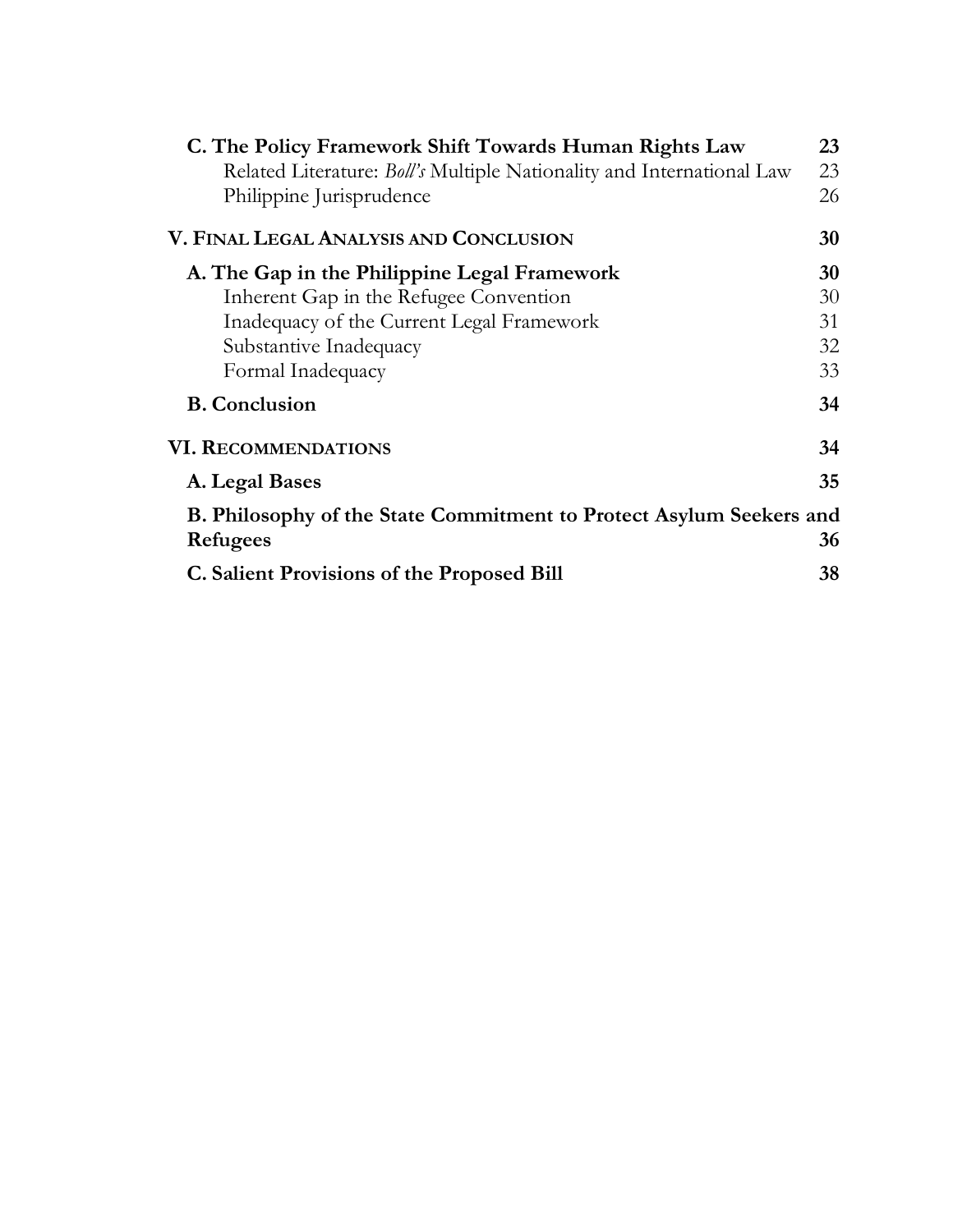#### **ABSTRACT**

Globalization, as well as the advancements and evils that come with it, has blurred the world's borders. While some States flourish, the world remains beset by human rights violations against its population, especially against asylum seekers and refugees. While every refugee is initially an asylum seeker, not every asylum seeker will ultimately be a recognized refugee. Regardless of the classification, they were forced to flee their home countries due to persecution and threats to their lives and liberties. The migration triggers may be unforeseen, such as the rapid spread of a deadly disease or other natural calamity. Some may be a result of years of injustice, such as upheaval and violent war.

As they seek asylum elsewhere, the enjoyment of their rights and freedoms is not always guaranteed. Shackles of discrimination leave them deprived of such universal privileges. As aliens in the host State, they are either turned away or are physically admitted though left in a legal limbo. This is the prevalent reality for most of them today, despite the States' obligation to provide international protection. And while some States are open to them, the protection provided is insufficient. This is the case for the Philippines. The Philippine legal framework reveals its willingness to comply in good faith with its pertinent obligations. However, the framework is plagued with a gap mainly arising from the absence of an updated comprehensive law. This is worsened by the inadequate and outdated non-legislative and statutory provisions. To bridge the gap, legislative reform shall be proposed. It shall be a codification of asylum seekers and refugees' rights on the one hand, and the State and its organs' obligations on the other.

It is only by clearly laying down such rights and obligations that they are liberated from discriminatory barriers to their progress. Aid and services are made accessible and local integration is facilitated. It is only through such liberation that they, as potential Filipino citizens, are able to rise up and fearlessly thrive within their new home. That is the essence of refugee law. It has a humanitarian component on the one hand. And a positive and constructive contribution to the development of the local community on the other. Their liberation introduces valuable human resources, talents, and skills to the society. In turn, the competitiveness of the local community is enhanced. Their success is the also the Filipino community's success.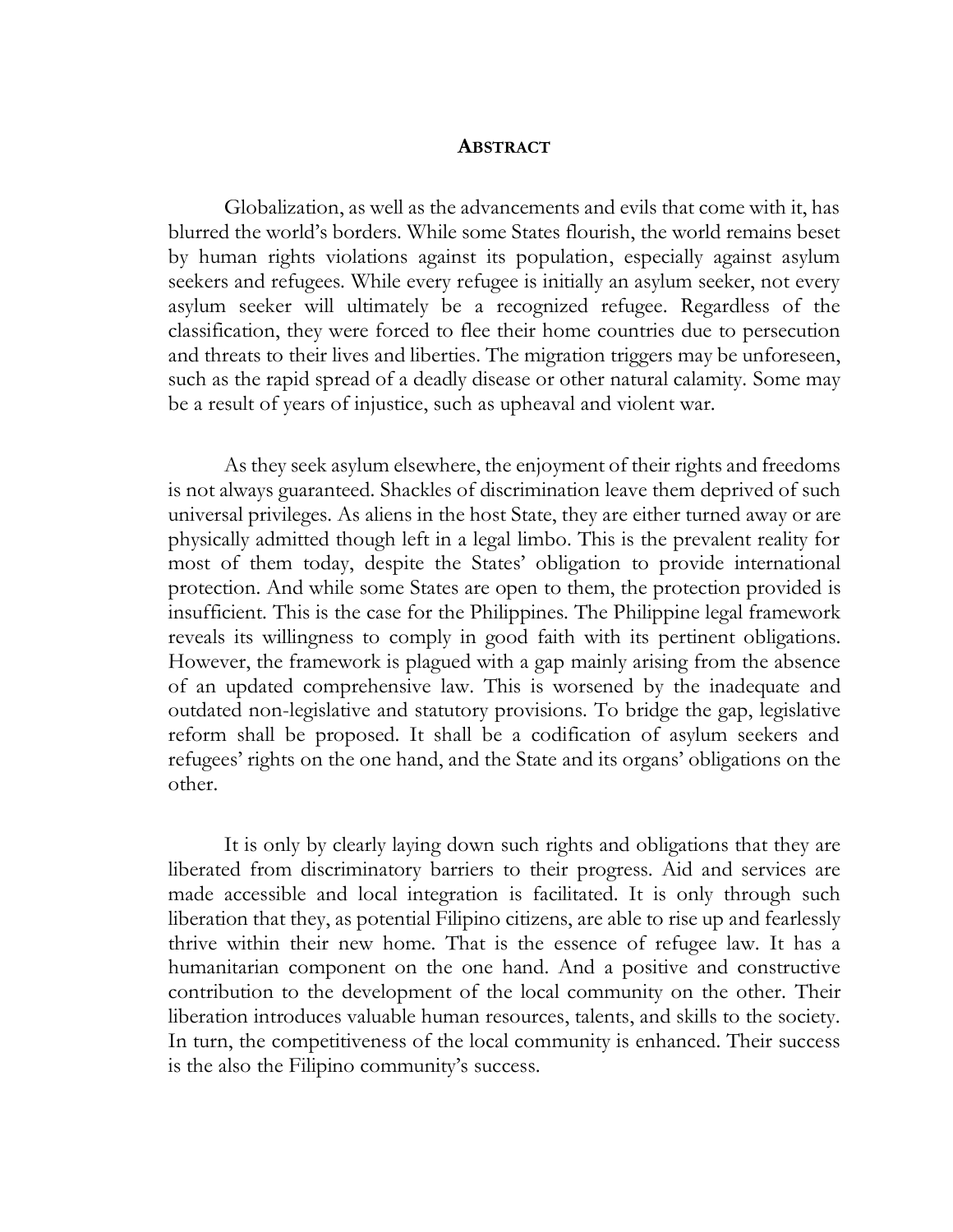### **OUTLINE**

### **I. INTRODUCTION**

This chapter provides three main points. First, the technical definitions of the terms "asylum seeker" and "refugee," and a snapshot of their circumstances. Second, the basic foundations of asylum seeker and refugee protection – international law and constitutional law. Finally, the legal issue and the significance of the study, upon which the entire paper will revolve around.

### **II. DOMESTIC LEGAL FRAMEWORK**

This chapter is divided into two parts. First, pertinent legislative measures and recent jurisprudence. Second, the recent and governing non-legislative measures in relation to the Refugee Convention and the legislative measures. This chapter serves as the guide in firming up the discussion of the legal issue and the proponent's arguments.

### **III. SELECTED MODEL OF BEST PRACTICES: CANADIAN REFUGEE SYSTEM**

To strengthen the proponent's recommendation, the highlights of the selected model legal framework is discussed. The chapter also contains the rationale and the points for selecting the Canadian Refugee System.

## **IV. OVERVIEW AND FOUNDATION OF THE STATE'S OBLIGATIONS**

This chapter provides a discussion on the Philippines' State obligations in relation to asylum seekers and refugees. The legal bases and the impetus for such obligations and the fulfilment of the same are also presented.

## **V. FINAL LEGAL ANALYSIS AND CONCLUSION**

This chapter presents the analysis and the main arguments given the discussions in the previous chapters. The manifestations of the gap in the legal framework are also substantiated.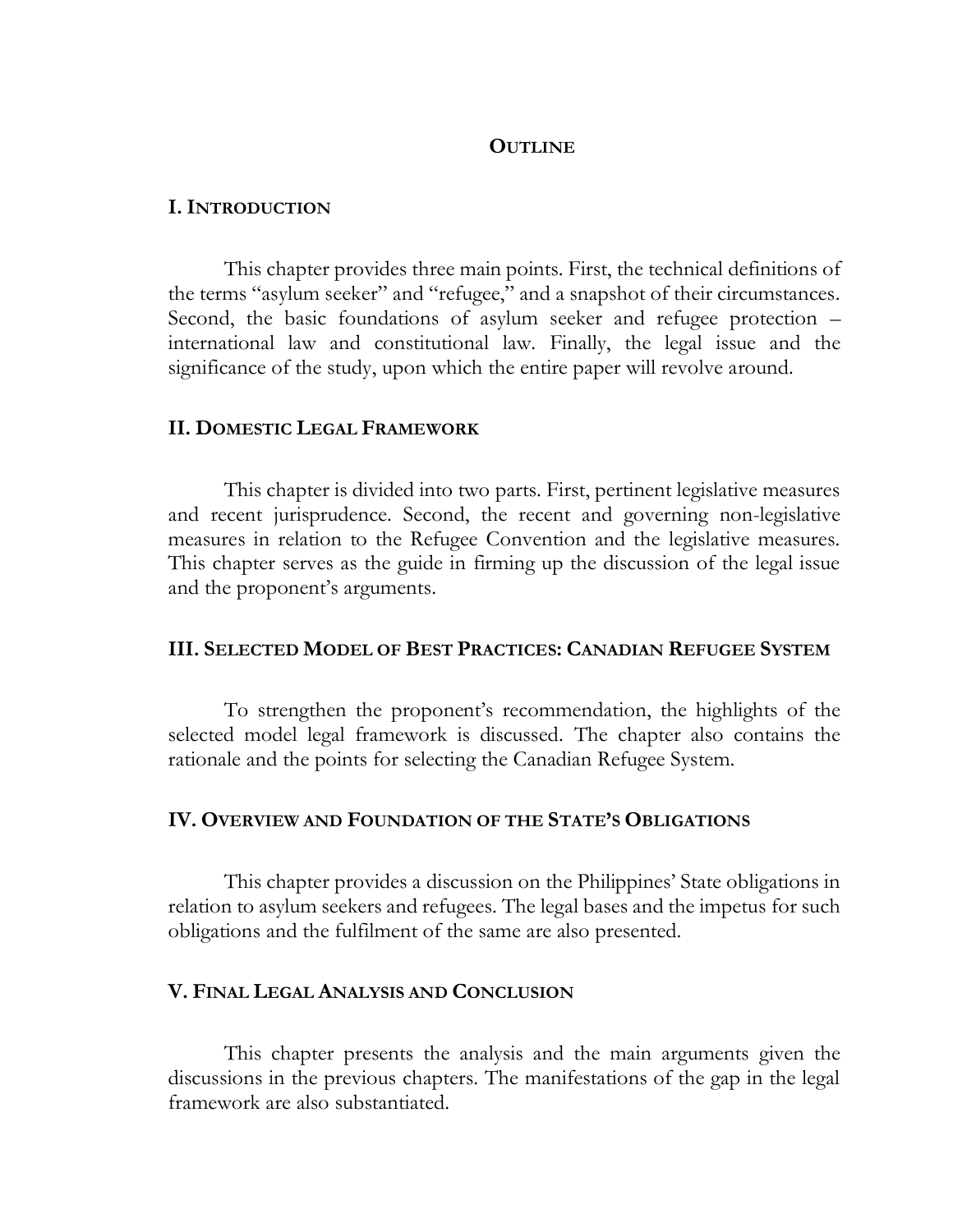# **VI. RECOMMENDATION**

This chapter contains a three-part recommendation. First, the legal bases in advocating for the proposal. Second, the philosophy of the State commitment to its obligations, which also justifies the need for the proposal. Finally, the salient provisions of the proposed bill inspired by the Canadian Refugee System and the strong areas of the Philippine legal framework.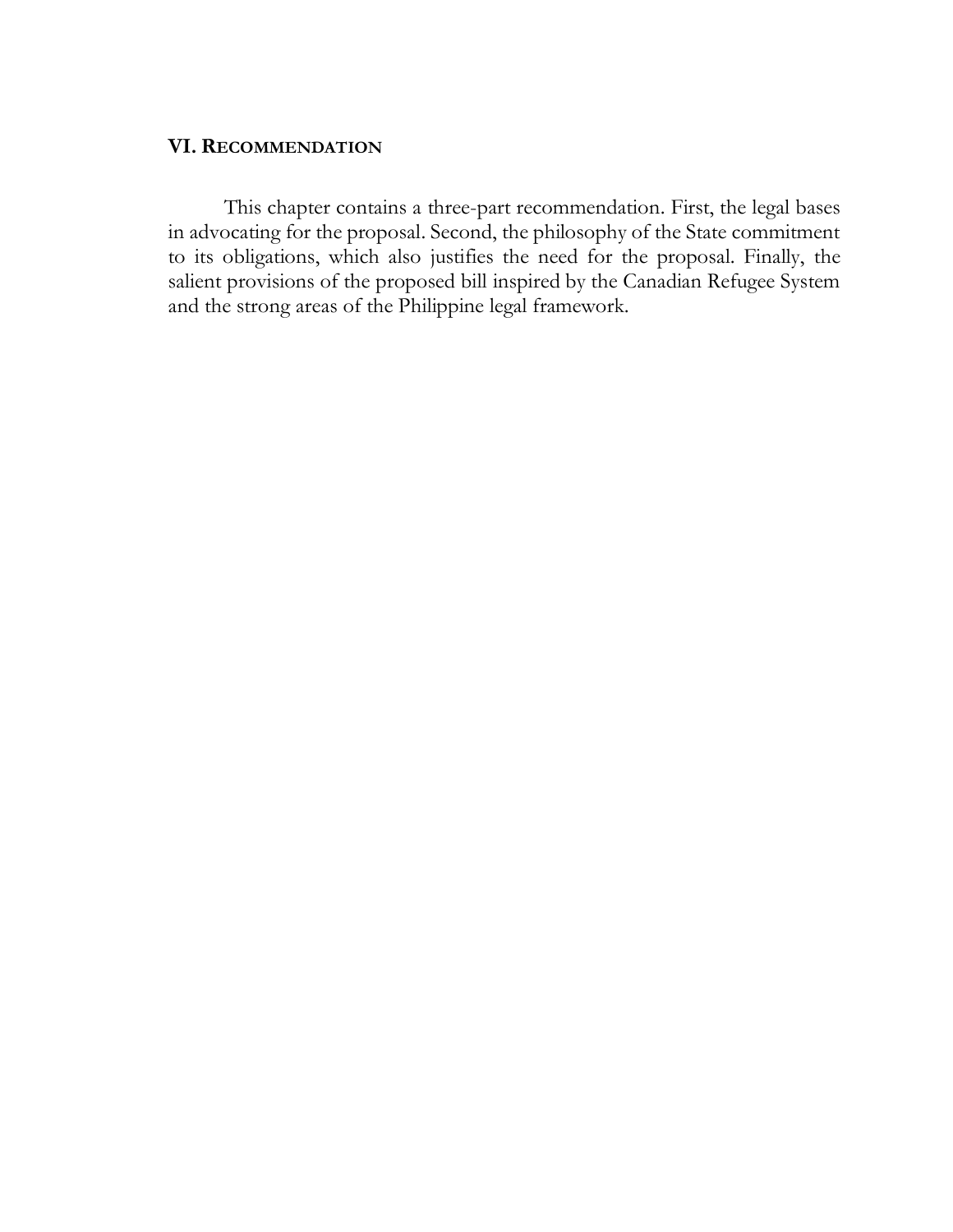### **I. INTRODUCTION**

#### <span id="page-5-0"></span>**A. Persons of Concern: Asylum Seekers and Refugees**

<span id="page-5-1"></span>According to the United Nations High Commissioner for Refugees ("UNHCR"), refugees and asylum seekers are part of the vulnerable group known as Persons of Concern.<sup>2</sup> Refugees are those who are "unable or unwilling to return to their country of origin owing to a well-founded fear of being persecuted for reasons of race, religion, nationality, membership of a particular social group, or political opinion."<sup>3</sup> On the other hand, asylum seekers are those who are seeking asylum, "but whose claim has not yet been finally decided."<sup>4</sup> Their migration is triggered by various reasons – discrimination, war and violence, health crises, calamities, and the like. As they migrate to seek sanctuary in other States, they are left in a legal limbo. They are placed in an inferior position where their protection is not at all times guaranteed by the receiving State. This is especially the case where no law in the host State's legal framework protects their rights and provides standards of treatment.

Under human rights law, the absence of a law does not justify deviation from the State's obligation to protect them. Neither does it justify unlawful discrimination of asylum seekers and refugees. It is this kind of discrimination that leads to the deprivation of rights and liberties. It is likewise the oppressive tool utilized by States to side-step the duty to protect these vulnerable groups.

#### **B. The Cornerstone of the Philippines' State Obligations**

<span id="page-5-2"></span>Advocating for asylum seekers and refugees' rights is premised on both domestic law and international law. Under domestic law, they are covered by the

<sup>2</sup> Josefina San Juan-Torres, Statelessness in Southeast Asia: Traversing the Tricky Tightrope of Protection (unpublished report presented during the Asia Pacific Chapter Conference of the International Association of Refugee and Migration Judges (IARMJ) held in Wellington, New Zealand, November 14-16, 2018) (on file with Author & the Philippine Judicial Academy) (citing the UNHCR Philippines Statelessness Briefer published Oct. 19, 2018).

<sup>3</sup> 1951 Convention Relating to the Status of Refugees, art. 1, *acceded* Jul. 22, 1981, 189 U.N.T.S. 137 [hereinafter 1951 Convention].

<sup>4</sup> United Nations High Commissioner for Refugees, Glossary 288, *available at* https://www.unhcr.org/50a4c2789.pdf

<sup>(</sup>last accessed June 20, 2019).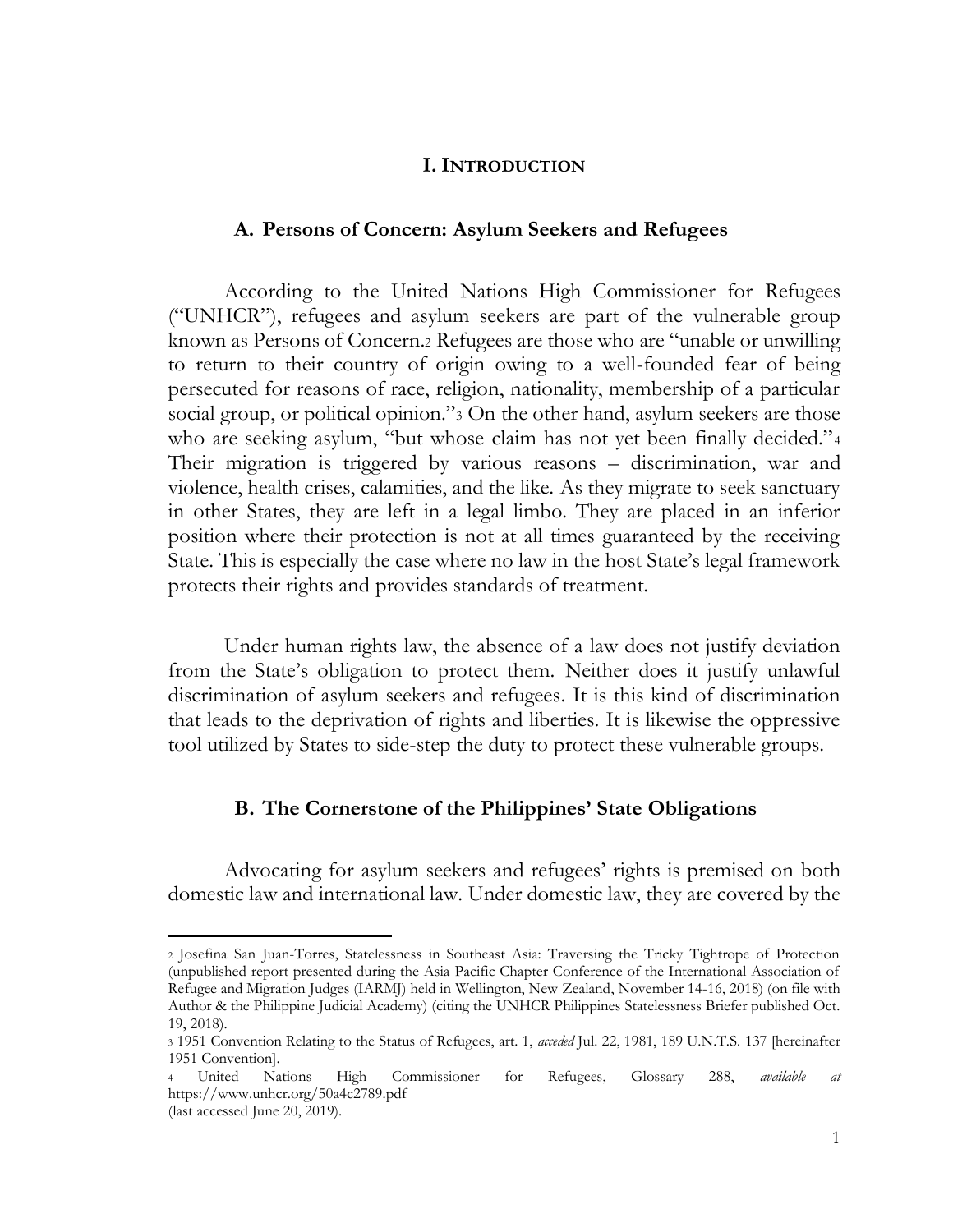protective mantle of the Constitution. *Fr. Joaquin Bernas, SJ* noted the following jurisprudential affirmation: "The guaranties of the Fourteenth Amendment and so of the first paragraph of the Philippine Bill of Rights, are universal in their application to all persons within the territorial jurisdiction, without regard to differences of race, color, or nationality."<sup>5</sup> The Constitution also serves as the legal basis in the recently enacted Inter-Agency Agreement on the Protection of Persons of Concern. It emphasizes the State duty to enable asylum seekers and refugees to "thrive and live without fear of persecution."<sup>6</sup> This proves that liberty and prosperity are at the heart of refugee law.

Necessarily related to constitutional law is international law, of which treaties and principles form part. "Constitutional law practice in the Philippines recognizes that treaties 'when concluded create rights and obligations and thus become international law between the parties to the agreement and…they also become part of the domestic law of the land.'"<sup>7</sup> Hence, all rights-based instruments ratified by the Philippines give rise to different obligations.

The Philippines, by virtue of its membership in the United Nations ("UN"), accepted the mandate in the UN Charter.<sup>8</sup> The State remains faithful to its pledge by acceding to, among others, the 1951 Convention Relating to the Status of Refugees ("Refugee Convention"). It is the central instrument for refugee protection. An expert gives the following overview of the Refugee Convention:

The Refugee Convention is one of the cornerstones of the larger human rights system for protecting vulnerable persons and yet it is also a very narrow instrument, protecting a very specific group of persons. This duality is reflected in refugee protection generally where, on the one hand, states appear to believe in a moral, humanitarian imperative to protect individuals seeking refuge, yet, on the other hand, they are reluctant to permit entry to all those persons falling under their responsibility. When we consider the contemporary definition of

<sup>5</sup> JOAQUIN G. BERNAS, S.J., THE 1987 CONSTITUTION OF THE REPUBLIC OF THE PHILIPPINES: A COMMENTARY 106 (2009 ed.)

<sup>6</sup> Inter-Agency Steering Committee for the Protection of Persons of Concern, Inter-Agency Agreement on the Protection of Asylum Seekers, Refugees, and Stateless Persons in the Philippines § 6 (2017).

<sup>7</sup> Sedfrey M. Candelaria, *The Practice of Refugee Law in the Philippines*, 70 PHIL. L.J. 187, 188 (1995) (citing Joaquin G. Bernas, S.J., FOREIGN RELATIONS IN CONSTITUTIONAL LAW 109 (1995)).

<sup>8</sup> U.N. CHARTER, art. 4, ¶ 1.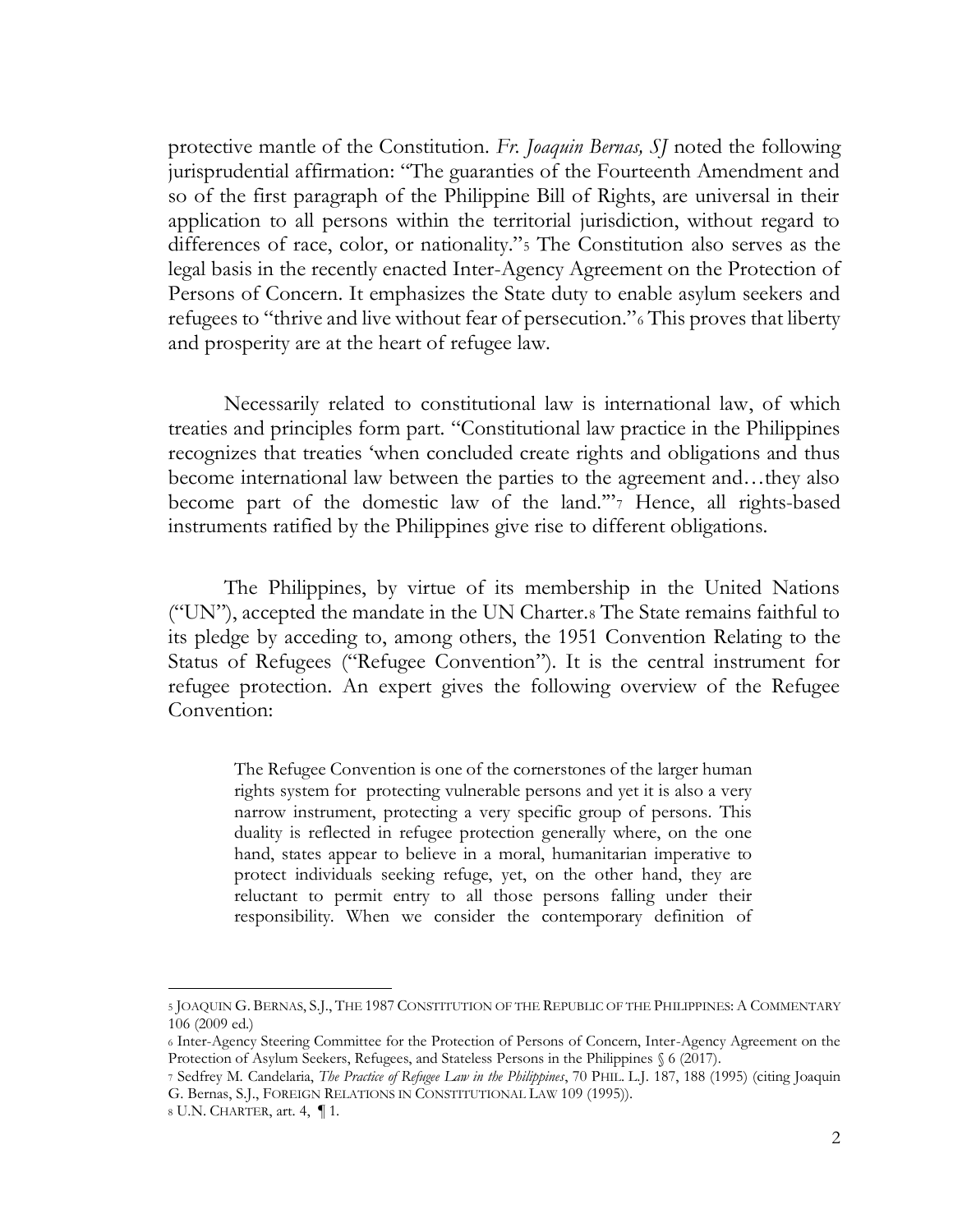refugee, and how customary international law may supplement the definition of refugee, we see this same division of interests.<sup>9</sup>

Given the narrow nature of the Refugee Convention, other international principles all the more attain significance. They give rise to more obligations beyond those set forth in the Convention. They mandate States to provide complementary protection.

# <span id="page-7-0"></span>**C. Asylum Seekers and Refugees' Right to International Protection**

International protection of human rights broadly involves the State duty "to protect, to respect and to fulfil human rights."<sup>10</sup> The duty to respect means to "refrain from interfering with or curtailing the enjoyment of human rights."<sup>11</sup> To protect means "protect individuals and groups against human rights abuses."<sup>12</sup> And to fulfil means to "take positive action to facilitate the enjoyment of basic human rights."<sup>13</sup> These duties are a corollary of being a party to the International Bill of Human Rights, i.e. the UDHR, the ICCPR and the ICESCR. In consideration of the said international agreements, the Philippines ratified the Refugee Convention and its 1967 Protocol. Since the Convention expressly refers to refugees, there exists a bigger problem when asylum seekers' claims are denied.<sup>14</sup> In that case, voluntary repatriation seems to be a inviable option, while involuntary repatriation may constitute *refoulement*.<sup>15</sup> As such, international human rights law and the principle of complementary protection serve as the anchors for their protection.

To lay the predicate regarding concept of protection of the rights of asylum seekers and refugees, the following must be highlighted:

<sup>9</sup> William Thomas Worster, *The Evolving Definition of the Refugee In Contemporary International Law*, 30 BERKELEY J. INT'L L. 94, 94 (2012).

<sup>10</sup> United Nations Human Rights Office of the High Commissioner, International Human Rights Law *available at*  https://www.ohchr.org/en/professionalinterest/pages/internationallaw.aspx (last accessed June 20, 2019). <sup>11</sup> *Id*.

<sup>12</sup> *Id.*

<sup>13</sup> *Id.*

<sup>14</sup> Mary Geralyn N. Flores & Corazon B. Gaite, *Indo-Chinese Refugees in the Philippines: The Issue of Non-Voluntary Repatriation*, 7 WORLD BULL. 1, 6 (1991).

<sup>15</sup> Flores & Gaite, *supra* note 14, at 7-8.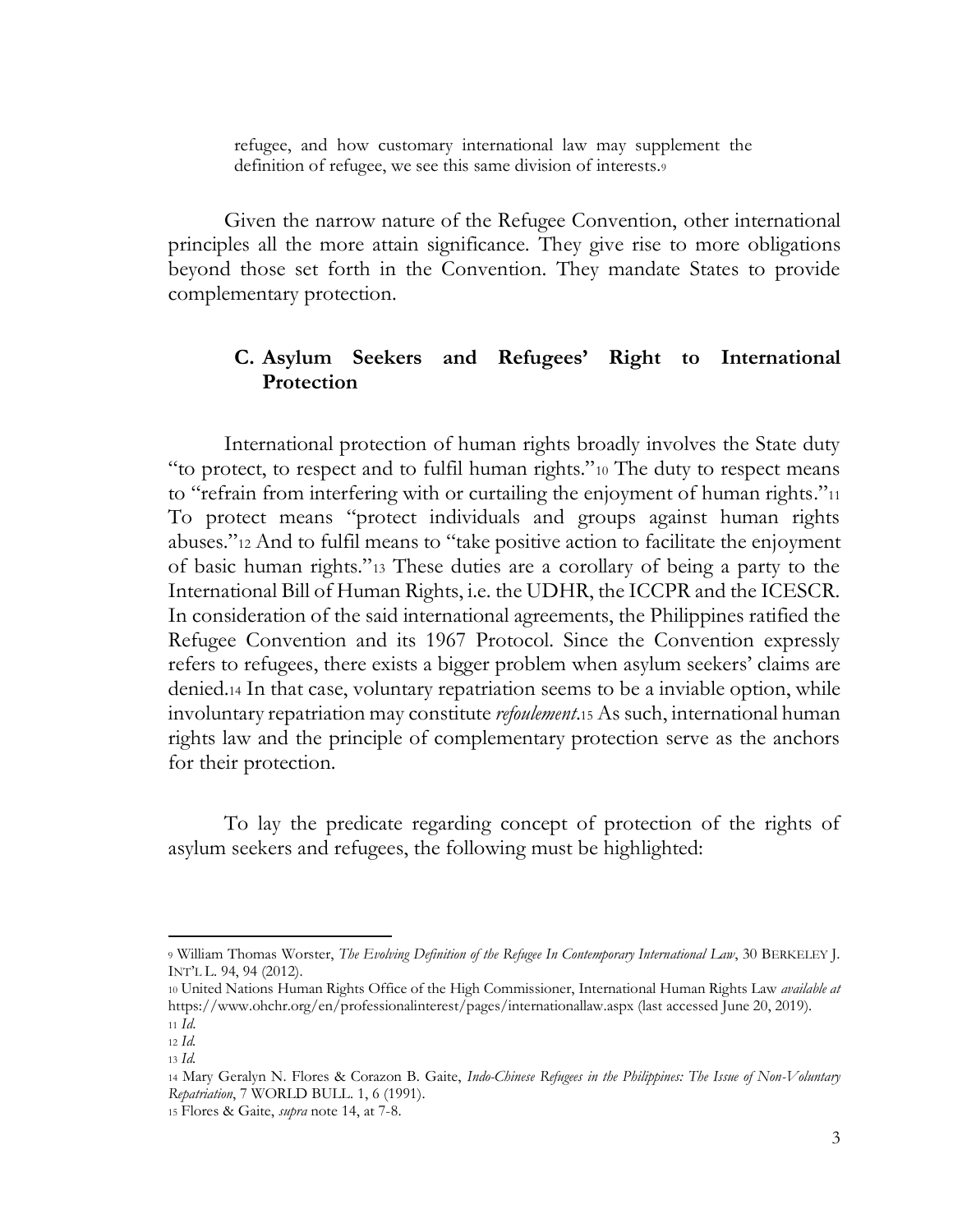The need for international protection is predicated on the breakdown of national protection – a lack of basic guarantees which States normally extend to their citizens… accordingly, international protection provides a substitute for national protection, which lasts until the refugee is able to benefit again from national protection, either in the country of origin or by assuming a new nationality.<sup>16</sup>

In this light, the UNHCR reiterates the State's mandate to ensure the compatibility between its legal framework and treaty obligations.<sup>17</sup> Ad hoc mechanisms inadequately guarantee international protection of asylum seekers and refugees. This is so as they fail to provide for the collective set of their rights, among other things. The same is especially problematic for asylum seekers. Their rights are often violated in instances when there is refusal to apply the Refugee Convention provisions for their benefit. Thus, it is recommended in the Final Act of the Conference of Plenipotentiaries which adopted the Refugee Convention that:

The Conference expresses the hope that the Convention relating to the Status of Refugees will have value as an example exceeding its contractual scope and that all nations will be guided by it in granting so far as possible to persons in their territory as refugees and who would not be covered by the terms of the Convention, the treatment for which it provides.<sup>18</sup>

# <span id="page-8-0"></span>**D. Legal Issue and Significance of the Study**

The legal issue sought to be addressed is best summarized in one question: Is there a gap in the Philippine legal framework arising from the absence of a law enacted for asylum seekers and refugees? This thesis aims to prove that the answer is in the affirmative. To accomplish such task, the existing legal framework will be thoroughly examined. The existence of a gap shall then be substantiated by providing an analysis of its manifestations. The end in view in pursuit of innovative legislative reform is to propose a basic yet comprehensive

<sup>16</sup> JANE MCADAM, COMPLEMENTARY PROTECTION IN INTERNATIONAL REFUGEE LAW 20 (2007).

<sup>17</sup> MCADAM, *supra* note 16, at 29.

<sup>18</sup> UNHCR: The UN Refugee Agency, Handbook on Procedures and Criteria for Determining Refugee Status and Guidelines on International Protection under the 1951 Convention and the 1967 Protocol Relating to the Status of Refugees (Reissued, Geneva, February 2019, HCR/1P/4/ENG/REV.4) at 16, *available at*  https://www.unhcr.org/publications/legal/3d58e13b4/handbook-procedures-criteria-determining-refugeestatus-under-1951-convention.html (last accessed Aug. 8, 2019).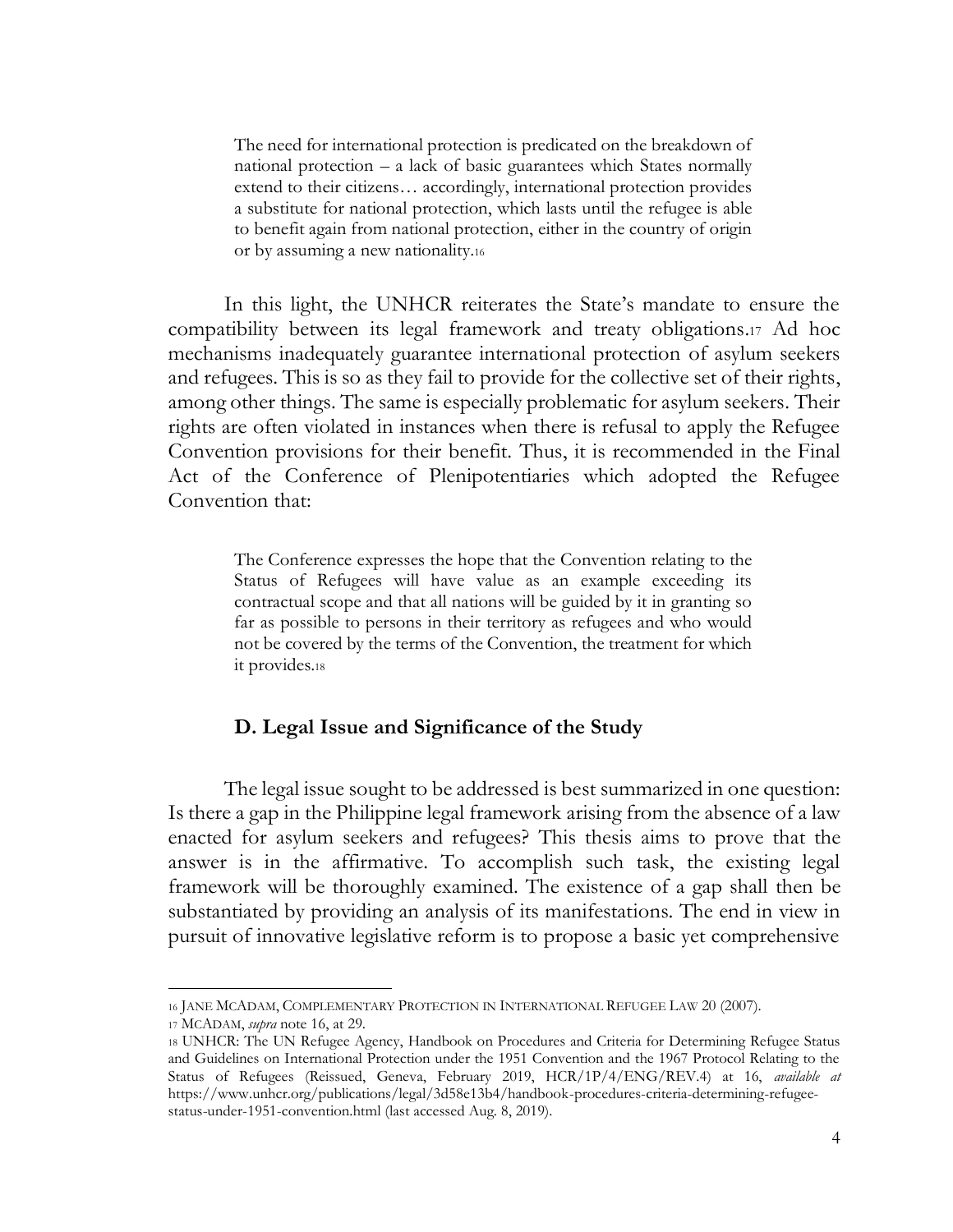law. A basic law addressing basic needs must first be crafted to enable the State to effectively address more complex vulnerabilities.

Despite the absence of a law, the Philippines has developed and evolved various protection mechanisms. However, these merely consist of outdated laws and a series of non-legislative issuances and agreements. Although influenced by the shift in the policy framework towards the liberal application of human rights principles, a gap remains. It stems from the formal and substantive inadequacies of its mentioned components. The formal inadequacies are rooted from the lack of structural permanence of the non-legislative measures which provide mere ad hoc solutions. Whereas the substantive inadequacies arise from the various provisions that are in conflict with the Refugee Convention and other pertinent instruments and laws.

Given the absence of a law and the mentioned inadequacies, their rights and freedoms are not clearly laid down. This fact results in ambiguity and deprivation thereof, which holds back their advancement in society. As a result, their chances of thriving in the Philippines are minimal to null. Valuable skills, talent and potential human resources are put to waste. Hence, the necessity for this study and the recommended law.

# **II. THE DOMESTIC LEGAL FRAMEWORK**

### <span id="page-9-1"></span><span id="page-9-0"></span>**A. Legislation**

The Refugee Convention, as a binding treaty, has the force and effect of a law in the Philippines.<sup>19</sup> As such, its provisions must be complied with in good faith, as espoused by the principle of *pacta sunt servanda.* The said principle is a generally accepted principle of international law which the Constitution deems part of the law of the land.<sup>20</sup> Despite the binding effect of the Refugee Convention, good faith compliance is difficult to sustain sans a counterpart domestic law. The need for the latter is premised on the need to localize its provisions and better incorporate the same in this jurisdiction.

<sup>19</sup> Air Canada v. Commissioner of Internal Revenue, 778 SCRA 132, 159 (2016).

<sup>20</sup> *Air Canada,* 778 SCRA at 157.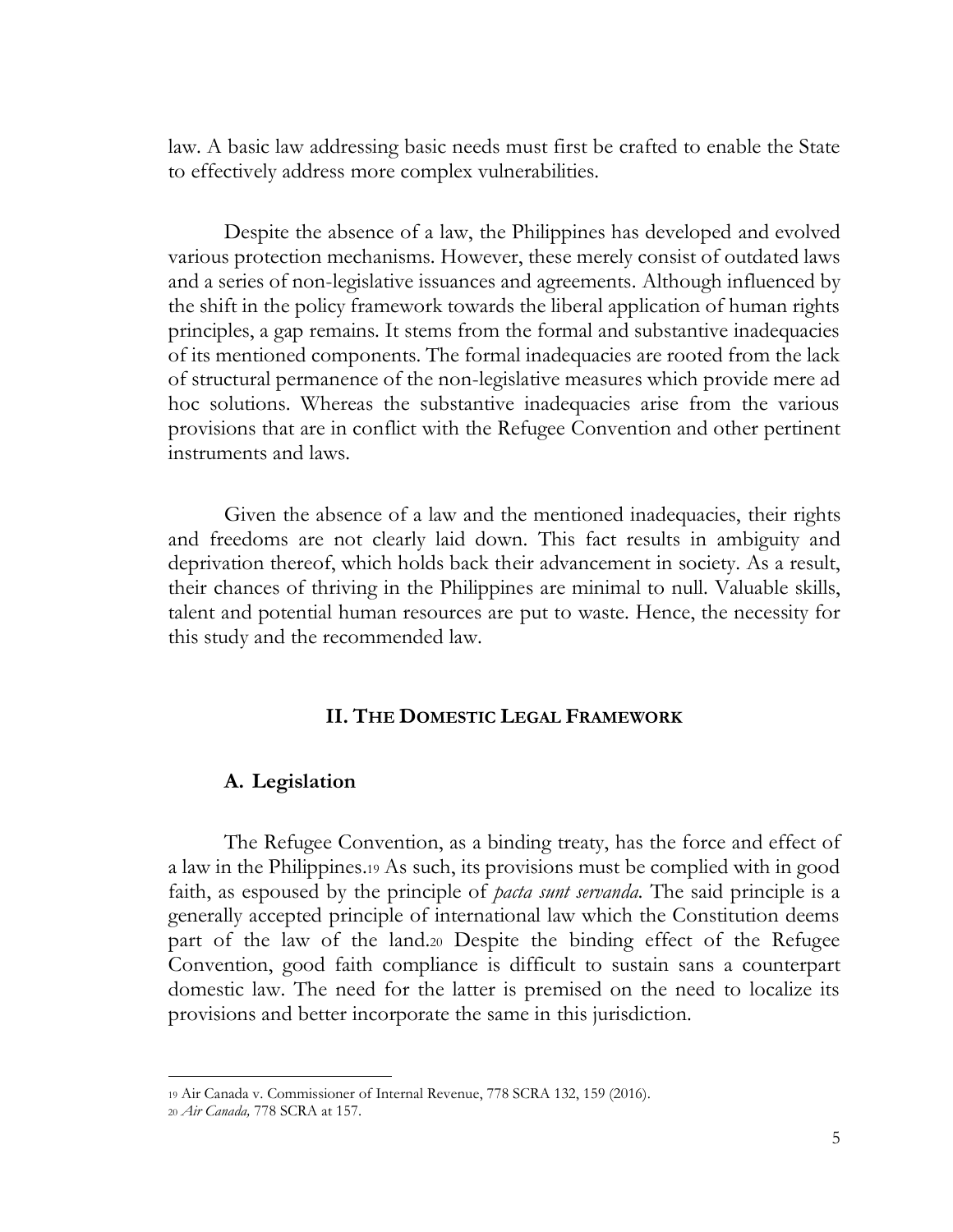One of the notable provisions in the Refugee Convention is the article on *non-refoulement*. It is the "prohibition of expulsion or return of a refugee in any manner whatsoever to the frontiers of territories where his or her life or freedom would be threatened on account of his race, religion, nationality, membership of a particular social group or political opinion."<sup>21</sup> It is a customary international law principle which makes it binding even to non-State-Parties to the Convention.<sup>22</sup> Thus, the Philippines' compliance with this principle is mandatory and imperative.

As to legislation, a handful of old statutes contain provisions recognizing their rights. These are the Philippine Immigration Act, the Family Code, and the Philippine Passport Act. The most archaic one is the Immigration Act, which antedates the Refugee Convention. Section 47(b) of the Act provides: "the President is authorized… for humanitarian reasons, and when not opposed to the public interest, to admit aliens who are refugees for religious, political, or racial reasons, in such classes of cases and under such conditions as he may prescribe."<sup>23</sup> Under this section, refugee status determination is delegated by the Chief Executive to the Justice Secretary.<sup>24</sup> "Special non-immigrant" admission status will be accorded if the applicant qualifies as a refugee for humanitarian considerations.<sup>25</sup> To be granted the status, he or she must show circumstances warranting admission due to humanitarian considerations. There must likewise be proof of economic capacity throughout the applicant's stay in the Philippines.<sup>26</sup> Despite the recognition of refugees' presence in the Philippines, the Immigration Act only pertains to their admission. Nothing in the law lays down their rights, especially prior to the official declaration of their refugee status. Moreover, as it antedates the Refugee Convention, the sole provision does not take into account the former's provisions.

The Family Code was enacted post-accession to the Refugee Convention. Under Article 21(2) thereof, refugees may submit affidavits in lieu of a certificate, to prove their capacity to contract marriage.<sup>27</sup> Though helpful, this sole provision

<sup>21</sup> 1951 Convention, *supra* note 3, at art. 33.

<sup>22</sup> SAM BLAY, 1951 CONVENTION RELATING TO THE STATUS OF REFUGEES AND ITS 1967 PROTOCOL: A COMMENTARY 150 (Andreas Zimmermann ed., 2010).

<sup>23</sup> An Act to Control and Regulate the Immigration of Aliens into the Philippines [The Philippine Immigration Act of 1940], Commonwealth Act No. 613, § 47 (1940).

<sup>24</sup> Candelaria, *supra* note 7, at 198.

<sup>25</sup> *Id.*

<sup>26</sup> Candelaria, *supra* note 7, at 200.

<sup>27</sup> The Family Code of the Philippines [THE FAMILY CODE], Executive Order No. 209, art. 21(2) (1987).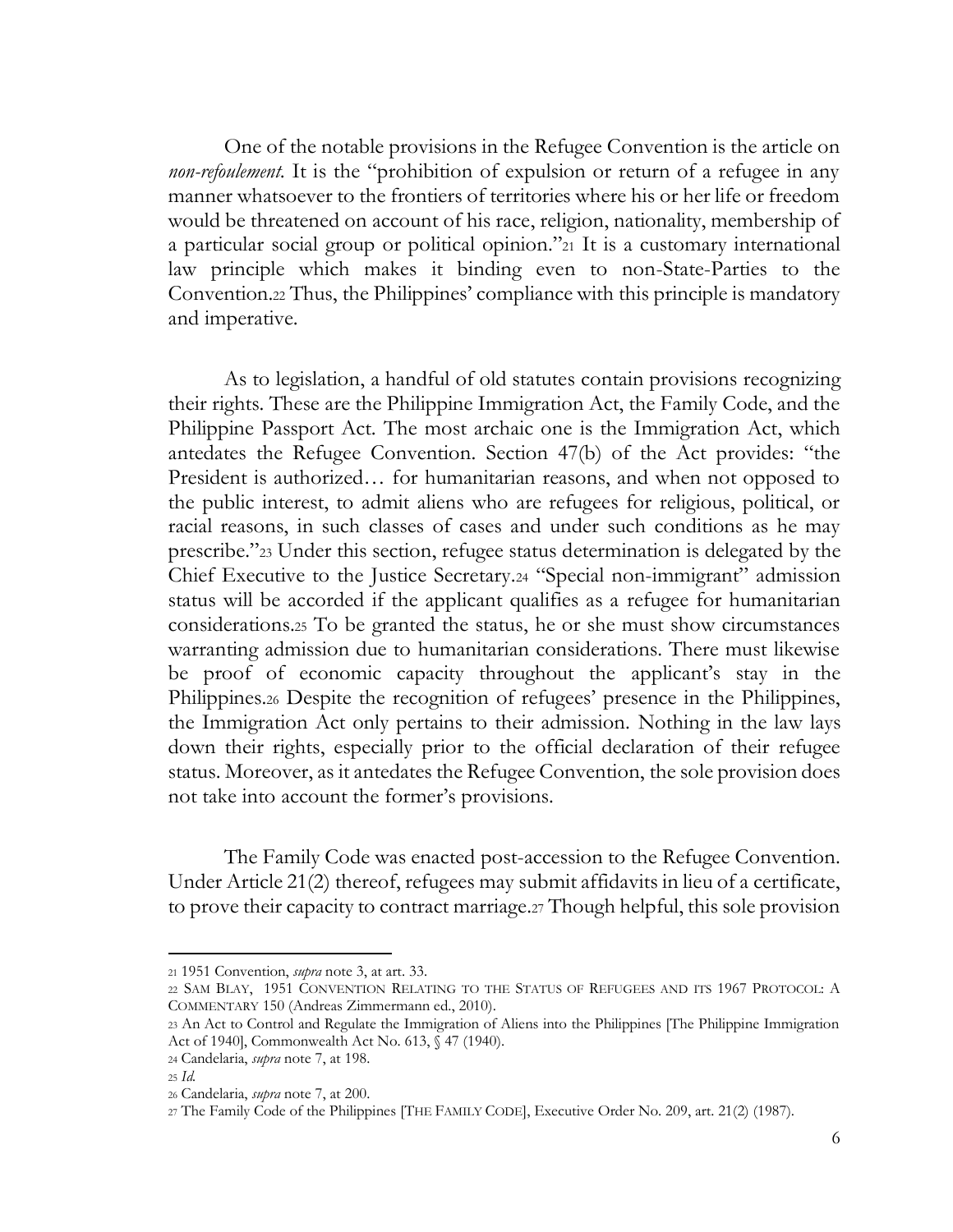is unable to address other refugee problems more urgent than contracting marriage. It does not even provide that certain rights under the Family Code may apply to them.

Lastly, the Philippine Passport Act contains a provision that recognizes a Refugee Convention right. Section 13(e) of the said Act grants travel documents, in lieu of a passport, to any refugee granted either permanent residency or asylum in the Philippines.<sup>28</sup> However, the benefits are granted only to those who have attained refugee or permanent residency status. Asylum seekers or refugees with pending claims are not expressly covered. This creates a problematic loophole especially when an urgent need for such documents arises.

While the provisions favor refugees, they presuppose that they are not deprived of other fundamental rights. It is apparent that many other Convention rights have not been domestically codified. Despite the presence of the Convention itself, its broad provisions lead to ambiguity in its application. And although the Supreme Court is tasked to interpret the Convention provisions, refugees are often in dire situations. More often than not, they do not have the time and resources to await judicial pronouncements affirming and upholding their rights.

# **B. Jurisprudence**

<span id="page-11-0"></span>As of writing, the Supreme Court has resolved only one refugee case since the Refugee Convention was ratified in the 1980's. The 2015 landmark case is entitled *Republic v. Karman F. Karbasi*. He was forced to flee Iran due to the country's war against Iraq. The hostile government confiscated his passport, barring him from traveling outside the country except by camel. He sought refuge in Pakistan for a couple of years although he was not immediately granted refugee status by the UNHCR. Upon arrival in Manila and upon submission to the UN, he was admitted as a refugee. Given such status, he was granted allowances, medical benefits, and protection by the UNHCR. This assistance enabled him to graduate from college and eventually support his family by engaging in business. Upon applying for citizenship, the Solicitor General opposed the application. The latter had reservations as to his tendency to become a public charge. The premise was his alleged failure to prove "a lucrative income

<sup>28</sup> Philippine Passport Act of 1996 [PHILIPPINE PASSPORT ACT], Republic Act No. 8239, § 13(e) (1996).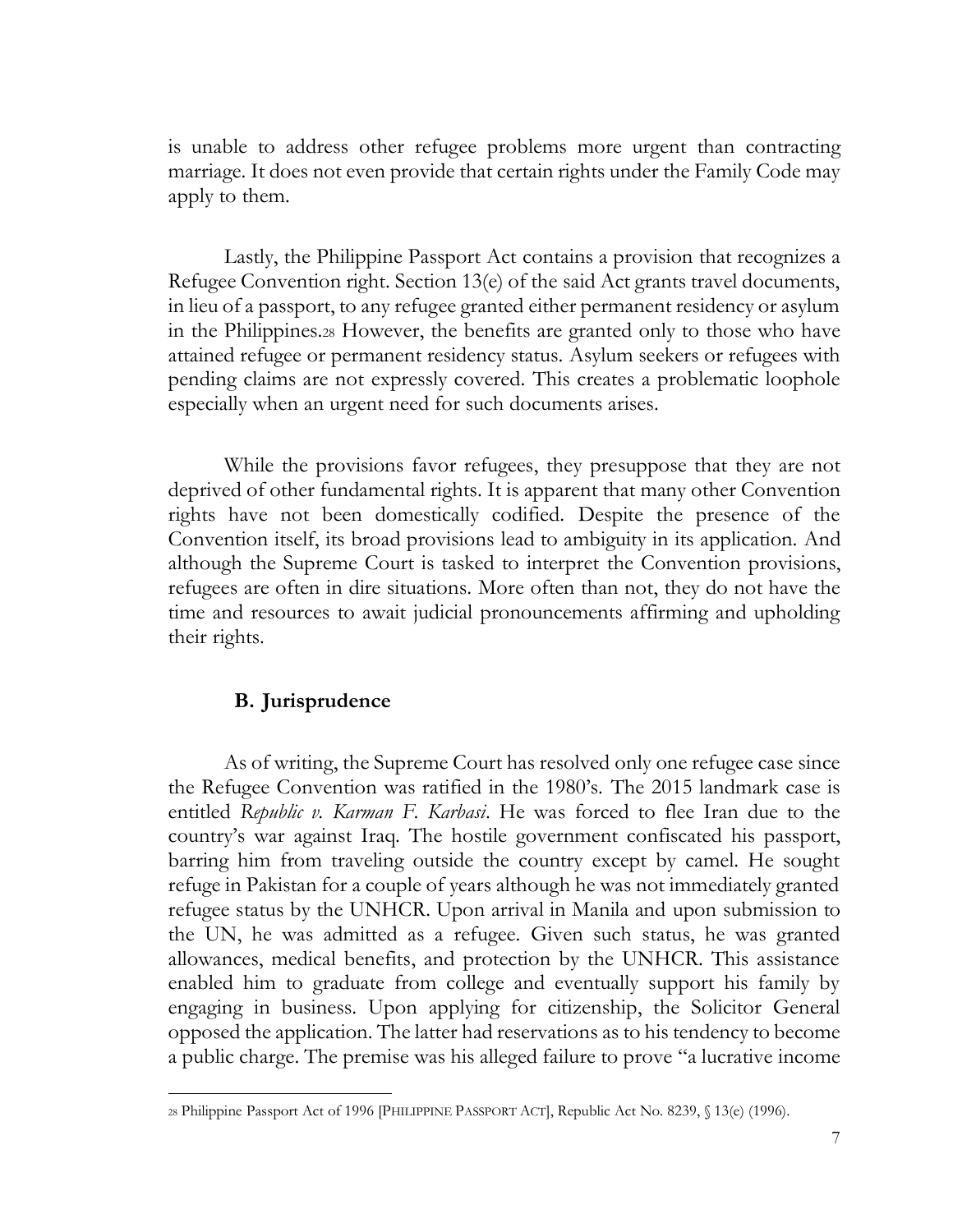and an irreproachable character."<sup>29</sup> The Court of Appeals held otherwise. Instead, it tagged him as a self-made entrepreneur who "overcame this adversity through his education and skills." <sup>30</sup> These, according to the Court, "shows that he is a potential asset of the country."<sup>31</sup>

The Supreme Court held that Karbasi successfully established his refugee status and duly attained Filipino citizenship. Hence, the country is bound to comply with its obligations under the relevant international commitments, specifically those under Refugee Convention. The Court highlighted that "the Naturalization Law must be read in light of the developments in international human rights law specifically the granting of nationality to refugees and stateless persons."<sup>32</sup>

#### **C. Non-Legislative Protection Mechanisms**

<span id="page-12-0"></span>Over the last decade, the Philippines has taken progressive steps to protect to asylum seekers and refugees. The UNHCR reported that the Philippines has cooperated with it in an effort to actively address issues of Persons of Concern.<sup>33</sup> However, the undertaken measures are non-legislative in nature, which consist of executive issuances and agreements.

#### **DOJ Department Circular No. 058-12: Refugee Status Determination**

The Status Determination Procedure involves a process "to determine the eligibility of protection for stateless persons"<sup>34</sup> in line with the Refugee Convention.<sup>35</sup> It is conducted by the Refugee and Stateless Persons Protection Unit (RSPPU), a body formed primarily to confer refugee status to qualified asylum seekers.<sup>36</sup>

<sup>29</sup> Republic of the Philippines v. Karbasi, 764 SCRA 353, 6 (2015).

<sup>30</sup> *Karbasi*, 764 SCRA at 12.

<sup>31</sup> *Id.*

<sup>32</sup> *Karbasi*, 764 SCRA at 14. <sup>33</sup> San Juan-Torres, *supra* note 2, at 18.

<sup>34</sup> Department of Justice, Establishing the Refugee and Stateless Status Determination Procedure, DOJ Department Order No. 058-12, whereas cl. (Oct. 18, 2012).

<sup>35</sup> *Id.*

<sup>36</sup> Fr. Bernard Hyacinth Arputhasamy, SJ, The Search: Protection Space in Malaysia, Thailand, Indonesia, Cambodia and the Philippines, 35, *available at* https://www.refworld.org/pdfid/506bfb622.pdf (last accessed Jul. 9, 2019).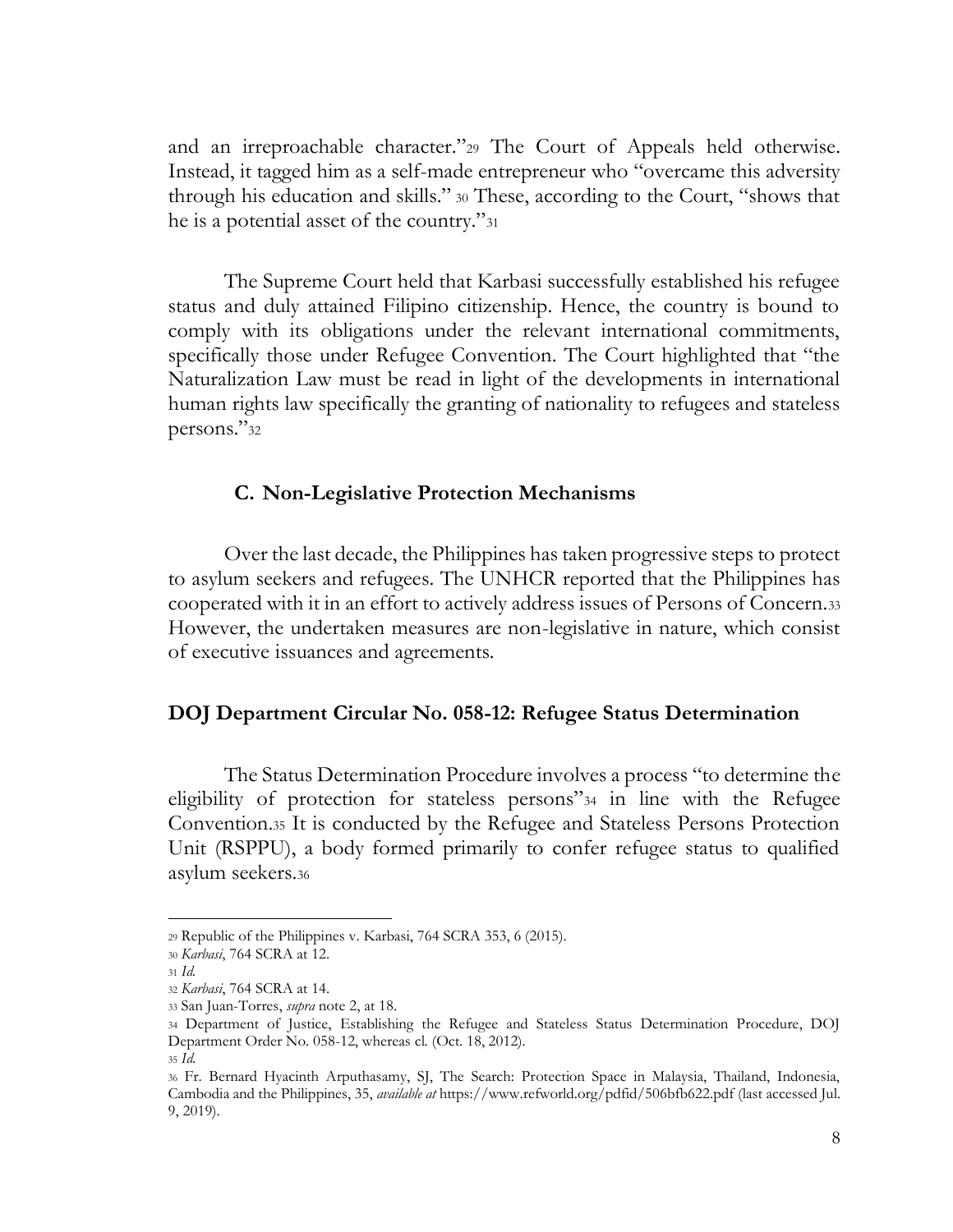In conducting the necessary proceedings, the Circular provides the governing Basic Principles. These involve the promotion and protection of family unity; non-deprivation of refugee or stateless status and nondiscrimination; general prohibition on the expulsion and repatriation; and the accommodation of the dependents of applicants who have illegally entered or are illegally present in the Philippines.<sup>37</sup> In 2016, to further the progress pursuant to the DOJ Circular No. 058-2012, DOJ Dept. Order No. 324 reconstituted the composition of the RSPPU with Protection Orders.<sup>38</sup>

# <span id="page-13-0"></span>**Public Attorney's Office (PAO)-UNHCR Partnership**

Through this partnership, the PAO and the UNHCR are able to provide free quality legal assistance to asylum seekers and refugees. The legal aid covers over 5,000 judicial and non-judicial services. PAO provides the human resources, while the UNHCR facilitates capacity-building activities and provides technical assistance. This partnership enables the Philippines to uphold "the legal standard of free access to courts."<sup>39</sup>

### <span id="page-13-1"></span>**The Inter-Agency Steering Committee (IASC)**

"Cognizant that there remains a wide gap in terms of providing material assistance and social services to asylum-seekers, refugees and stateless persons who are mostly in urban areas, an Inter-Agency Steering Committee has been organized among key governmental agencies to address practical gaps and institutionalize policy recommendations."<sup>40</sup> Its creation serves as a response to the consequential hurdles of providing material assistance and social services.<sup>41</sup>

<sup>37</sup> DOJ Dept. Circular No. 058-12, whereas cl.

<sup>38</sup> Maria Josefina G. San Juan-Torres/Philippine Judicial Academy, To the Frontiers and Beyond: Assessing the Refugee Crisis and Lage-Scale Human Migration within the ASEAN Context (published in the PHILJA Bulletin, Vol. XX, Issue No. 79, July – September 2018) 3 (on file with Author and the Philippine Judicial Academy). <sup>39</sup> *Id*.

<sup>40</sup> United Nations High Commissioner for Refugees, Submission by the United Nations High Commissioner for Refugees for the Office of the High Commissioner for Human Rights' Compilation Report Universal Periodic Review: 3rd Cycle, 27th Session - Philippines, September 2016 at 2, *available at* https://www.refworld.org/docid/591984589.html (last accessed Aug. 10, 2019).

<sup>41</sup> Allan Mackey & Maya Bozovik, Asian Perspectives and Realities in Asylum Protection and Associated Human Rights: Can the International Association of Refugee Law Judges (IARLJ) assist?, 53, *available at* https://www.iarmj.org/images/\_region-

apc/docs/asian\_perspectives\_and\_realities\_in\_asylum\_protection\_and\_associated\_human\_rights.pdf (last accessed Jul. 11, 2019).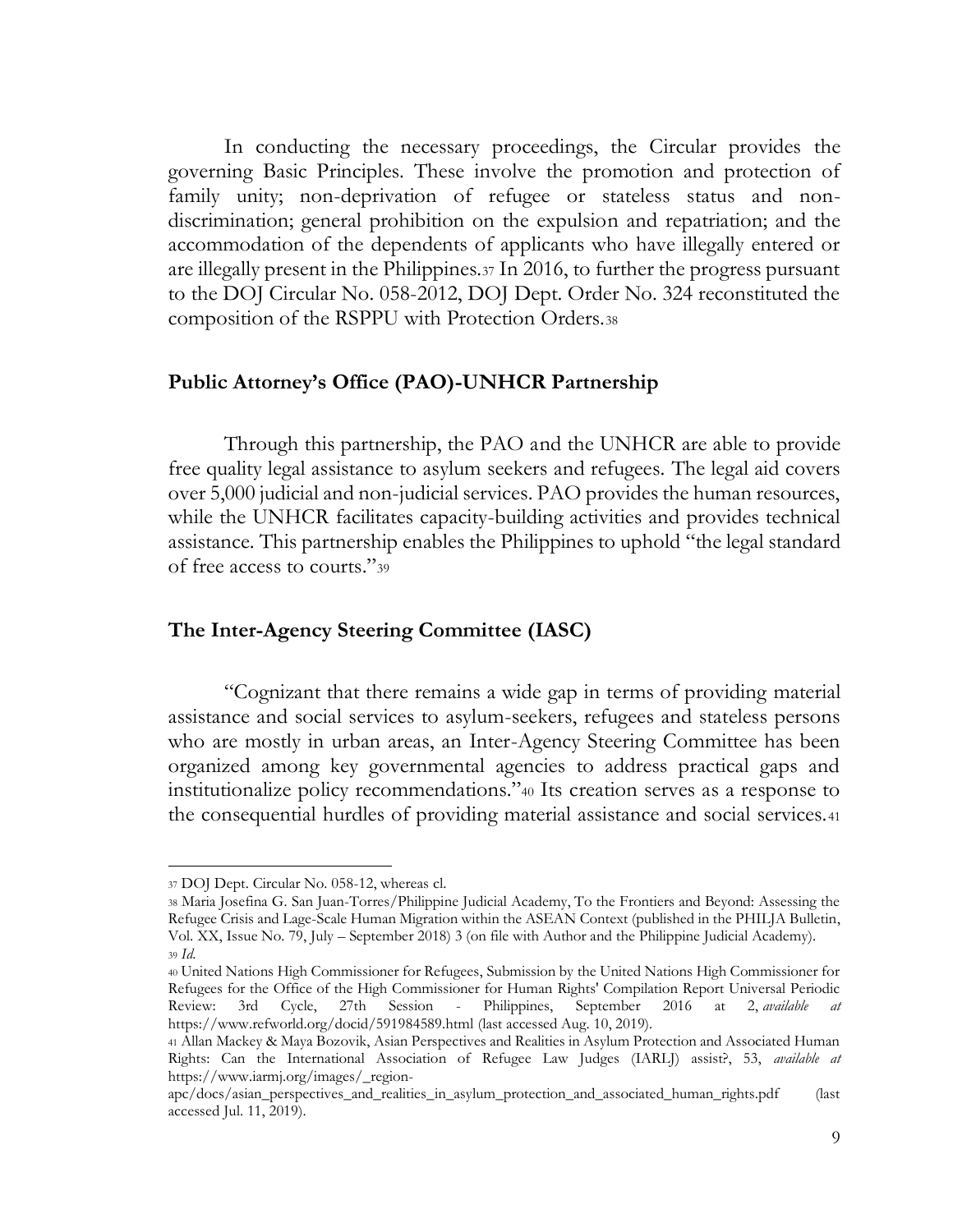In this light, it is tasked "to address practical gaps and institutionalise key policy recommendations."<sup>42</sup>

These tasks are to be carried out by the following member-agencies: Bureau of Immigration; Commission on Higher Education; Department of Education; Department of Foreign Affairs; Department of Health; Department of the Interior and Local Government; Refugees and Stateless Persons Protection Unit; Department of Labor and Employment; Department of Social Welfare and Development; Department of Trade and Industry; Judiciary; Public Attorney's Office; Philippine Charity Sweepstakes Office; Philippine Health Insurance Corporation; Professional Regulation Commission; and Technical Education and Skills Development Authority.<sup>43</sup>

#### <span id="page-14-0"></span>**The Inter-Agency Agreement**

In 2017, the Inter-Agency Steering Committee perfected the Inter-Agency Agreement on the Protection of Asylum Seekers, Refugees, and Stateless Persons in the Philippines.<sup>44</sup> DOJ is the lead agency while the RSPPU is the Secretariat. The latter is tasked to coordinate all IASC activities and the implementation of the Agreement.<sup>45</sup> The UNHCR shall provide technical assistance regarding the implementation of the Refugee Convention and IASC's programs.<sup>46</sup>

The UNHCR describes the Agreement as a legal instrument institutionalizing government services given the absence of a law.<sup>47</sup> There is a four-fold legal basis for its issuance. These are the Refugee Convention & its 1967 Protocol, the 1954 Convention, the Philippine Immigration Act, and other pertinent DOJ issuances. It addresses each agency's commitments with regard to the accessibility of its services to Persons of Concern.<sup>48</sup> Not only does it recognize the State's obligations under the Refugee Convention as well as the

<sup>42</sup> *Id*.

<sup>43</sup> *Id*.

<sup>44</sup> United Nations High Commissioner for Refugees, UNHCR supports inter-agency agreement on the protection of asylum seekers, refugees, and stateless persons in the Philippines, *available at*  https://www.unhcr.org/ph/12922-inter-agency-agreement-poc-philippines.html (last accessed Jul. 11, 2019). <sup>45</sup> Inter-Agency Steering Committee for the Protection of Persons of Concern, Inter-Agency Agreement on the Protection of Asylum Seekers, Refugees, and Stateless Persons in the Philippines, § 30 (Oct. 12, 2017). <sup>46</sup> *Id.*

<sup>47</sup> United Nations High Commissioner for Refugees, *supra* note 44.

<sup>48</sup> Mackey & Bozovik, *supra* note 41, at 53.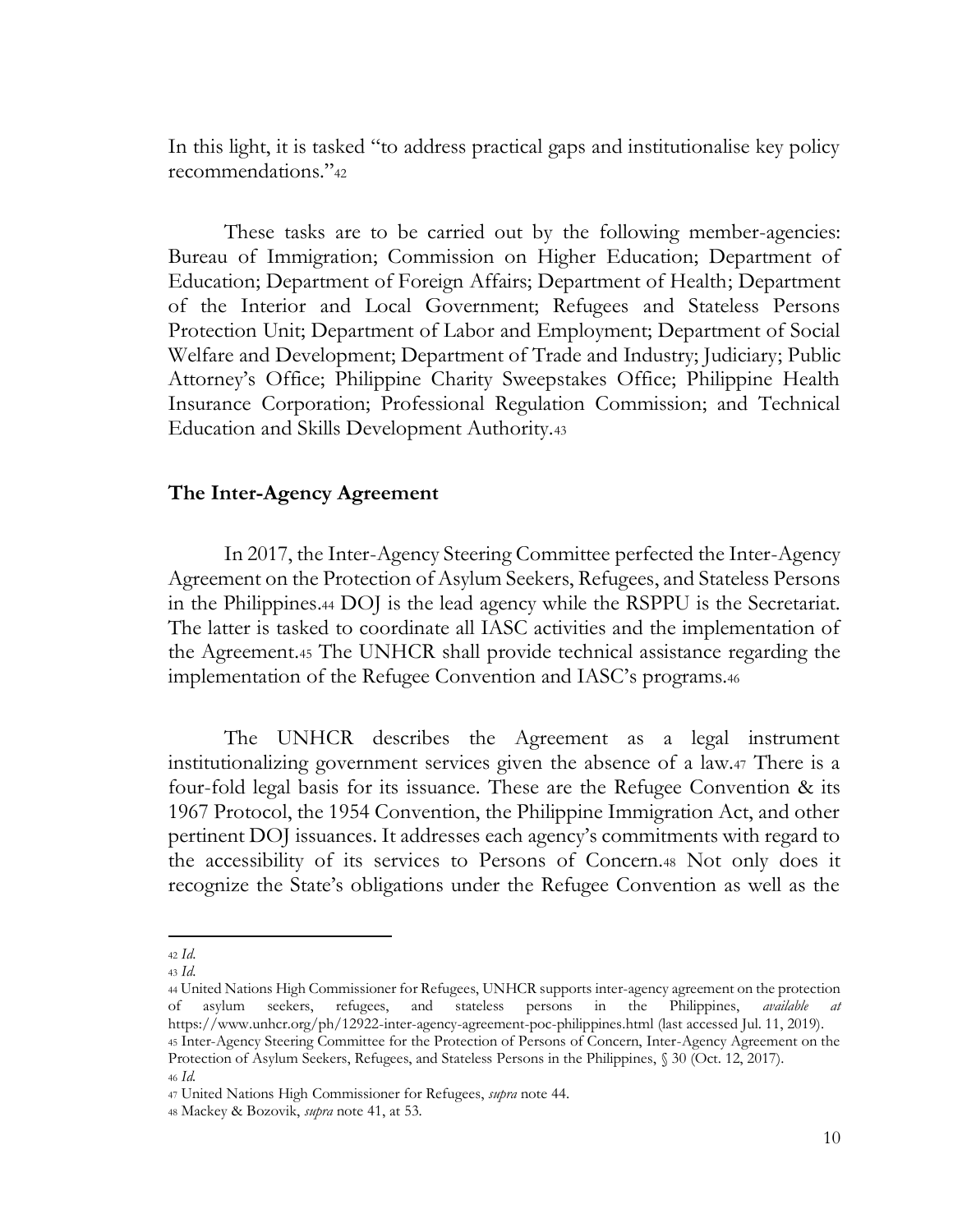DOJ Department Circular No. 58.<sup>49</sup> It more importantly acknowledges that aside from the RSPPU's role, "the task of ensuring their access to rights and services entails the support of various agencies."<sup>50</sup> It is likewise a work in progress, being open to other government agencies willing to be signatories.<sup>51</sup>

The protection it provides to Persons of Concern ("POC") are manifest in the form of services. The spectrum of services include: (1) Those tasked to the DOJ as the lead agency;<sup>52</sup> (2) Documentation;<sup>53</sup> (3) Legal Assistance;<sup>54</sup> (4) Welfare Assistance and Health;<sup>55</sup> (5) Education/Skills Training;<sup>56</sup> (6) Practice of Profession, Employment and Livelihood;<sup>57</sup> (7) Durable Solutions;<sup>58</sup> (8) Local Government Support Mobilization;<sup>59</sup> among others. The drafters of the Agreement also made sure that its provisions are flexible enough to call upon and mandate both government and non-governmental agencies to provide additional aid.<sup>60</sup> The final provisions also ensure the continuous improvement of the services of each agency. These are in the form of capacity-building,<sup>61</sup> advocacy and awareness activities,<sup>62</sup> and inter-agency initiatives.<sup>63</sup> The said services are tailor-fit in light of the developments under international human rights law. Under the Agreement's Basic Principles, it reiterates the State's guarantee regarding full respect for human rights.<sup>64</sup> It moreover ensures that the provision of services is carried out in a "gender responsive, culture sensitive, and child-friendly manner."<sup>65</sup> While the Agreement provides for a breakdown of specific tasks per agency, a catch-all provision defining the office of the IASC as a whole is stipulated. The said provision states: "The Inter-Agency Steering

<sup>65</sup> *Id.*

<sup>49</sup> Inter-Agency Agreement on the Protection of Asylum Seekers, Refugees, and Stateless Persons in the Philippines, preliminary at 1.

<sup>50</sup> *Id.* <sup>51</sup> *Id*. at 2.

<sup>52</sup> Inter-Agency Agreement on the Protection of Asylum Seekers, Refugees, and Stateless Persons in the Philippines, § 7.

<sup>53</sup> *Id.* § 8-9.

<sup>54</sup> *Id.* § 10.

<sup>55</sup> *Id.* § 11-14.

<sup>56</sup> *Id.* § 15-17. <sup>57</sup> *Id.* § 18-20.

<sup>58</sup> Inter-Agency Agreement on the Protection of Asylum Seekers, Refugees, and Stateless Persons in the Philippines, §21.

<sup>59</sup> *Id.* § 22.

<sup>60</sup> *Id.* § 23.

<sup>61</sup> *Id.* § 26. <sup>62</sup> *Id.* § 27.

<sup>63</sup> *Id.* § 28.

<sup>64</sup> Inter-Agency Agreement on the Protection of Asylum Seekers, Refugees, and Stateless Persons in the Philippines, § 1.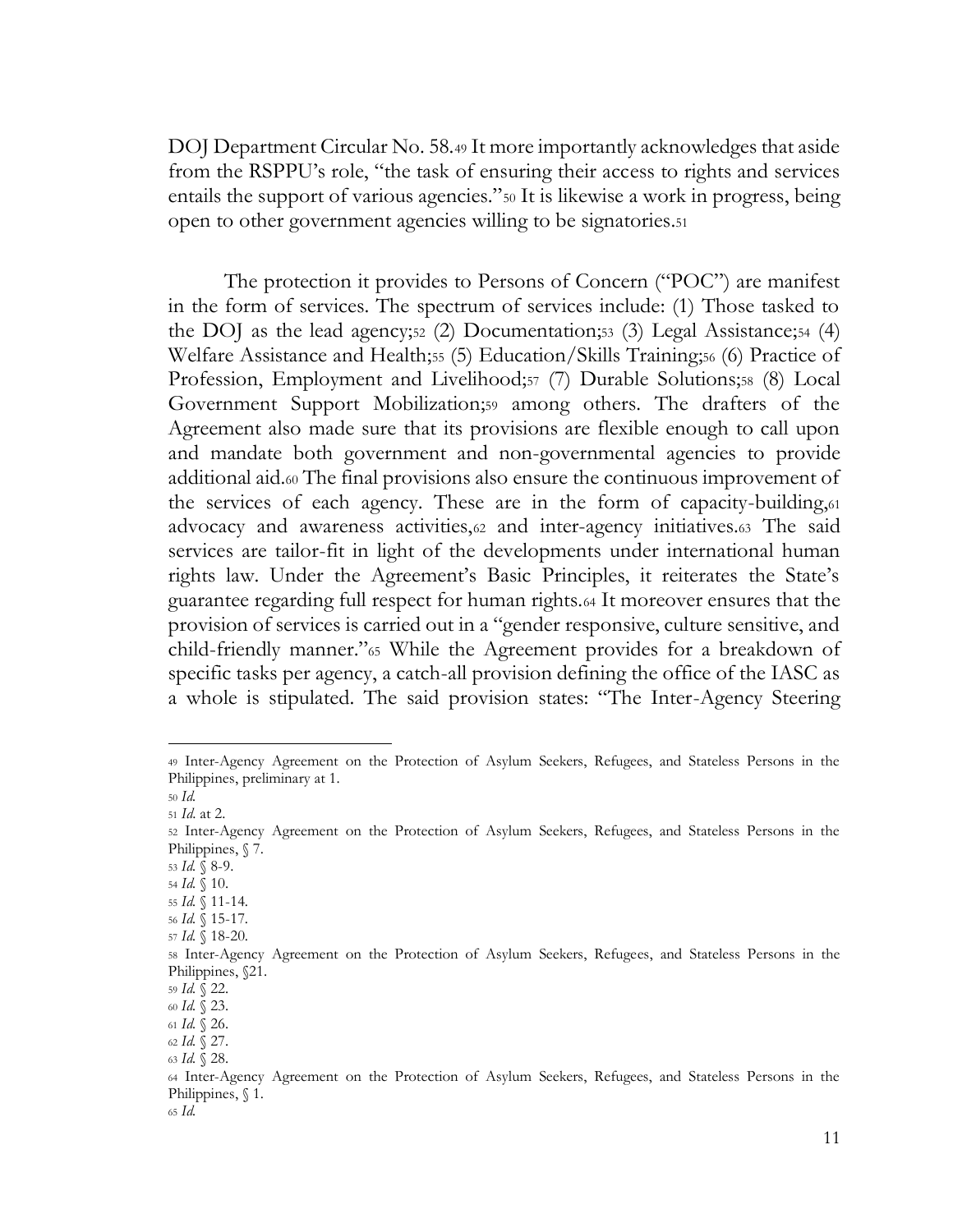Committee shall ensure that POC are properly protected and assisted in the Philippines through the institutionalization of policies that would improve their access to rights and services and create a more favourable protection environment for POC's."<sup>66</sup>

Another vital added-value of this legal framework is the inclusion of POC's specific rights and obligations. It clarifies that they have rights not only under the Constitution but also under related social legislative policies. It also adds a non-exhaustive list of Convention rights to which said POC are entitled. These include, but are not limited to:

access to socio-economic services, social security benefits and labor standards, gainful employment, free basic formal and non-formal education, judicial and administrative citizenship procedures, courts and legal assistance, freedom of religion, freedom of movement, and documentation; and all other public services not specified, as may be provided by laws, rules and regulations.<sup>67</sup>

As for their corresponding duties, they are required to "conform to the country's laws, regulations, and measures taken for the maintenance of public order."<sup>68</sup> It can be deduced that unlike other existing laws and frameworks, the rights and obligations are not solely accorded to and expected from refugees. The provisions refer to POC which, by definition, encompass even those not yet accorded refugee status. The term may also cover those who are not rigidly within the ambit of the Refugee Convention's definition of a refugee. This framework, therefore, is a valuable breakthrough being the first of its kind, in terms of providing an all-encompassing non-discriminatory protection mechanism.

<span id="page-16-0"></span><sup>66</sup> *Id.*

<sup>67</sup> *Id.* § 6(b).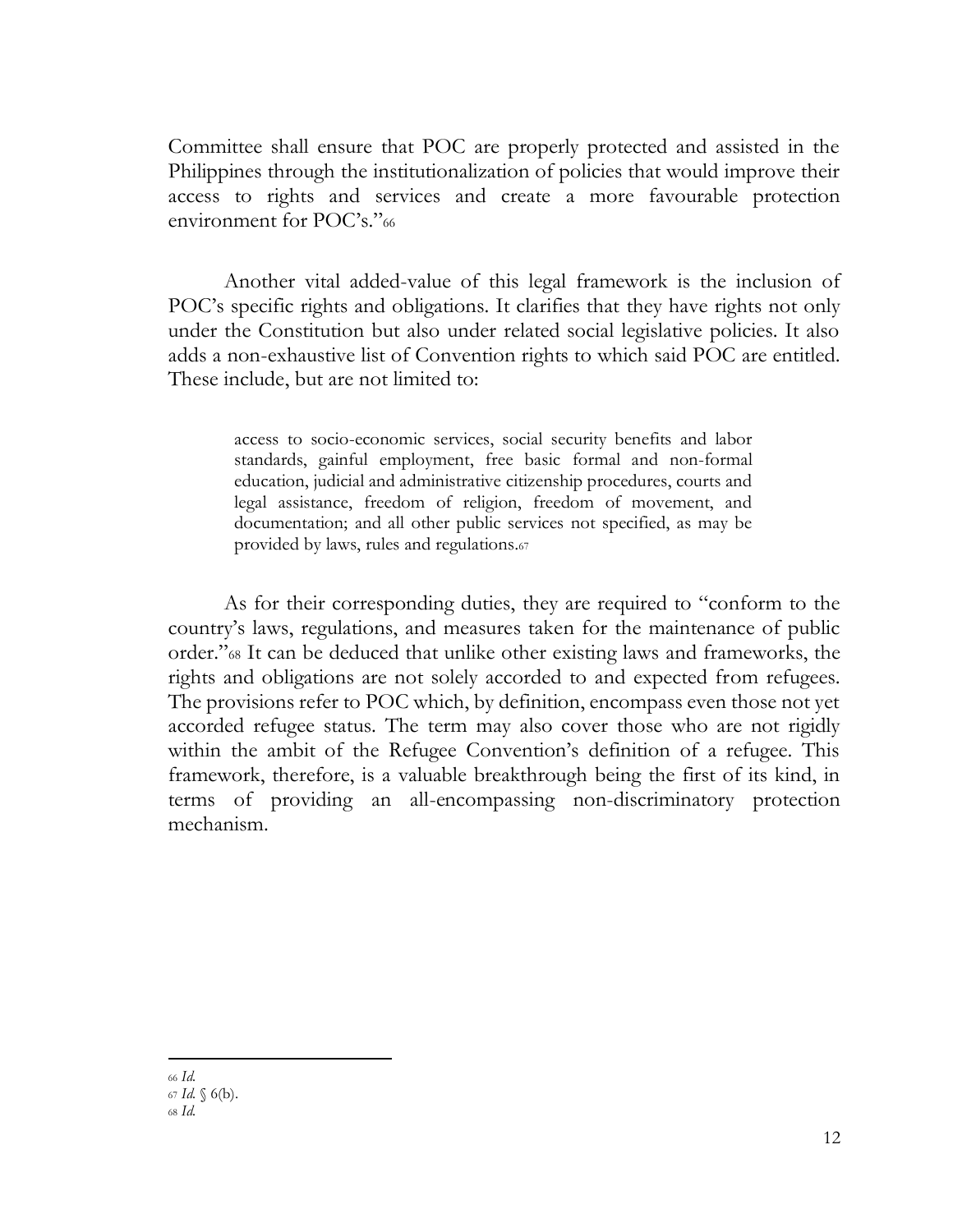# **Revised Rules for the Issuance of Employment Permits to Foreign Nationals**

Through this Department Order No. 186-2017, the Philippines officially started relaxing employment policies for refugees.<sup>69</sup> The issuance provides for DOJ-recognized refugees' exemption from the Alien Employment Permit (AEP) requirement.<sup>70</sup> However, the AEP is not the exclusive authority to legally engage in gainful employment.<sup>71</sup> If other laws and regulations require other special permits, refugees shall not be automatically exempt from such requirements. This Order was issued about the same time incumbent President voted against the UN's draft resolution of the UN General Assembly for Rohingyas.<sup>72</sup>

### **D. Synthesis**

<span id="page-17-0"></span>At first glance, the discussed statutory provisions seem to contemplate refugees only. Although no law expressly mention asylum seekers, they may be impliedly referred to as applicants with pending refugee claims. Even the discussed landmark case only mentions refugees. However, the Supreme Court's increasingly liberal attitude in granting nationality to refugees favors both asylum seekers and refugees. The *Karbasi* pronouncement is a milestone in the domestic legal framework. It is revolutionary since the discussion went beyond his admission in the country by recognizing his role as a potential asset.

Regarding the non-legislative measures, they are badges of the State's good faith compliance with its obligations. Though scattered and incomplete, they are potentially good components of a law that has yet to be enacted. In crafting such law, part of innovative law reform calls for the use of a relatively successful foreign model legal framework.

<sup>69</sup> Samuel Medenilla, *PH relaxes job rules for refugees, stateless foreigners*, MB, Nov. 22, 2017, *available at*  https://news.mb.com.ph/2017/11/21/ph-relaxes-job-rules-for-refugees-stateless-foreigners/ (last accessed Jul. 14, 2019).

<sup>70</sup> Department of Labor and Employment, Revised Rules for the Issuance of Employment Permits to Foreign Nationals, DOLE Department Order No. 186, § 2(f) (Nov. 16, 2017).

<sup>71</sup> DOLE Department Order No. 186, Policy Declaration.

<sup>72</sup> Medenilla, *supra* note 69.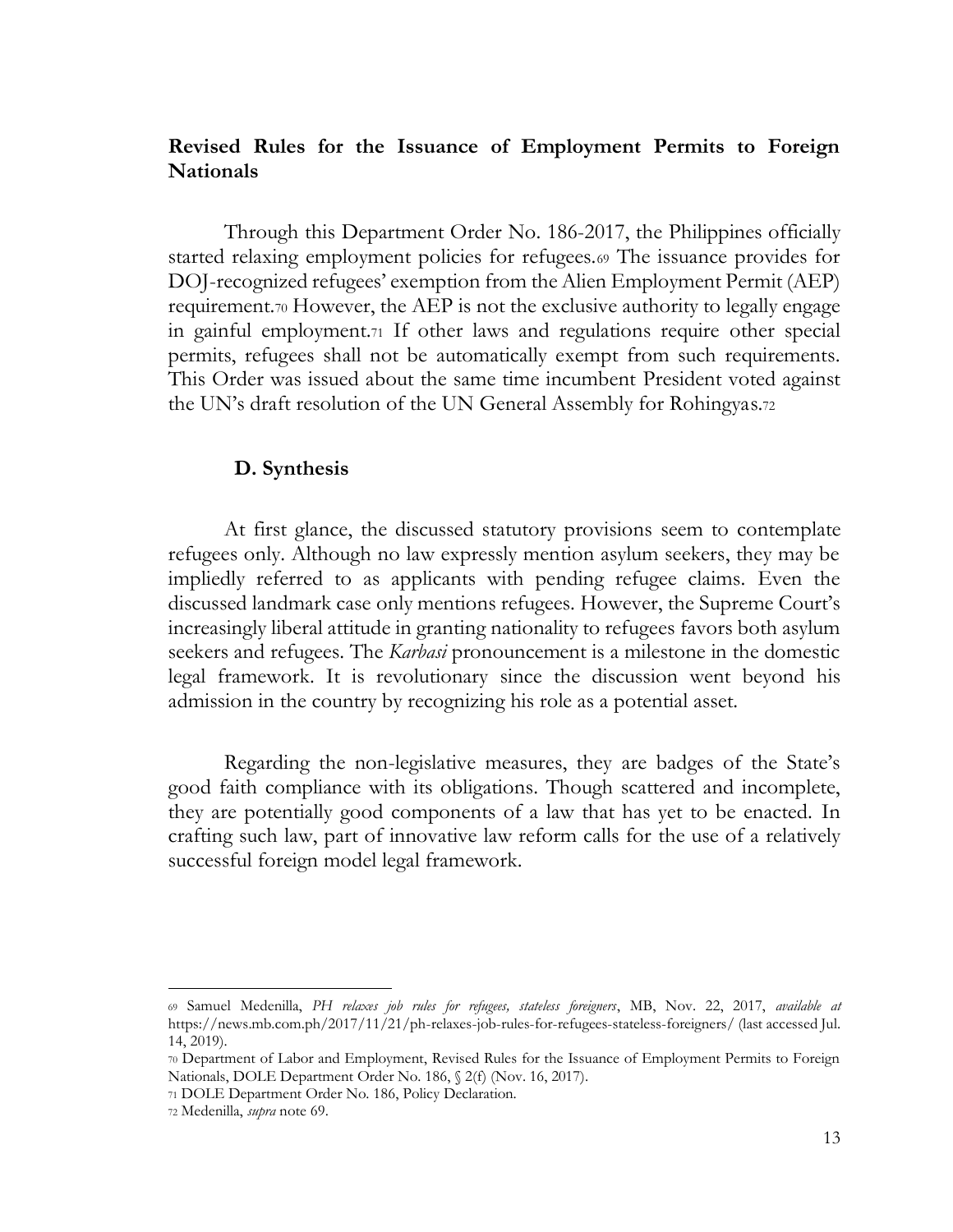### <span id="page-18-0"></span>**III. SELECTED MODEL OF BEST PRACTICES: CANADIAN REFUGEE SYSTEM**

There are two primary reasons why Canada was chosen as the model framework for purposes of building the recommendation. First, Canada has long been linked to the Philippines as a destination country for both Filipino asylum seekers and those who transit the Philippines from other countries. Second, its refugee system features cooperation of both public and private sectors, which provides avenues to address special needs to combat intersectional human rights violations.

#### <span id="page-18-1"></span>**A. The Link Between Canada and the Philippines**

As previously mentioned, the Philippines has accommodated nine waves of refugees from the 1920's until early 2000's. While the country had long accommodated asylum seekers and refugees, the Philippines was often treated only as a transit state. As such, the two groups would travel to the Philippines to have their applications processed for relocation to other destination countries willing to accept them.

Canada is known to be one of the destination countries that is willing to accept asylum seekers and refugees. The country has accommodated the Vietnamese Boat People in the 1970's and the Indo-Chinese in 1980's who passed by the Philippines. In 2017, Canada's Refugee Protection Division granted refugee status to Lowell Menorca, an expelled Iglesia ni Cristo member. He was granted the said status after the Division found that he needs protection from "a risk of cruel and unusual treatment or punishment and a risk to his life."<sup>73</sup> Two years later, it granted asylum status in 2019 to a Filipina named Vanessa Rodel, also known as the "Snowden Refugee." She was a victim of sexual violence who fled the Philippines for Hong Kong to escape the militants who trafficked her.<sup>74</sup> However, Hong Kong is reportedly "a wealthy city with a poor record of protecting asylum seekers."<sup>75</sup> It was also reported that many refugees

<sup>73</sup> Paterno Esmaquel II, *Expelled INC member gets refugee status in Canada,* RAPPLER, January 26, 2018, *available at*  https://www.rappler.com/nation/194600-expelled-iglesia-cristo-lowell-menorca-refugee-status-canada (last accessed Apr. 21, 2020).

<sup>74</sup> Paterno Esmaquel II, *Filipina who sheltered Snowden fled PH over sexual violence,* RAPPLER, March 26, 2018, *available at* https://www.rappler.com/nation/226653-vanessa-rodel-sheltered-snowden-fled-philippines-sexual-violence (last accessed Apr. 20, 2020).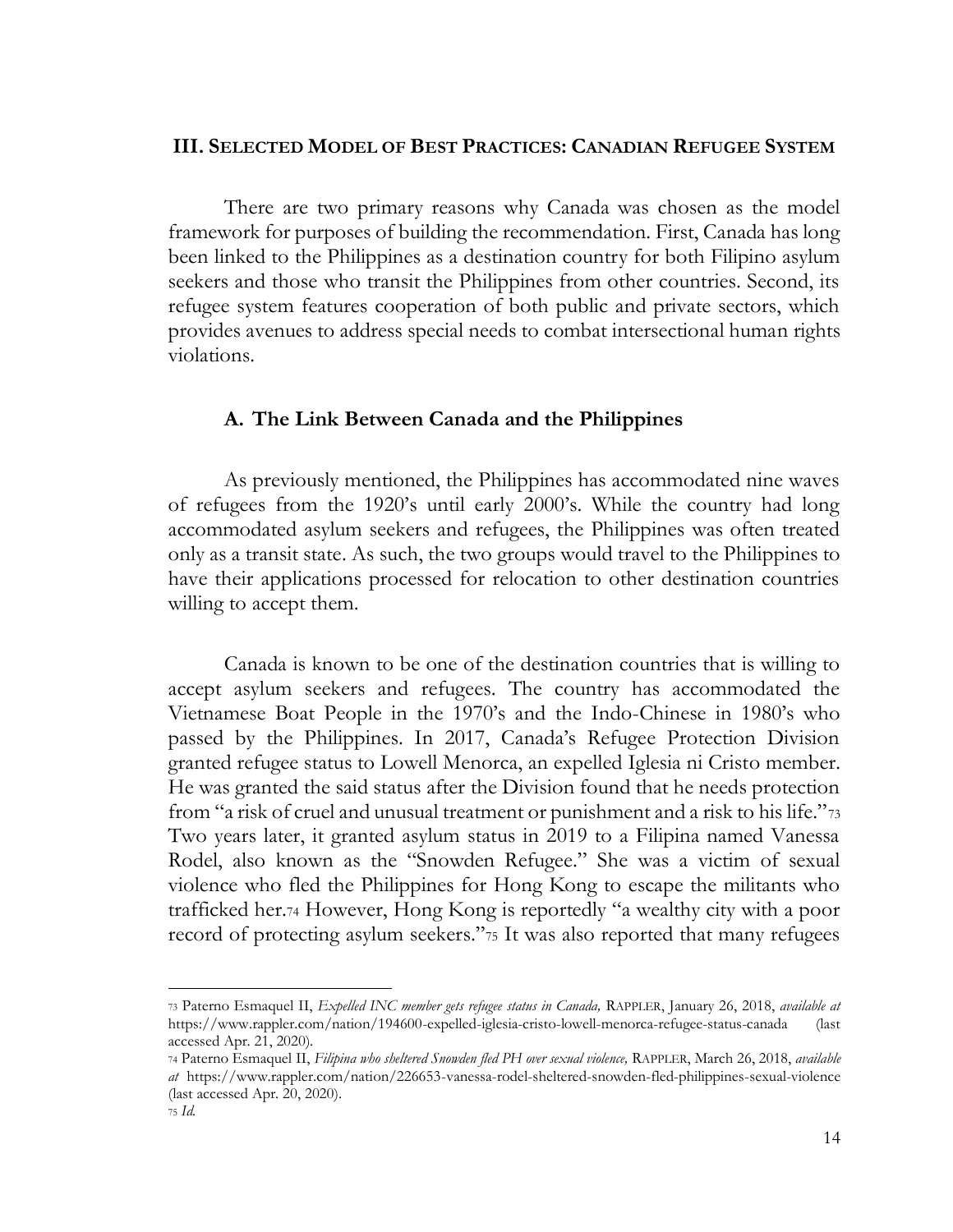in Hong Kong are "forced to live in slum-like conditions."<sup>76</sup> Hence, she sought asylum in Canada. While in Hong Kong, her Canadian lawyer asked her to house Edward Snowden, "a former CIA employee and US National Security Agency contractor."<sup>77</sup> He is a whistleblower being pursued by the US government after he leaked highly classified documents that "revealed the existence of global surveillance programs run by the NSA in coordination with partners Australia, Britain, and Canada."<sup>78</sup>

### **B. Overview of the Canadian Refugee System**

<span id="page-19-0"></span>Three features are worth highlighting in the Canadian Refugee System. First, the cohesive efforts of the public and private sectors in admitting asylum seekers and refugees. Second, the follow-through mechanism which provides access to post-admission assistance and integration. Finally, a more nuanced approach on refugee protection, by including among others the protection of LGBTQ2 refugees.

*As to the first feature,* Canada provides for multiple permutations of refugee classes under the Refugee and Humanitarian Resettlement Program. In the first class (Convention Refugees Abroad Class), "a person must also be selected as either a government-assisted or privately sponsored refugee,<sup>79</sup> or have the funds needed to support him/herself and any dependents after arrival in Canada."<sup>80</sup> The members of this class are also called government-assisted refugees who are covered by the Government-Assisted Refugees (GAR) Program. They may also be qualified and covered by the Urgent Protection Program (UPP) established for those that "face threats of being returned home, of expulsion, or of facing direct threats to their lives."81 Whereas in the second class (Country of Asylum Class), it is "not eligible for government-funded resettlement; they must be either privately sponsored or demonstrate that they have the funds needed to

<sup>76</sup> Paterno Esmaquel II, *Fugitive Snowden hid among Hong Kong refugees – report (citing Agence France-Presse),* RAPPLER, September 7, 2016, *available at* https://www.rappler.com/world/regions/asia-pacific/145527-fugitive-snowdenhid-among-hong-kong-refugees-report (last accessed Apr. 20, 2020).

<sup>77</sup> Esmaquel, *supra* note 74.

<sup>78</sup> *Id.* 

<sup>79</sup> Library of Congress, Refugee Law and Policy: Canada (Information under Refugee and Humanitarian Resettlement Program of Canada), *available at* https://www.loc.gov/law/help/refugee-law/canada.php (last accessed Aug. 11, 2019).

<sup>80</sup> *Id*.

<sup>81</sup> Library of Congress, Refugee Law and Policy: Canada (Information under Urgent Protection Program), *available at* https://www.loc.gov/law/help/refugee-law/canada.php (last accessed Aug. 11, 2019).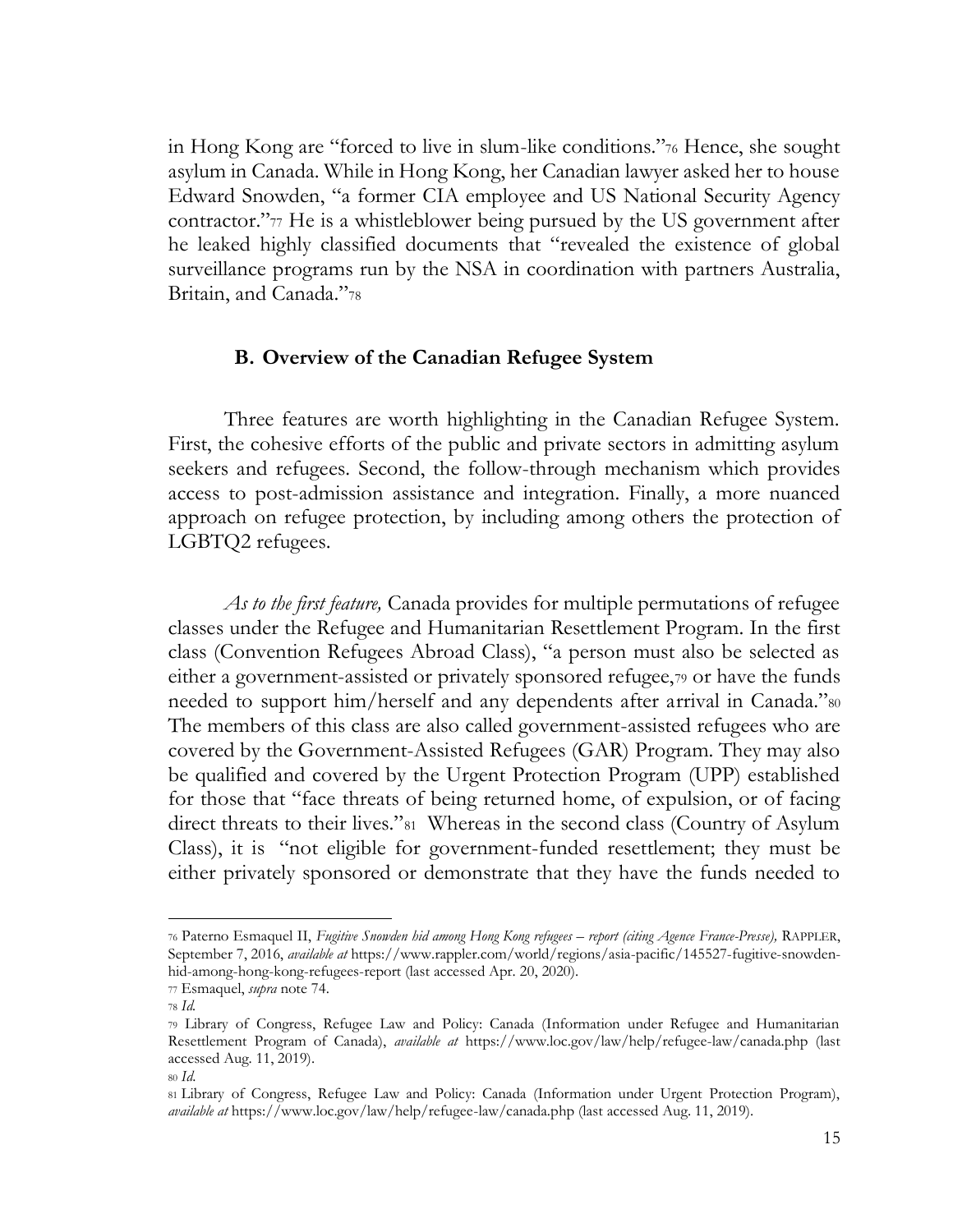support themselves and any dependents after they have arrived in Canada."<sup>82</sup> "They can also qualify for Joint Assistance Sponsorship (JAS) under the definition of 'special needs'."<sup>83</sup>

Private sponsorships are additionally available for refugees who meet the admissibility and eligibility requirements under the Canadian Law. According to the CIC, "[t]he Government of Canada encourages involvement of the Canadian public in the resettlement from abroad of Convention refugees and members of the Humanitarian Protected Persons Abroad Class."<sup>84</sup> Aside from the aforementioned JAS, the Blended Visa Office-Referred Refugees (BVORs) Program was also introduced to match UNHCR-identified refugees with private sponsor organizations.<sup>85</sup> There are also other programs through which refugees can file claims for them to be admitted and protected. Through these other programs, refugee claims are processed by various bodies consisting of both public and private sectors. While the criteria for eligibility and admissibility vary depending on the screening body (e.g. Canadian Government, UNHCR, Quebec Provincial Government), the end goal is similar. The end in view is to provide protection and assistance to claimants by eventually granting them visas or even permanent residence status.

One of the programs is the In-Canada Asylum Program. This program allows persons submit and process their claims either at point of entry or while they are already inside Canada. It provides refugee protection to those deemed eligible to seek asylum. These are persons who have a "well-founded fear of persecution, or are at risk of torture, or cruel or unusual punishment, in their home countries."<sup>86</sup> Refugee claims and supporting evidence thereof are assessed

<sup>82</sup> Library of Congress, Refugee Law and Policy: Canada (Information under Country of Asylum Class), *available at* https://www.loc.gov/law/help/refugee-law/canada.php (last accessed Aug. 11, 2019) (citing

The Oxford Handbook of Refugee and Forced Migration Studies 679 (Elena Fiddian-Qasmiyehet al. eds., 2014)). <sup>83</sup> *Id.*

<sup>84</sup> Library of Congress, Refugee Law and Policy: Canada (Information under Private Sponsorship of Refugees Program), *available at* https://www.loc.gov/law/help/refugee-law/canada.php (last accessed Aug. 11, 2019) (citing

The Government of Canada, UNHCR Resettlement Handbook: Canada (Country Chapters – UNHCR Resettlement Handbook published 2014) 10, *available at* https://www.unhcr.org/3c5e55594.pdf (last accessed Aug. 11, 2019)).

<sup>85</sup> Library of Congress, Refugee Law and Policy: Canada (Information under Other Programs), *available at*  https://www.loc.gov/law/help/refugee-law/canada.php (last accessed Aug. 11, 2019).

<sup>86</sup> Library of Congress, Refugee Law and Policy: Canada (Information under In-Canada Asylum Program), *available at* https://www.loc.gov/law/help/refugee-law/canada.php (last accessed Aug. 11, 2019).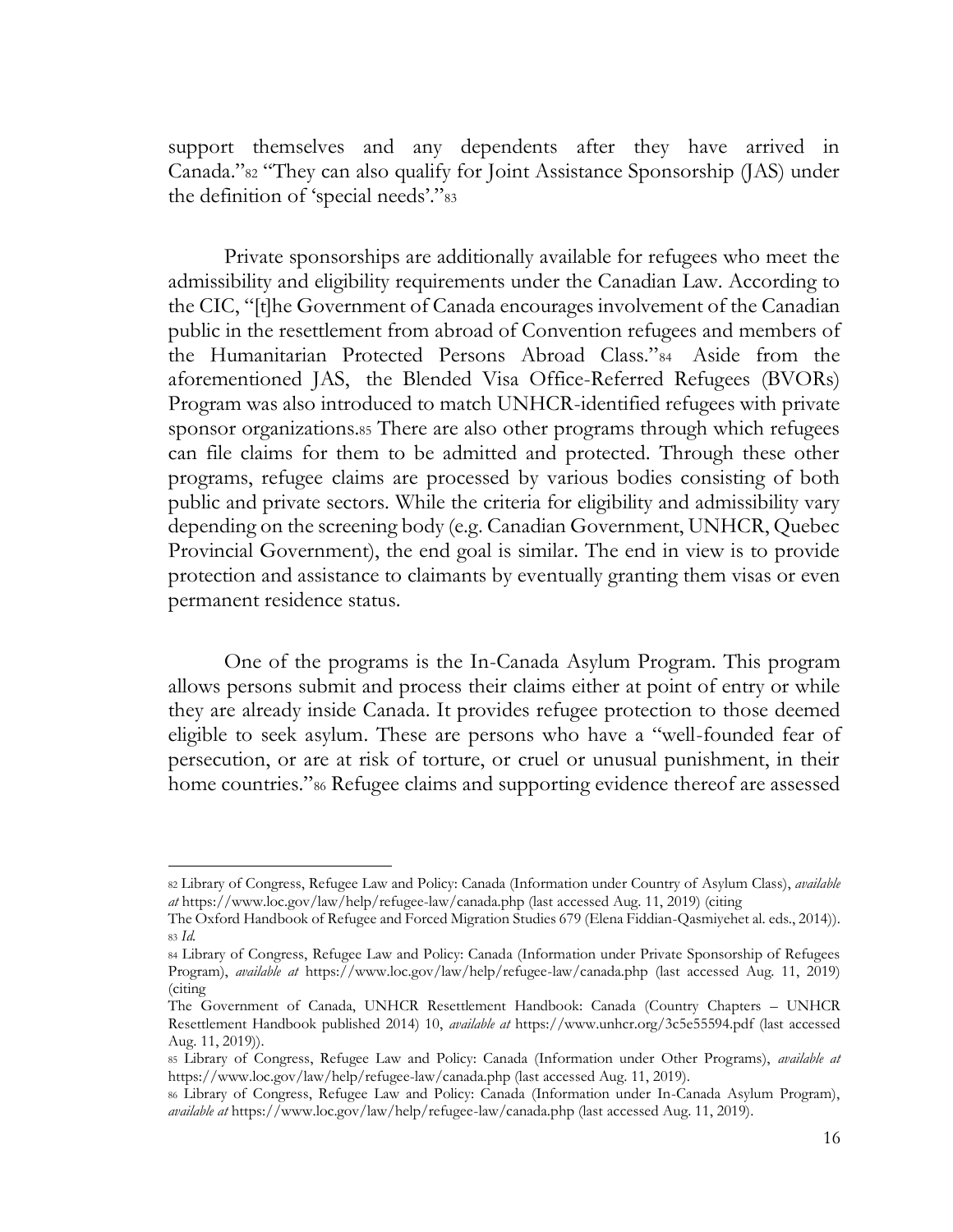by the Refugee Protection Division and heard by the Immigration and Refugee Board.<sup>87</sup>

There also exists a program for refugees handpicked by the Province of Quebec. Pursuant to the *Canada–Québec Accord relating to Immigration and Temporary Admission of Aliens*, the Quebec provincial government selects immigrants and refugees from abroad.<sup>88</sup> It approves claims for resettlement based on its own criteria and accordingly administers its own private sponsorship program.<sup>89</sup> Moreover, there are post-referral steps that provide assistance to those registered and identified by the UNHCR as legitimate refugees.<sup>90</sup> After screening processes and reviews, the applicant will be admitted as a refugee and granted permanent residence status.<sup>91</sup> A CIC-funded organization will also assist the refugee with the necessary paperwork to leave his or her country of residence and travel to Canada.<sup>92</sup>

*As to the second feature,* Canada also provides for a follow-through mechanism that assists those who have been admitted in the country. There are preliminary assistance and resettlement assistance schemes, both of which are funded by the previously mentioned programs. The funding enables refugees to benefit from immediate and essential services, among others. There are also loan programs to help cover costs of medical examinations, travel documents, and transportation to Canada.<sup>93</sup> Other forms of assistance and services are available. These include orientations, information dissemination, language training,

<sup>87</sup> *Id.*

<sup>88</sup> Canada–Québec Accord Relating to Immigration and Temporary Admission of Aliens (Legal agreement perfected on Feb. 5, 1991 between the government of Canada and the government of Quebec regarding immigration and temporary admission of aliens) § 17–20, *available at* http://www.cic.gc.ca/english/department/laws-policy/agreements/quebec/can-que.asp (last accessed Aug. 11, 2019).

<sup>89</sup> Library of Congress, Refugee Law and Policy: Canada (Information under Refugees Selected by the Province of Quebec), *available at* https://www.loc.gov/law/help/refugee-law/canada.php (last accessed Aug. 11, 2019) (citing *Government of Québec Immigration, Diversite et Inclusion, Being Selected by Québec* (Prerequisites), *available at* http://www.immigration-quebec.gouv.qc.ca/en/immigrate-settle/refugees-other/refugee-

selected/selection.html (last accessed Aug. 11, 2019)).

<sup>90</sup> Library of Congress, Refugee Law and Policy: Canada (Information under Post-Referral Steps, Inlcuding Screening Process), *available at* https://www.loc.gov/law/help/refugee-law/canada.php (last accessed Aug. 11, 2019).

<sup>91</sup> *Id*.

<sup>92</sup> *Id*.

<sup>93</sup> Library of Congress, Refugee Law and Policy: Canada (Information under Assistance for Resettled Refugees), *available at* https://www.loc.gov/law/help/refugee-law/canada.php (last accessed Aug. 11, 2019) (citing *Government of Canada, Financial help – Refugees* (Webpage of the Canadian government showing the programs for refugee resettlement) *available at* http://www.cic.gc.ca/english/refugees/outside/resettle-assist.asp (last accessed Aug. 11, 2019)).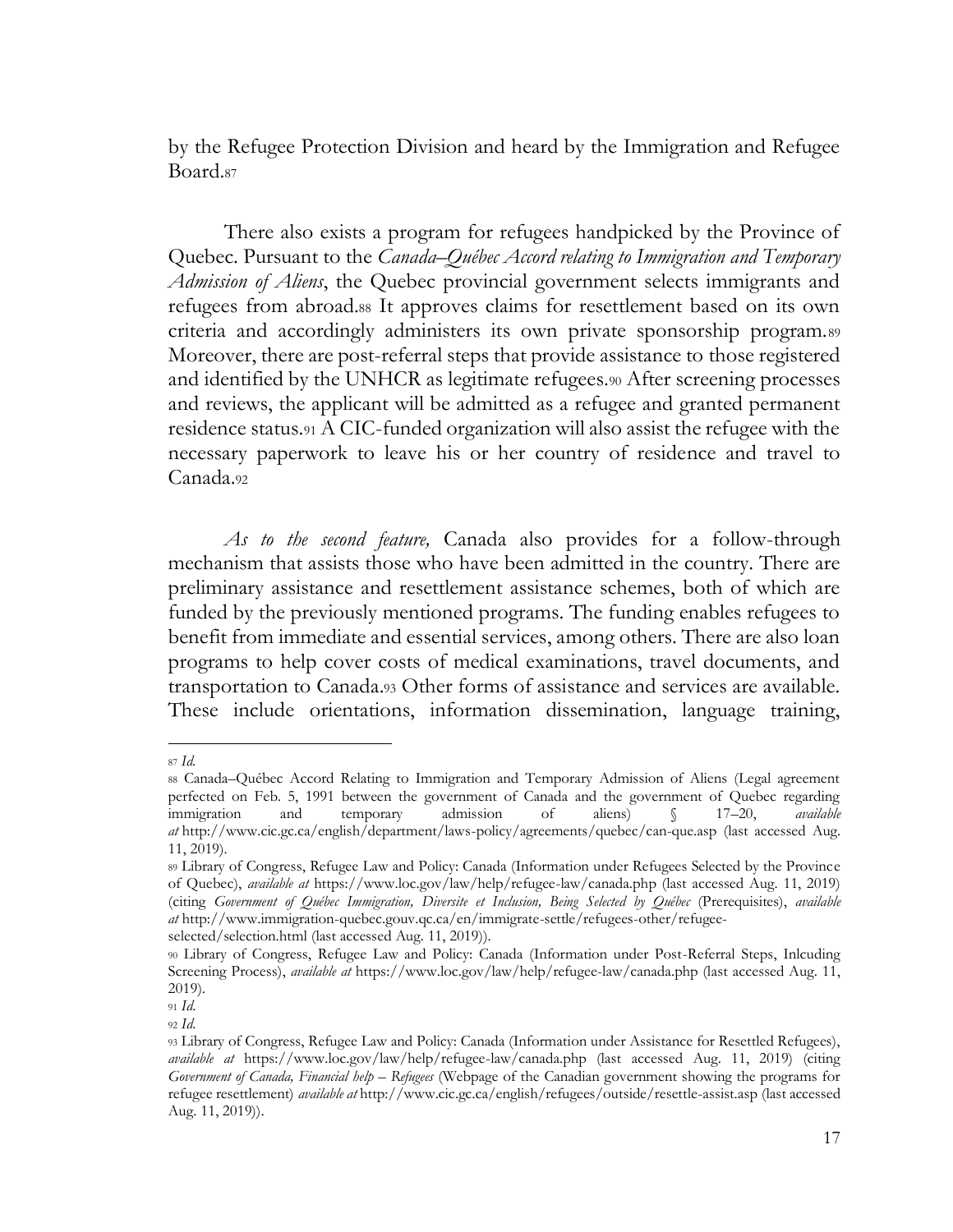employment services, facilitation of community connections, counseling, childcare, transportation assistance, translation and interpretation services, and provisions for persons with disability.<sup>94</sup>

*As to the third and final feature,* Canada provides for a settlement program that aims to identify various settlement needs. This identification allows the dutybearers to respond to these needs by delivering appropriate services. Asylum seekers and refugees are susceptible to intersectional human rights violations – violations of their rights due to intersecting factors of race, gender and sexual orientation, mental and physical illnesses, etc. In an attempt to combat these, Canada provides access to support services such as "finding resources for people with disabilities and accessing short-term/crisis counselling."<sup>95</sup> It also funds the Rainbow Refugee Society, an organization that assists in the sponsorship of LGBTQ2 refugees.<sup>96</sup> The Canadian Immigration and Refugee Board likewise released guidelines on proceedings involving sexual orientation and gender identity and expression (SOGIE).<sup>97</sup> It is part of the effort to promote greater understanding of SOGIE cases and "the harm individuals may face due to their non-conformity with socially accepted SOGIE norms."<sup>98</sup>

### **C. Synthesis**

<span id="page-22-0"></span>Through multiple refugee classes and programs, the Canadian refugee system provides sufficient flexibility as to the coverage and extent of benefits. Its refugee system is an innovative solution in balancing the right of the refugee on the one hand, and the State's interest on the other. More importantly, the refugee system is made more inclusive by the different avenues for refugee admission and assistance. The net effect is that the country is able to accommodate more

<sup>94</sup> Library of Congress, Refugee Law and Policy: Canada (Information under Assistance for All Newcomers, Including Refugees), *available at* https://www.loc.gov/law/help/refugee-law/canada.php (last accessed Aug. 11, 2019).

<sup>95</sup> Government of Canada, How Canada's refugee system works (Immigration and citizenship, refugees and asylum), *available at* https://www.canada.ca/en/immigration-refugees-citizenship/services/refugees/canadarole.html (last accessed Apr. 20, 2020).

<sup>96</sup> Government of Canada, LGBTQ2 refugees, *available at* https://www.canada.ca/en/immigration-refugeescitizenship/services/refugees/canada-role/lgbtq2.html (last accessed Apr. 20, 2020).

<sup>97</sup> Government of Canada, Immigration and Refugee Board of Canada Announces New Guideline on Proceedings Involving Sexual Orientation and Gender Identity and Expression, *available at*  https://www.canada.ca/en/immigration-

refugee/news/2017/05/immigration\_and\_refugeeboardofcanadaannouncesnewguidelineonproce.html (last accessed Apr. 20, 2020).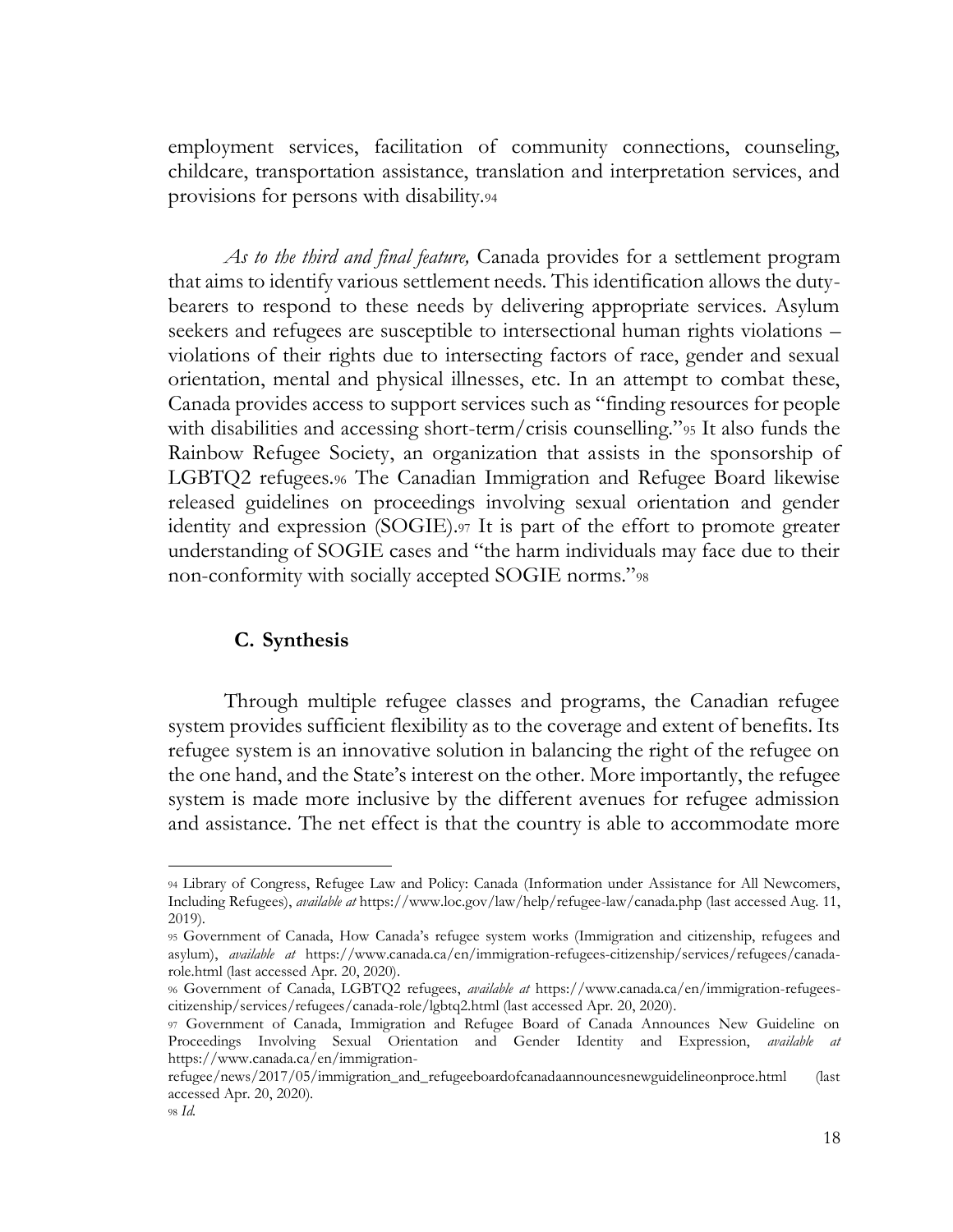refugees. Despite their large population, the quality of services and assistance is not compromised. The quality of service is ensured because the system effectively triggers cooperation of various stakeholders. Through cooperation, the managing bodies of admission and resettlement programs utilize shared resources to provide services. Thus, it is able to sustainably manage State resources and best practices. It is able to cushion the impact of the growing influx of refugees upon the State's resources. It is likewise able to safeguard their rights since their needs are covered. Finally, its national security is not compromised since interviews, formal security checks, and medical and security screenings are conducted. It also denies refugee claimants who are security risks or are serious criminals.<sup>99</sup>

Through the country's openness in admitting refugees, in addition to the follow-through mechanisms for their assistance, naturalization is facilitated accordingly. Those granted permanent residency status and are able to meet eligibility requirements are allowed to apply for naturalization. Canada's refugee system is indeed one of the exemplary models of best practices, especially for a developing country such as the Philippines. It goes well beyond the minimum standards set forth in the Refugee Convention. It also provides a multilateral approach to cover the different needs and protect the different rights of refugees.

The entire Canadian Refugee System was essentially motivated by the benefits to be derived from diversity in the society. More specifically, it "reflects the belief that our country's diversity brings its own economic and social rewards, and that it will continue to play a crucial role in shaping our future."<sup>100</sup> Canada believes that the cost of progressively protecting refugees is outweighed by the positive net effect of increasing the population of prospective citizens. It believes in "a dynamic immigration system that attracts and welcomes newcomers who will help us grow our strong, prosperous, diverse and safe country, while we maintain our international reputation for humanitarianism."<sup>101</sup>

<sup>99</sup> Immigration and Refugee Protection Act, S.C. 2001, c. 27, § 3(2) (2001) (CAN).

<sup>100</sup> Government of Canada, Immigration, Refugees and Citizenship Canada Departmental Plan 2018-2019 *available at* https://www.canada.ca/en/immigration-refugees-citizenship/corporate/publicationsmanuals/departmental-plan-2018-2019/departmental-plan.html#sec03-1-2 (last accessed Aug. 11, 2019). <sup>101</sup> *Id*.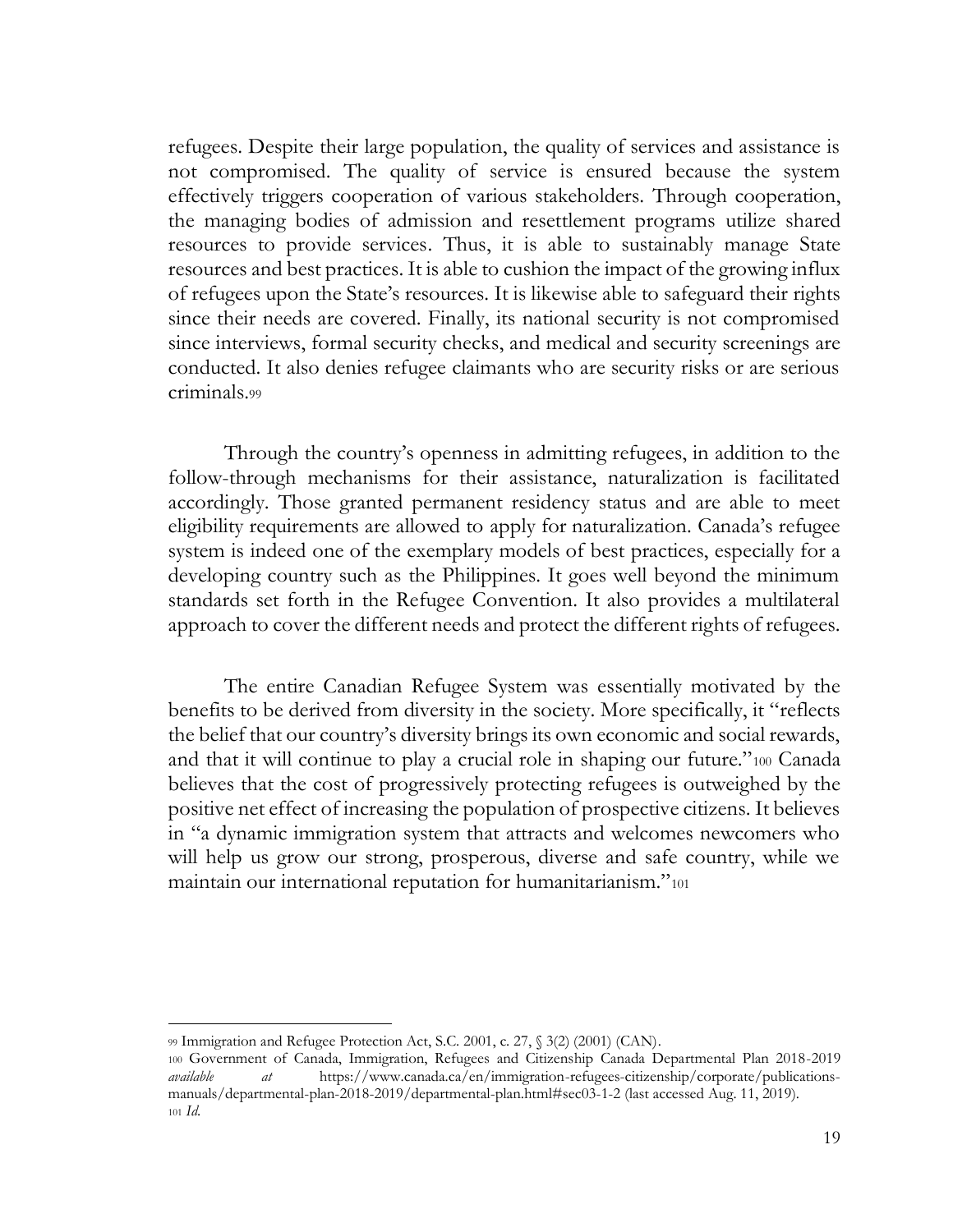### <span id="page-24-0"></span>**IV. OVERVIEW AND FOUNDATION OF THE STATE'S OBLIGATIONS**

#### <span id="page-24-1"></span>**A. Obligation to Fulfil Asylum Seekers and Refugees' Rights**

The UN states that "by becoming parties to international treaties, States assume obligations and duties under international law to"<sup>102</sup> to fulfil human rights. The obligation to fulfil refers to the positive action that States must take to "facilitate the enjoyment of basic human rights."<sup>103</sup> This general obligation serves as the main premise for this thesis and its recommended framework. Facilitation of the enjoyment of asylum seekers and refugees' rights is effectively done through legislation. Through the enactment of a comprehensive law for these specific groups, their rights and responsibilities are codified. In turn, public services and aid are not only made available, but likewise made accessible.

#### **B. Complementary Protection**

<span id="page-24-2"></span>Complementary protection "denotes protection granted to individuals on the basis of a legal obligation other than the principal refugee treaty."<sup>104</sup> It additionally describes the State's protection obligations that complement those under the Refugee Convention, "whether derived from treaty law or customary international law."<sup>105</sup> Finally, "it stems from legal obligations preventing return to serious harm, rather than from compassionate reasons or practical obstacles to removal."<sup>106</sup> It does not provide mere provisional protection. Rather, it is a State response to "individual asylum seekers who cannot be removed by virtue of the extended principle of *non-refoulement* under international law."<sup>107</sup> A synthesized description of the concept would define it as "the legal obligation of non-removal (threshold eligibility), and the recognition that some sort of legal status should attach."<sup>108</sup> Hence, an expert at complementary protection concluded in this wise: "by analyzing the concept of international protection and the interrelationship of international treaties, … there is no legal justification for

<sup>102</sup> United Nations, *The foundation of international human rights law, available at*  https://www.un.org/en/sections/universal-declaration/foundation-international-human-rights-law/index.html (last accessed Apr. 20, 2020).

<sup>103</sup> *Id.* 

<sup>104</sup> MCADAM, *supra* note 16, at 2.

<sup>105</sup> MCADAM, *supra* note 16, at 3.

<sup>106</sup> *Id.*

<sup>107</sup> *Id.*

<sup>108</sup> *Id.*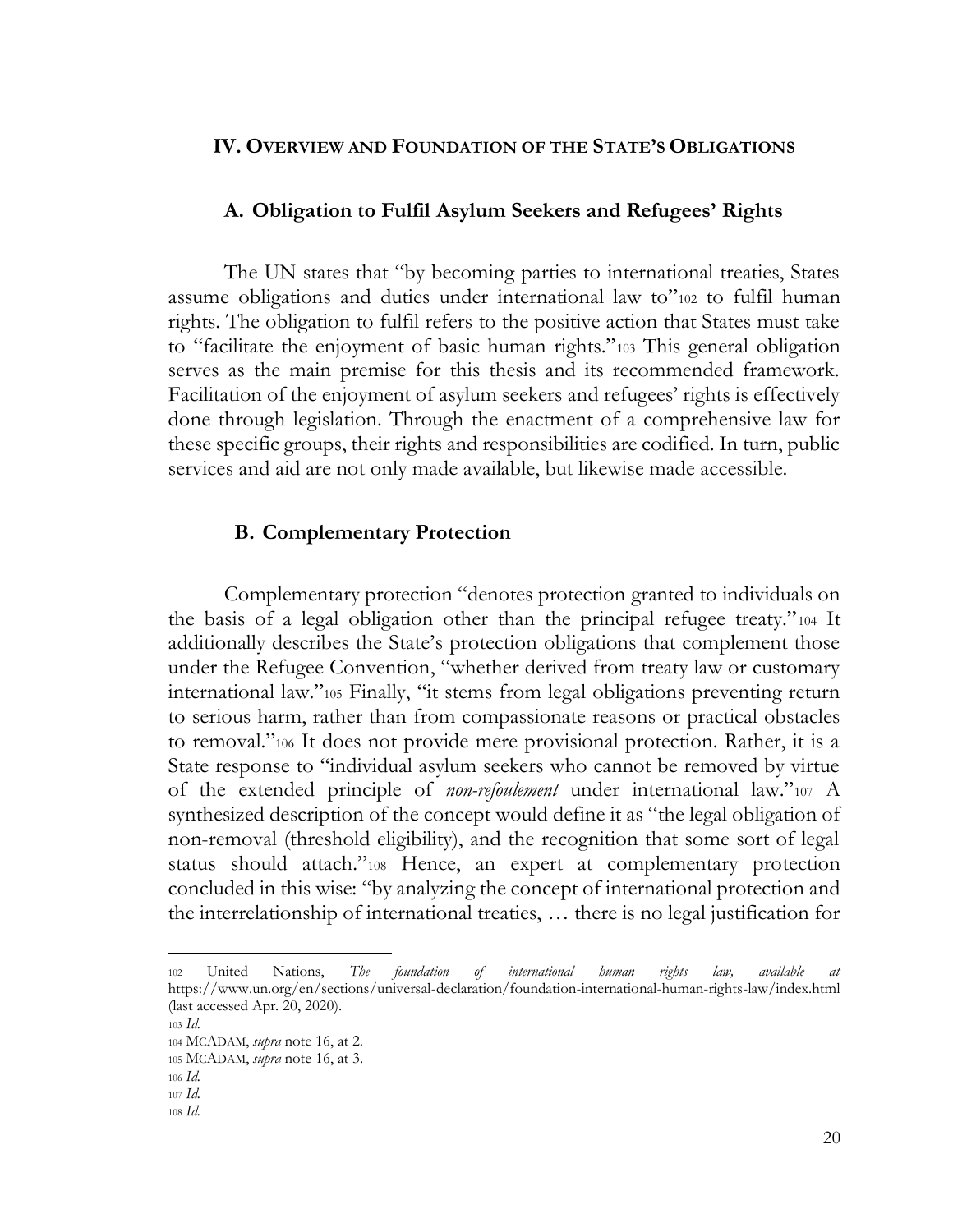differentiating between the status of Convention refugees and the status of beneficiaries of complementary protection."<sup>109</sup>

To better understand the term, its scope and limitations must be delineated. It does not cover compassionate or practical reasons (e.g. age, health, family connections, inability to obtain travel documents) for providing State protection.<sup>110</sup> While humanitarian in nature, they do not fall within the ambit of the term. They are not based on the State's international protection obligation.<sup>111</sup> Rather, the term covers international protection need beyond the Refugee Convention, which may be based on human rights treaties or on more general humanitarian principles.<sup>112</sup> An instance of a general humanitarian principle as basis is the State's assistance to those fleeing from generalized violence.<sup>113</sup> Thus, complementary protection "operates as a form of… humanitarian protection triggered by States' expanded *non-refoulement* obligations."<sup>114</sup>

Even the UNHCR's Executive Committee (ExCom) is of the view that there is a necessity for complementary protection. It has called upon States to provide complementary protection "with the highest degree of stability and certainty by ensuring their human rights and fundamental freedoms… without discrimination, and affirming that complementary protection should be applied in a manner that strengthens, rather than undermines, the existing international refugee protection regime."<sup>115</sup> The 2005 ExCom Conclusion moreover acknowledges and encourages complementary protection for individuals who do not necessarily meet the Refugee Convention refugee definition.<sup>116</sup> It affirms the need to apply complementary protection to strengthen the existing refugee protection regime. Finally, it emphasizes that the manner of application and development of international protection should avoid the creation or continuation of protection gaps.

It must be noted, however, that the ExCom Conclusion is in the nature of a soft law. It is a "soft-law instrument that calls for States to uphold their international obligations under the 1951 Convention, the statelessness treaties,

<sup>109</sup> MCADAM, *supra* note 16, at 1.

<sup>110</sup> MCADAM, *supra* note 16, at 21.

<sup>111</sup> *Id.*

<sup>112</sup> *Id.*

<sup>113</sup> *Id.*

<sup>114</sup> *Id.*

<sup>115</sup> MCADAM, *supra* note 16, at 5 (citing the Oct. 2005 ExCom Conclusion No. 103 (n16)(n), (k)).

<sup>116</sup> GOODWIN-GILL & MCADAM, *supra* note 53, at 296.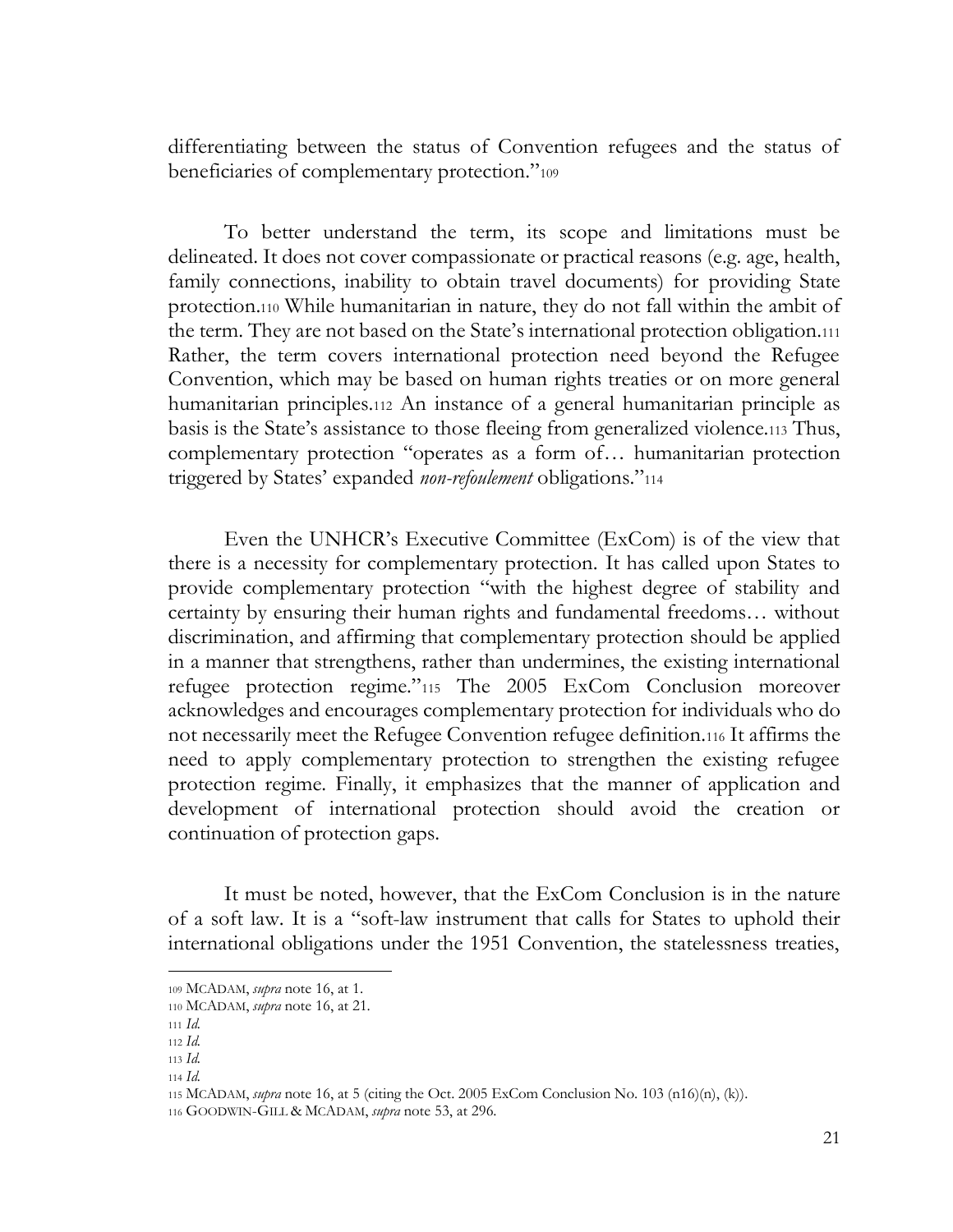human rights law, and humanitarian law..."<sup>117</sup> Through such kinds of instruments, there seems to be an increased recognition of the said extended protection.<sup>118</sup> The concept and value of complementary protection have also evolved through the years. However, the discrepancies of such recognition by States lie on their understanding as to the beneficiaries of this kind of protection and the status that they should be accorded.<sup>119</sup>

The UNHCR itself also fortifies the view that entitlement to international protection applies even to asylum seekers. The body notes that "in so far as there is no legal justification for distinguishing between the status granted to Convention and extra-Convention refugees,"<sup>120</sup> both must be accorded protection. The UNHCR issues guiding notes on international protection in relation to the Convention's interpretation. However, its opinions on treaty term definitions are not authoritative.<sup>121</sup> While generally not binding on States, international protection obligations remain to be supported by international law sources. In addition, it is argued that given the nature of the Convention as a specialist human rights instrument. As such, the 'protection' it embodies is necessarily extended by human rights law developments.<sup>122</sup> Hence, the protection mechanism provided acts as a type of *lex specialis* applicable to persons covered by complementary protection.<sup>123</sup>

Both concepts of subsidiary protection and complementary protection, however, are not without criticisms. UNHCR's former Director of International Protection herself criticized subsidiary forms of protection. She considers using the same as a means for States to restrict asylum on their own terms; thus, implying less binding State obligations vis-à-vis those under international law.<sup>124</sup> The UNHCR also criticizes approaches that "shift Convention refugees into subsidiary protection categories."<sup>125</sup> The shift is viewed not only as a denial of refugees' Refugee Convention and international law protection privileges, but also an attempt to shield States from international scrutiny for doing so.<sup>126</sup> The

<sup>117</sup> *Id.*

<sup>118</sup> MCADAM, *supra* note 16, at 19.

<sup>119</sup> *Id.*

<sup>120</sup> MCADAM, *supra* note 16, at 33.

<sup>121</sup> JANE MCADAM, 1951 CONVENTION RELATING TO THE STATUS OF REFUGEES AND ITS 1967 PROTOCOL: A COMMENTARY 79 (Andreas Zimmermann ed., 2010).

<sup>122</sup> MCADAM, *supra* note 16, at 33.

<sup>123</sup> *Id.*

<sup>124</sup> MCADAM, *supra* note 16, at 49.

<sup>125</sup> *Id.*

<sup>126</sup> MCADAM, *supra* note 16, at 50.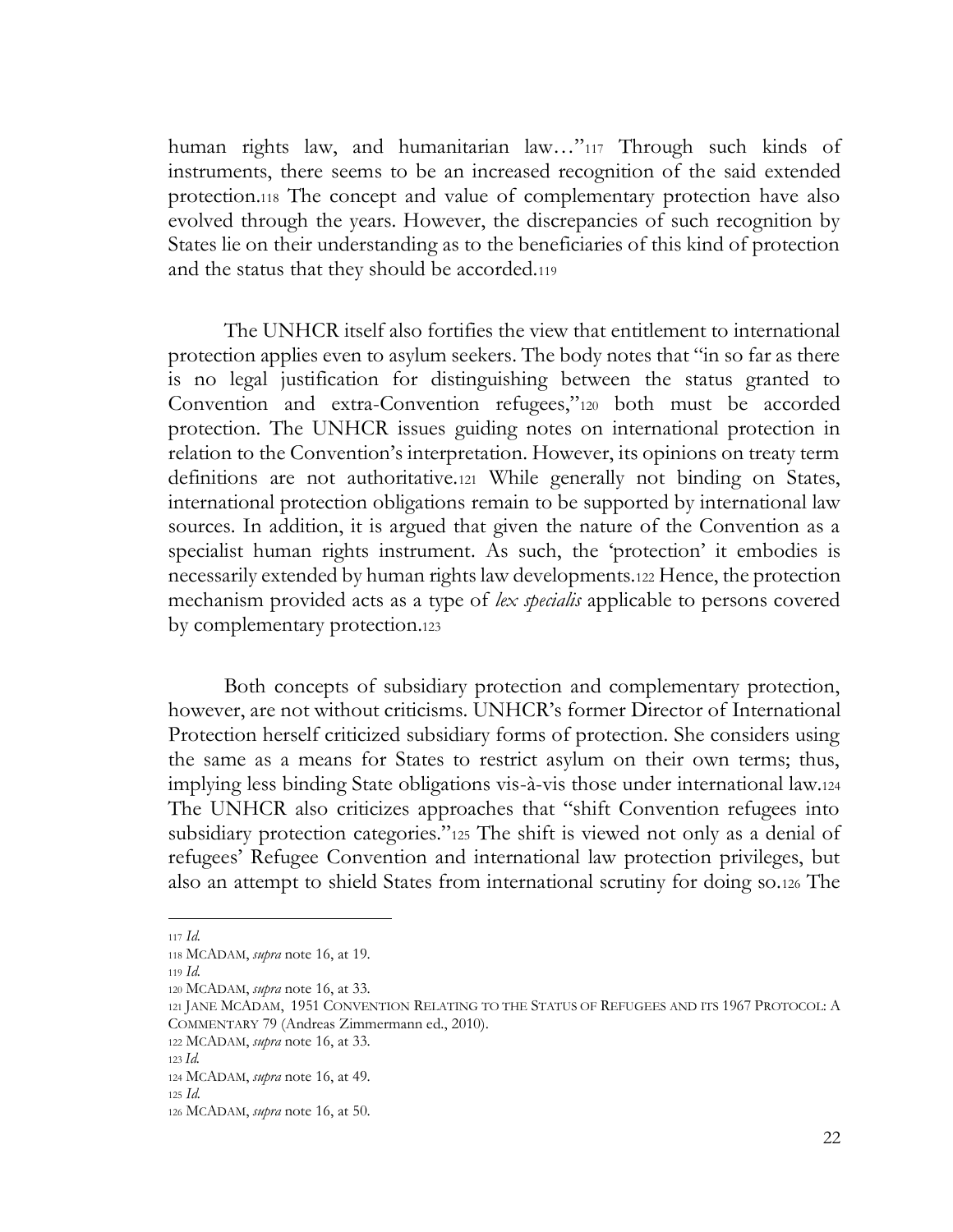eloquently written observation is that "there is a danger of soft law edging out hard law obligations by 'diluting principles and fudging standards."<sup>1</sup><sup>127</sup> Through subsidiary and complementary forms of protection, a protection hierarchy is created. Such hierarchy is aptly described below:

Creating a protection hierarchy reflects a very literal interpretation of respecting the Convention's primacy. Simply entrenching the Convention as the pinnacle of protection does not engage with the underlying protection principles it reflects, and may in fact undermine its primacy by siphoning refugees into complementary categories. Conceptually, the affirmation of the Convention's primacy is, in effect, a commitment to respect its protection principles and refrain from diluting"<sup>128</sup> … "its scope by developing the law outside its boundaries. The Convention's primacy would be better observed if it were recognized as the source of international protection status for all persons protected by the principle of *non-refoulement*.<sup>129</sup>

# **C. The Policy Framework Shift Towards Human Rights Law**

<span id="page-27-0"></span>The most compelling evidence of compliance with the Philippines' obligations is the shift of the overall policy framework. The shift is specifically geared towards the progressive application of international human rights law and principles to public law issues such as naturalization and extradition. The pieces of evidence of the policy framework shift in the international and domestic spheres shall be presented. The corresponding impact of the said shift shall also be discussed.

### <span id="page-27-1"></span>**Related Literature: Boll's Multiple Nationality and International Law**

*Boll* is one of the authors who traced the evolution of human rights concepts and standards to the adoption of the UN Charter.<sup>130</sup> This evolution has affected the manner in which States treat not only their nationals, but also aliens and human beings in general.<sup>131</sup> *Boll's* work solely focused on multiple nationality and naturalization laws. Nonetheless, his writings are of great significance in

<sup>127</sup> *Id.*

<sup>128</sup> *Id.*

<sup>129</sup> MCADAM, *supra* note 16, at 50-51.

<sup>130</sup> ALFRED BOLL, MULTIPLE NATIONALITY AND INTERNATIONAL LAW 240 (2007).

<sup>131</sup> *Id.*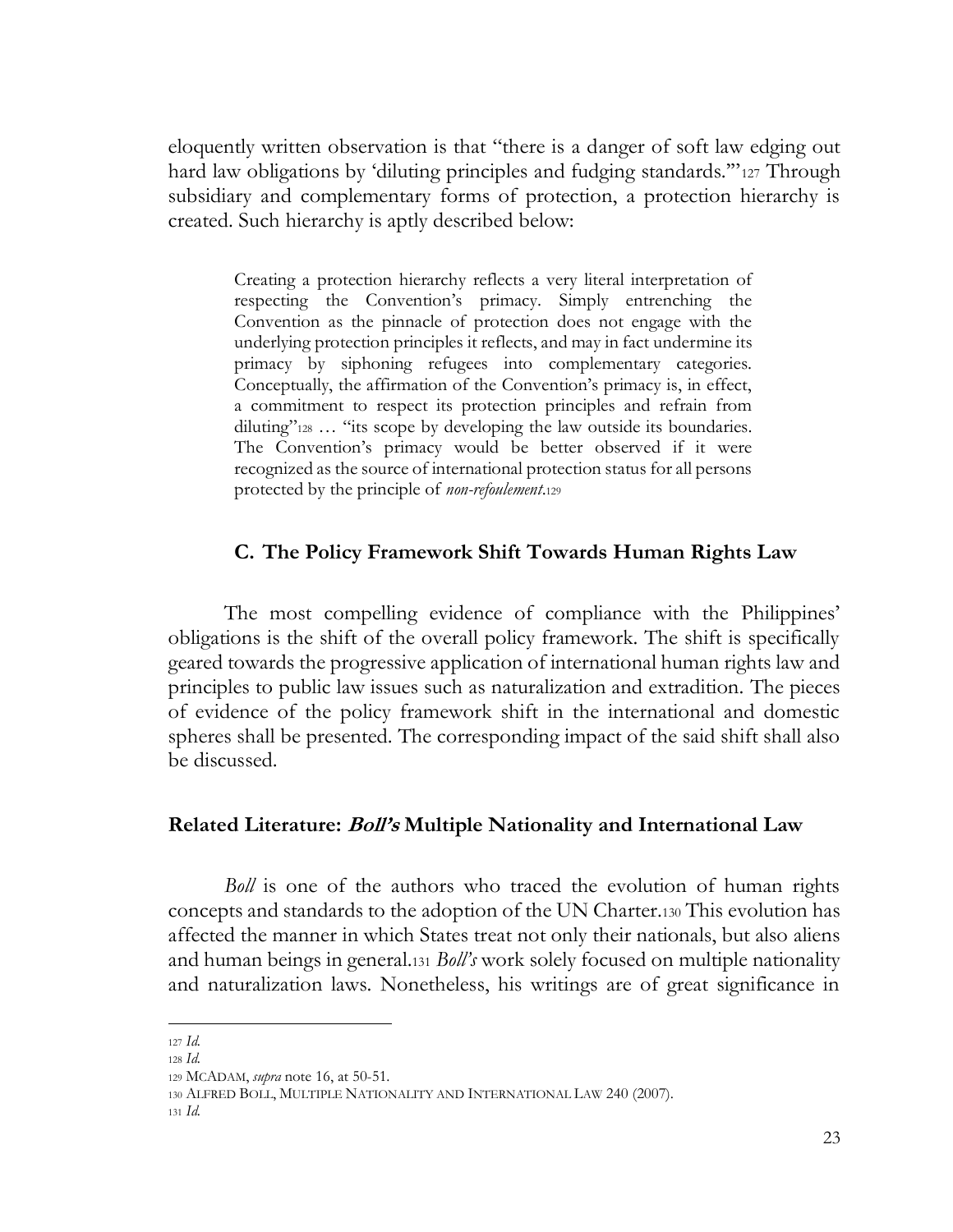presenting the evidence and impact of the said policy shift in the international setting. He highlighted how States have the discretion as to what privileges, exemptions, and even disabilities are to be accorded to foreigners and to citizens.<sup>132</sup> It is in this wise that he introduced the vital role of international human rights law, as well as the recognition of such vital role, which had been motivated by the adoption of the UN Charter.

Despite the existence of this trend, the concept of multiple nationality or dual citizenship remains the subject of opposing views. On the one hand, its rejection by critics is grounded on conflicts that may possibly arise due to allegiance, and other legal obligations and rights in relation to different states. On the other hand, the acceptance of multiple nationality is premised on the development of treaty regimes133 and the human rights trend. For instance, States forming part of the Council of Europe (COE) have increasingly embraced multiple nationality. This is seen not only in the evolution of COE treaty provisions deviating from disapproving attitudes toward multiple nationality. It is also "demonstrated by a fundamental change in the premise and outlook of the treaties… and the influence of notions and provisions of human rights and standards of treatment of the individual, such as the principle of nondiscrimination."<sup>134</sup> The author highlighted these positive changes in favor of human rights recognition by placing the old and the new Conventions side by side. Whereas the *1963 Convention on Reduction of Cases of Multiple Nationality and Military Obligations in Cases of Multinational Nationality* sought to "reduce as far as possible the number of cases of multiple nationality,"<sup>135</sup> the *1997 European Convention on Nationality* mainly sought to avoid discrimination and statelessness.<sup>136</sup> The latter recognized the respective interests of both states and individuals, and focused on providing solutions to the rights and duties of those with multiple nationality.<sup>137</sup> Subsequent amendments to the 1963 Convention by way of a Protocol were also "specifically predicated on an idea of individual human rights."<sup>138</sup> The said Protocol allowed multiple nationality consistent with the Convention's preamble, which provides for "integration of migrants, unity of nationality with the same family, and conservation of nationality of origin."<sup>139</sup>

<sup>132</sup> *Id.* 

<sup>133</sup> BOLL *supra* note 130, at 191.

<sup>134</sup> BOLL *supra* note 130, at 199.

<sup>135</sup> *Id.*

<sup>136</sup> *Id.* 

<sup>137</sup> *Id.* 

<sup>138</sup> BOLL *supra* note 130, at 200-201.

<sup>139</sup> BOLL *supra* note 130, at 202.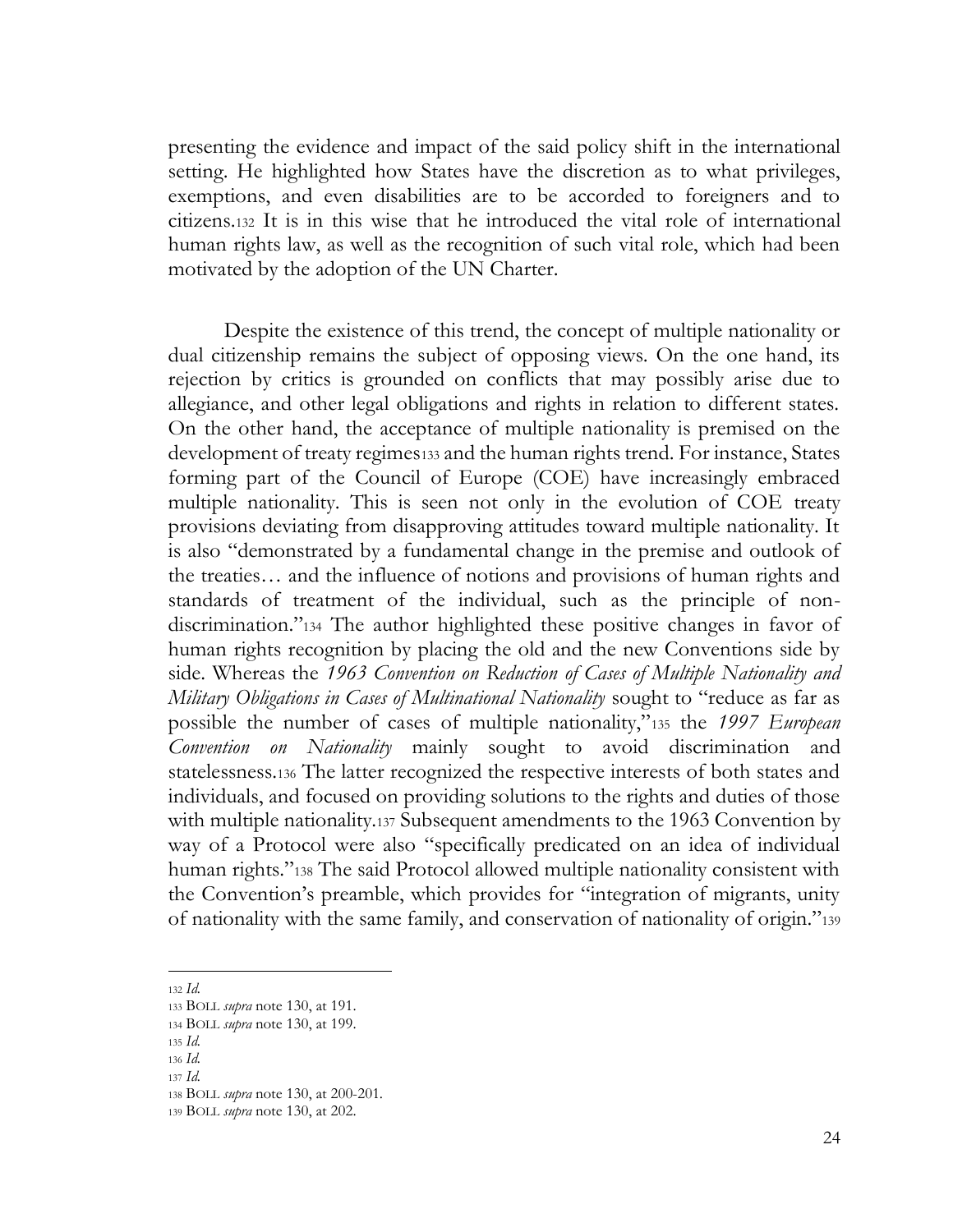The facts stated, according to *Killerby*, is "evidence of a growing trend… to allow multiple nationality in a greater number of cases."<sup>140</sup> It was also observed that municipal laws of select European countries have allowed more cases of automatic multiple nationality. These laws have likewise paid more attention to the individual's freedom to choose which among his nationalities he desires to retain.<sup>141</sup> This supports the suggestion regarding a "changing view of human rights in terms of the weight given to the individual's will, and a recognition of the gravity of the forced breaking of legal ties by state's against an individual's will."<sup>142</sup> It is also worth adding that "by setting limits on how states treat categories of persons, as nationals, aliens, or simply human beings, modern developments in the international law of human rights have significantly altered this balance of considerations."<sup>143</sup>

While it is also unclear if international law provides a right to nationality, there exists a clear trend toward recognizing such right. This recognition complements the "hardening of the principle against the avoidance of statelessness."<sup>144</sup> And even if one concedes that there is a right to nationality but not right to multiple nationality, an author notes that "developments in individual rights in relation to nationality have in and of themselves contributed to the existence of multiple nationality."<sup>145</sup>

Despite clashing views on the tolerance of multiple nationality, issues involving "international standards of human rights and respect for the individual"<sup>146</sup> are consistently incorporated in the narrative. Some international bodies advocate for multiple nationality as a possible mechanism for an individual's international protection.<sup>147</sup> The UN Sub-Commission on Prevention of Discrimination and Protection of Minorities appealed to States to study the possibility of granting migrant workers dual nationality.<sup>148</sup> It stated that granting dual nationality would facilitate integration with due respect for cultural identity and protection against racial discrimination.<sup>149</sup>

<sup>140</sup> *Id.* (citing Killerby "Steps taken by the Council of Europe to promote the modernization of the nationality laws of European states", 31.)

<sup>141</sup> BOLL *supra* note 130, at 200.

<sup>142</sup> BOLL *supra* note 130, at 207.

<sup>143</sup> BOLL *supra* note 130, at 240.

<sup>144</sup> *Id.* 

<sup>145</sup> BOLL *supra* note 130, at 242.

<sup>146</sup> BOLL *supra* note 130, at 210. <sup>147</sup> BOLL *supra* note 130, at 234.

<sup>148</sup> *Id.* 

<sup>149</sup> *Id.*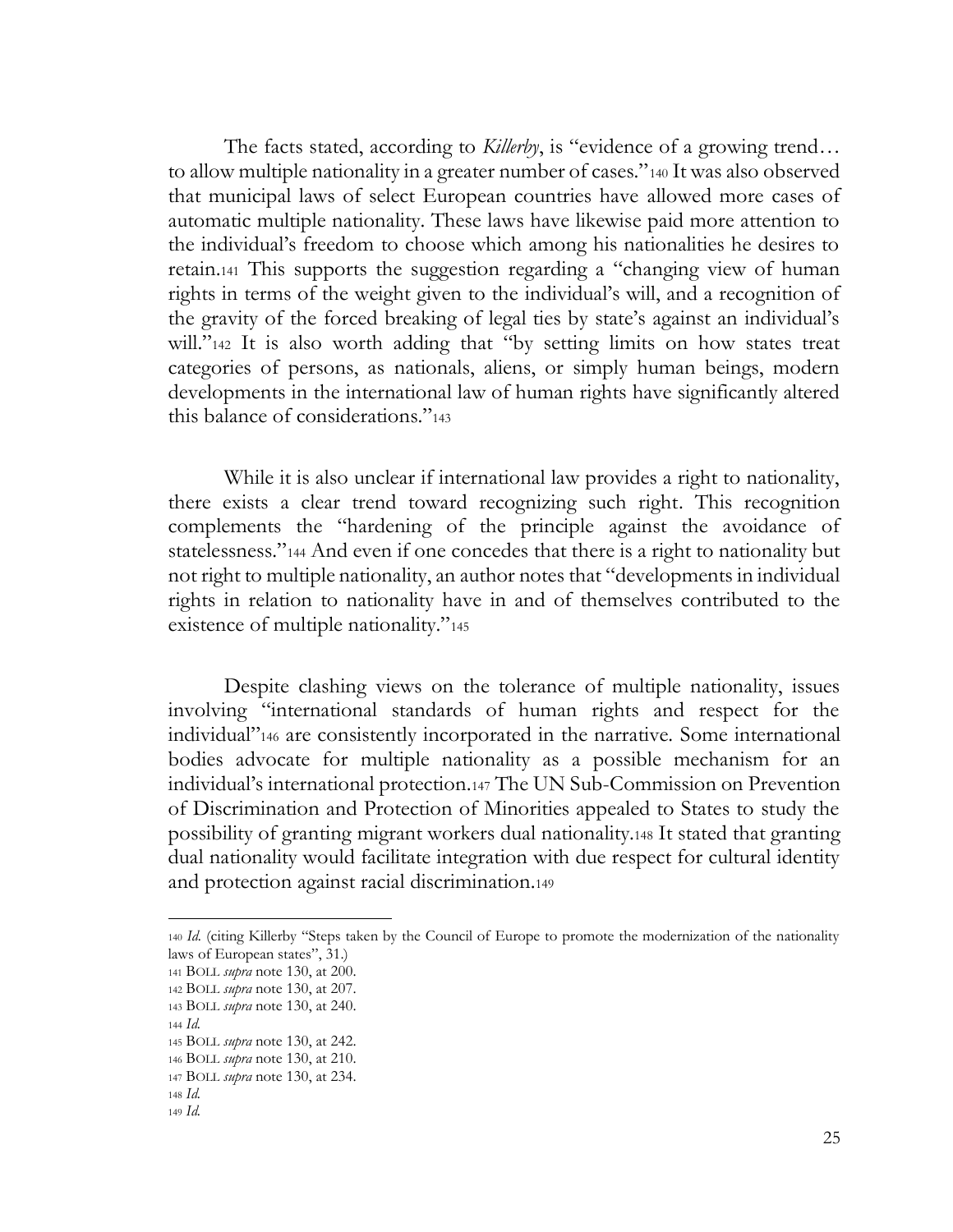In light of the increased acceptance of multiple nationality, all the more should asylum seeker and refugee protection be embraced. Asylum seekers have no State to protect them, or have been forced to flee from the State originally obliged to do so. Such circumstances therefore warrant a similar recognition of an enhanced perspective of using human rights as a premise to embrace their full protection.

### <span id="page-30-0"></span>**Philippine Jurisprudence**

The trends which have led to the shift in the policy framework in the international setting have spilled over to Philippine State practice. Salient doctrinal pronouncements evidencing the remarkable shift showing the flourishing application of international human rights will be presented. This shift is mainly evidenced by the Supreme Court's attitude in deciding cases involving refugees and stateless persons. The landmark case of *Government of Hong Kong v. Olalia* was the first to itemize the four badges of the said trends which the Court cannot ignore in deciding cases. These are: "(1) the growing importance of the individual person in public international law who, in the 20th century, has gradually attained global recognition;"<sup>150</sup> "(2) the higher value now being given to human rights in the international sphere;"<sup>151</sup> "(3) the corresponding duty of countries to observe these universal human rights in fulfilling their treaty obligations;"<sup>152</sup> and "(4) the duty of this Court to balance the rights of the individual under our fundamental law, on one hand, and the law on extradition, on the other."<sup>153</sup> While the cited case pertains to extradition, the trends are nevertheless exhibited in other landmark cases pre- and post-*Olalia.* They are also especially apparent in the State's previously discussed non-legislative protection mechanisms.

The same year the Refugee Convention was conceived, *Mejoff v. The Director of Prisons* was decided using a human rights lens. The Court had the opportunity to apply the Constitution and its relevant principles to a non-Filipino citizen. *Mejoff* is a habeas corpus case involving an alien deprived of his liberty due to prolonged detention. His detention was pursuant to the immigration authorities' declaration that he illegally entered the Philippines and was therefore

<sup>150</sup> Government of Hongkong Special Administrative Region v. Olalia, Jr., 521 SCRA 470, 481 (2007).

<sup>151</sup> *Id.*

<sup>152</sup> *Id.* 

<sup>153</sup> *Id.*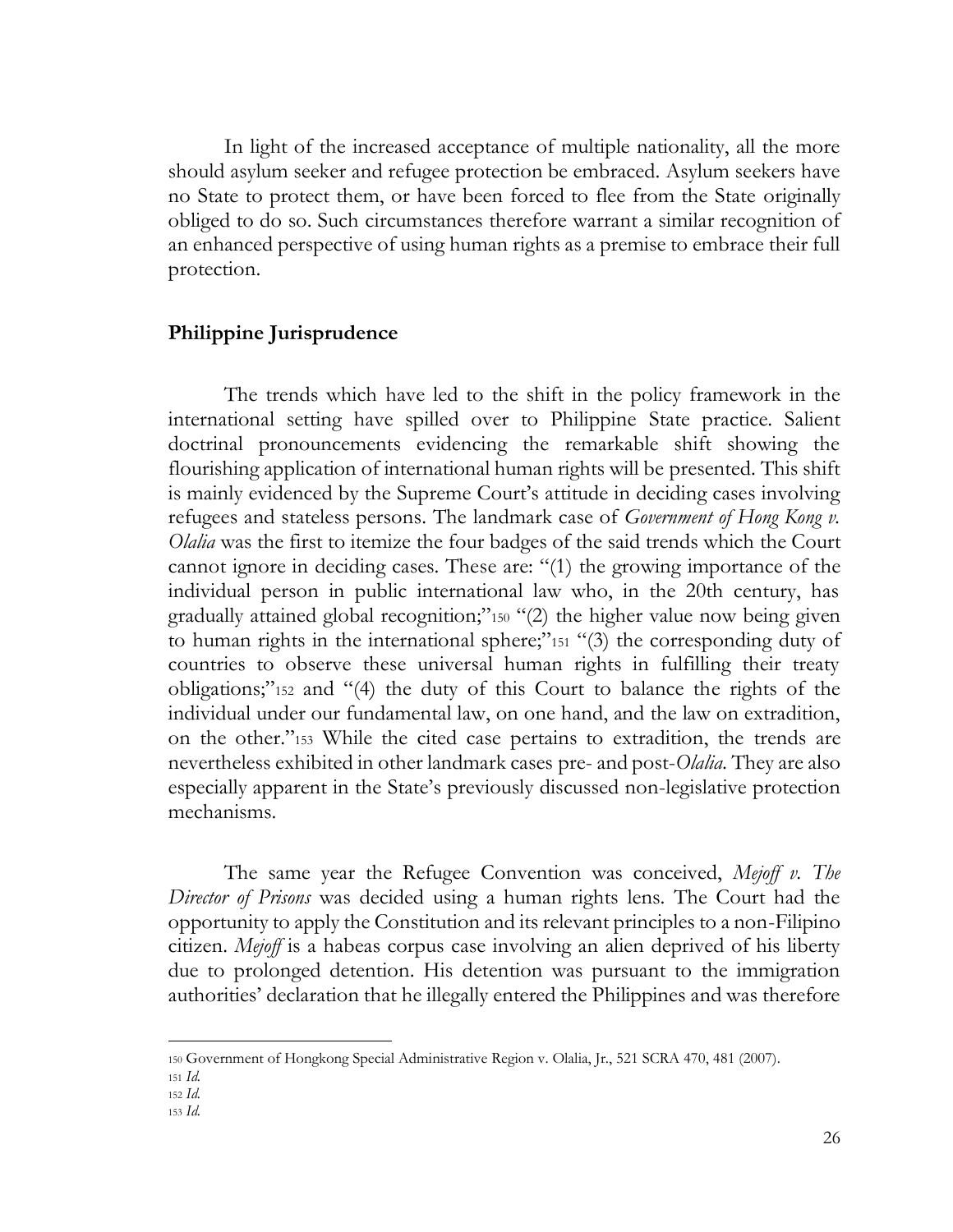set to be deported to Russia.<sup>154</sup> Due to repeated failure to deport him, the decision in the previous habeas corpus case involving petitioner stated that it is for the country's best interests to continuously detain him in the interim.<sup>155</sup> More than two years after the promulgation of the mentioned decision, petitioner remains detained as "no ship or country would take the petitioner."<sup>156</sup>

The Court ruled that the prolonged detention, not being premised on actual danger or charges, would be unwarranted by both the law and the Constitution.<sup>157</sup> No charges had been filed, and the possibility of bringing any is also said to be remote, given that he was eventually declared to have entered the Philippines lawfully through the *de facto* government during the occupation.<sup>158</sup> The ratio unequivocally stated that "the protection against deprivation of liberty without due process of law and except for crimes committed against the laws of the land is not limited to Philippine citizens but extends to all residents, except enemy aliens, regardless of nationality."<sup>159</sup> The Court more importantly applied the UDHR in light of Art. II, Sec. 3 of the Constitution which provides for the doctrine of incorporation. It specifically cited the provisions proclaiming the equality, without any distinction, of all human beings as to their freedom and rights.<sup>160</sup> It also cited provisions proclaiming the circumstance in which the right to an effective remedy need be exercised, as well as the right not to be subjected to arbitrary arrest, detention, or exile.<sup>161</sup> *Mejoff* reveals that long before the Court expressly recognized the trends in *Olalia*, it did not hesitate to duly uphold an alien's fundamental human rights. It did so by essentially applying the laws of the land, i.e., the Constitution and the UDHR principles. As a refresher, the latter is considered part of the law of the land through the doctrine of incorporation.

Fast forward to the entry of the new millennium, *Secretary of Justice v. Lantion and Jimenez* was promulgated. In this case, private respondent filed a petition for mandamus against select government officials. The purpose is for him to be furnished with and given access to extradition documents, and to give him an opportunity to comment or oppose the extradition request. The remedies of

<sup>154</sup> Boris Mejoff v. The Director of Prisons, 90 SCRA 71, 71 (1951).

<sup>155</sup> *Mejoff*, 90 SCRA at 72.

<sup>156</sup> *Mejoff*, 90 SCRA at 73.

<sup>157</sup> *Mejoff*, 90 SCRA at 76.

<sup>158</sup> *Mejoff*, 90 SCRA at 73.

<sup>159</sup> *Id.* 

<sup>160</sup> Universal Declaration of Human Rights art. 1-2, Dec. 10, 1948, *available at*  [https://www.ohchr.org/EN/UDHR/Documents/UDHR\\_Translations/eng.pdf.](https://www.ohchr.org/EN/UDHR/Documents/UDHR_Translations/eng.pdf) The General Assembly adopted the Universal Declaration of Human Rights on December 10, 1948. [hereinafter UDHR]. <sup>161</sup> UDHR, *supra* note 160, art. 8-9.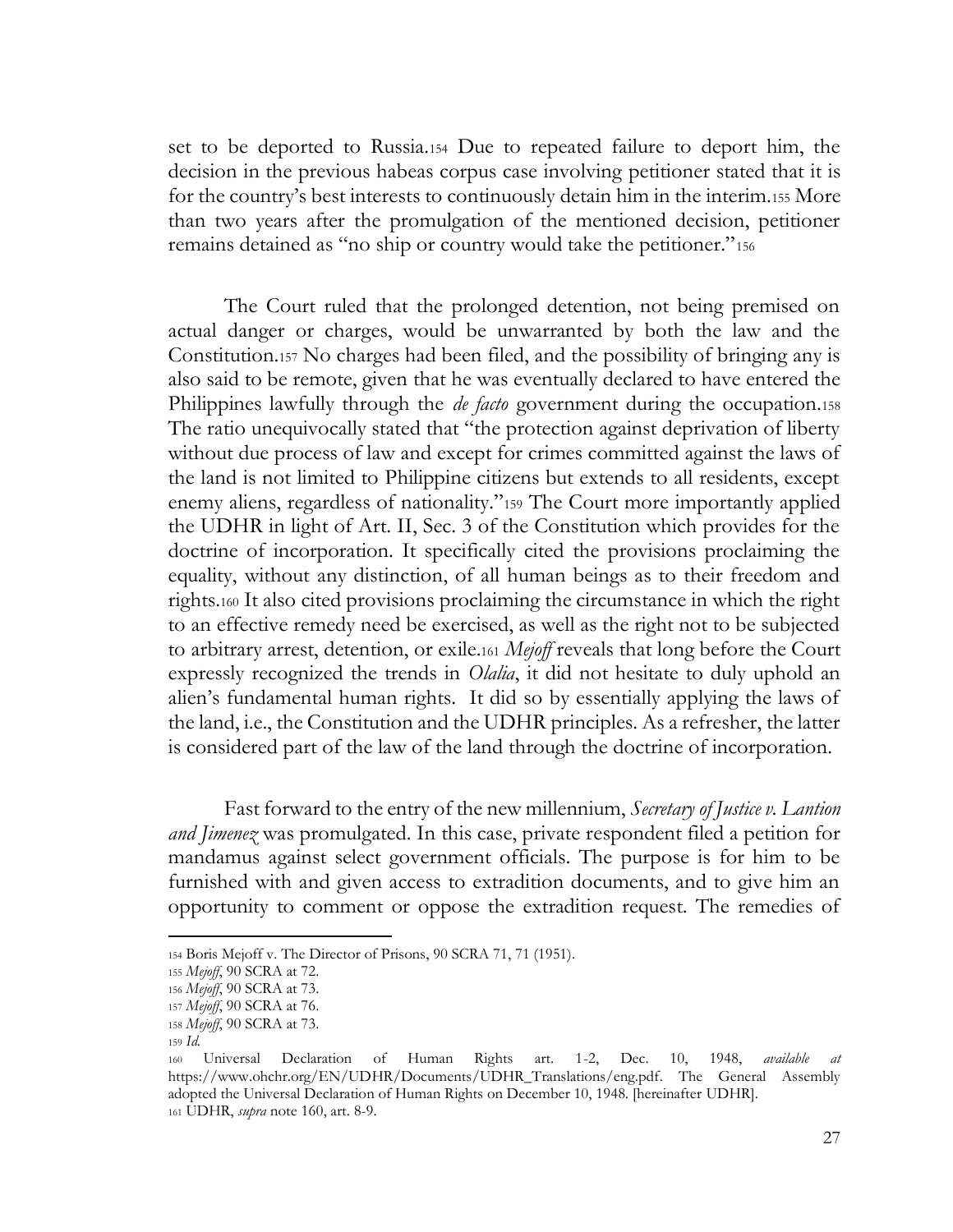certiorari and prohibition were also resorted to. The issue was whether during the evaluation stage of extradition proceedings, private respondent is entitled to due process. It upheld the rights to due process which, in turn, guarantees his right to liberty given the prevailing circumstances. The Court then ordered the Justice Secretary to furnish private respondent the extradition request and other necessary information, and a reasonable period within which to file his comment with supporting evidence.<sup>162</sup>

Similar to *Mejoff*, the Court upheld in this case the prospective extraditee's rights under constitutional guarantees. It acknowledged that private respondent was faced with the clear and present danger of property and of liberty, "which may eventually lead to his forcible banishment to a foreign land."<sup>163</sup> If in an extradition proceeding, the Court took a "libertarian approach"<sup>164</sup> to ensure that "constitutional guarantees in the enforcement of a law or treaty"<sup>165</sup> will not be disregarded, what more when it comes to cases involving asylum seekers and refugees who have even more to lose? The libertarian attitude of the Court in the case at bar all the more proves the recognition of the State's duty to observe universal human rights not only in the fulfilment of treaty obligations. The same is also pursuant to acknowledgement of the higher value of human rights in the international sphere, and the balancing of individual constitutional rights on the one hand and the extradition law on the other.

The Supreme Court took the opportunity to re-examine the *Olalia* case which similarly involves extradition. Such re-examination was consciously adopted "in light of the various international treaties giving recognition and protection to human rights."<sup>166</sup> It also pinpointed the constitutional provision upon which the domestic application of the mentioned trends is anchored. It cited the State's commitment under Article II, Section 2, which is to value the dignity of every human person and to guarantee full respect of human rights.<sup>167</sup> It is well to note that the Constitution enjoys primacy as against other statutes and treaties. Thus, Article II, Section 2 of the highest law of the land prevails over the restrictive provisions and gaps of treaties, including those of the Refugee Convention. It also prevails over the clearly inadequate laws in place relating to refugees.

<sup>162</sup> Secretary of Justice v. Lantion, 322 SCRA 161, 202 (2000).

<sup>163</sup> *Lantion,* 322 SCRA at 201.

<sup>164</sup> *Lantion,* 322 SCRA at 199.

<sup>165</sup> *Lantion,* 322 SCRA at 200.

<sup>166</sup> *Olalia, Jr.*, 521 SCRA at 482.

<sup>167</sup> *Id.* (citing PHIL. CONST., art. II, § 2).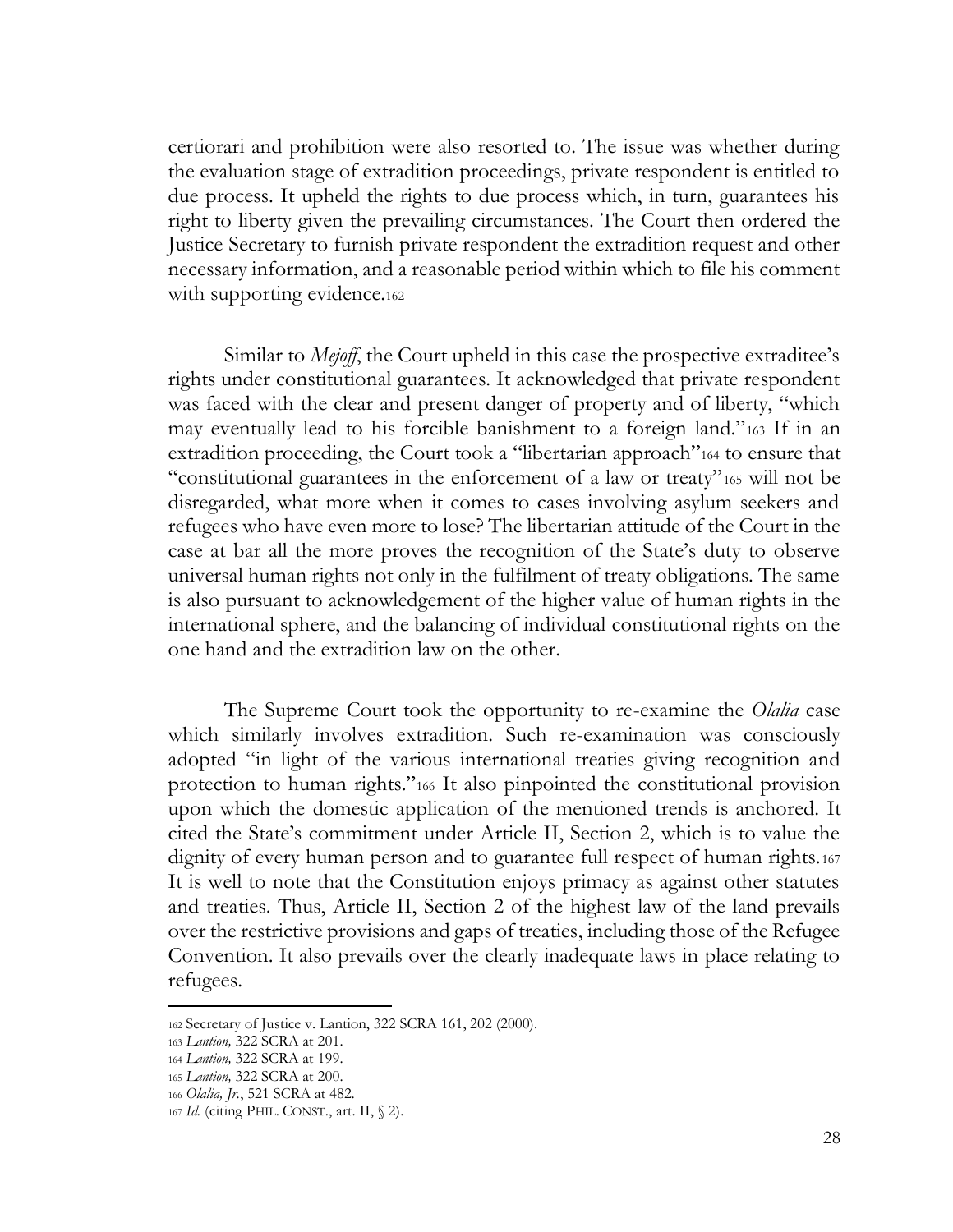One of the most recent cases evidencing the trends is *Republic of the Philippines v. Karbasi*. Previous discussions have already tackled its facts and doctrinal pronouncements. Nonetheless, it is worth highlighting that it reveals the generally consistent attitude of the Supreme Court. It has chosen to uphold human rights over the rigid interpretation and standards of applicable laws.

Given the trends showing a policy shift, the evolutive interpretation of treaties should be observed in applying the Refugee Convention. This process of interpretation is carried out in a progressive or dynamic manner.<sup>168</sup> The said process or technique was first observed in *Namibia*, and later on in *Navigational and Related Rights.<sup>169</sup>* The Court took the position that "there are situations in which the parties' intent upon the conclusion of the treaty was, or may be presumed to have been, to give the terms used… a meaning or content capable of evolving…so as to make allowance for, among other things, developments in international law."<sup>170</sup> Human rights conventions are said to be outstanding examples supporting the necessity for evolutive treaty interpretation.<sup>171</sup> The process is also said to be notably present in human rights courts' jurisprudence.<sup>172</sup> As a closing remark for this kind of interpretation, the words of Bernhardt serve as an important guide: "If it is the purpose of a treaty… to guaranty personal freedoms to citizens as well as foreigners, it is hardly compatible with the purpose to eliminate new developments in the process of treaty interpretation."<sup>173</sup>

The application of the evolutive treaty principle supports the proponent's view that the State must pursue law reform. It must be actively pursued to include in the legal radar not only the protection of refugees, but also of asylum seekers. It is only by covering both groups that the barriers to their holistic welfare are removed. And it is only by such freedom that they are able to "live without fear of persecution,"<sup>174</sup> and thrive within the Filipino community.

<sup>168</sup> JAMES CRAWFORD, STATE RESPONSIBILITY 246 (2013).

<sup>169</sup> CRAWFORD, *supra* note 168, at 247.

<sup>170</sup> *Id.* 

<sup>171</sup> CRAWFORD, *supra* note 168, at 249.

<sup>172</sup> CRAWFORD, *supra* note 168, at 248.

<sup>173</sup> *Id.* (citing Berndhart (1999), 16-17. Further: Fitzmaurice (2010), 55-9.).

<sup>174</sup> Inter-Agency Agreement on the Protection of Asylum Seekers, Refugees, and Stateless Persons in the Philippines, § 7.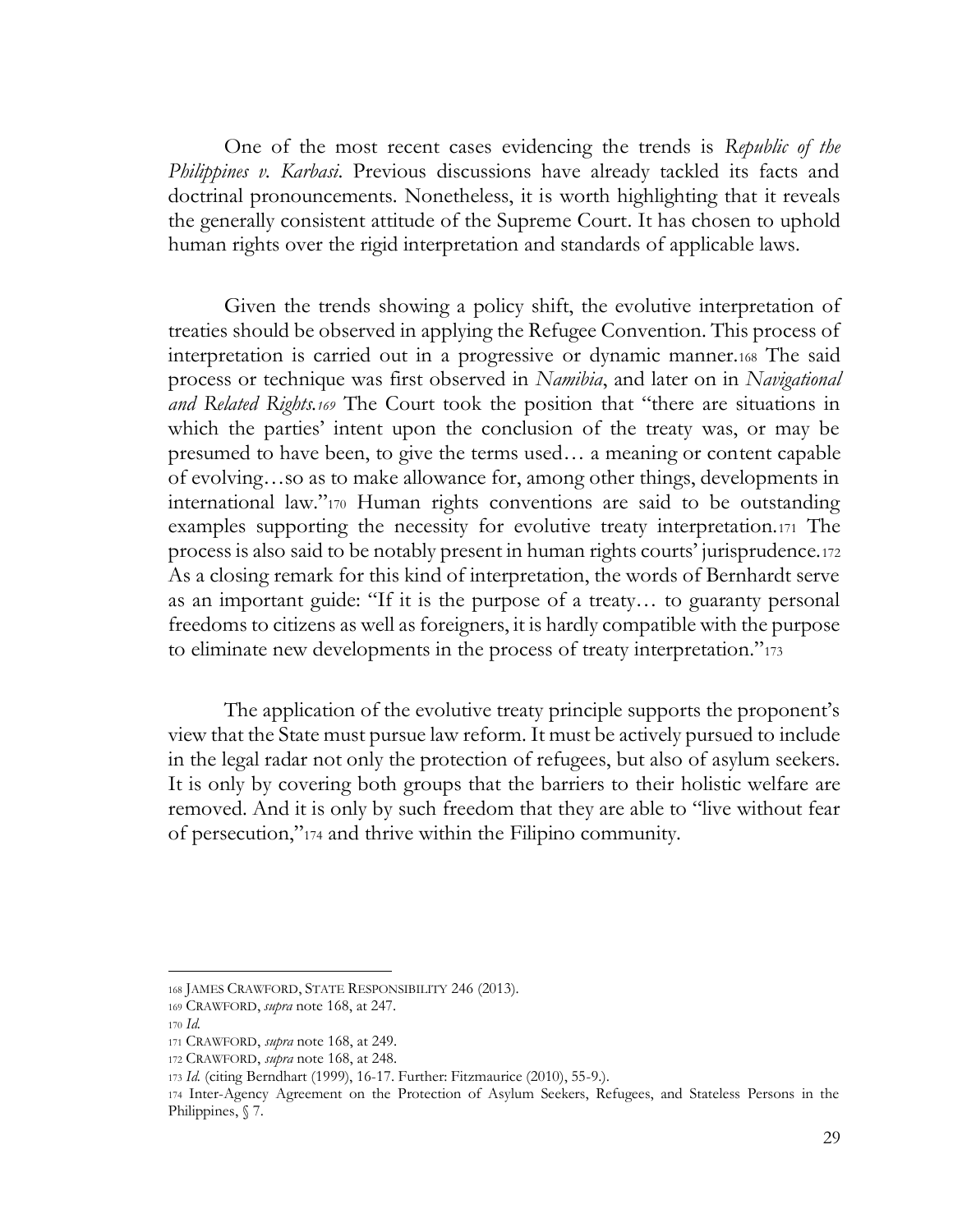# **V. FINAL LEGAL ANALYSIS AND CONCLUSION**

#### <span id="page-34-1"></span><span id="page-34-0"></span>**A. The Gap in the Philippine Legal Framework**

The Philippines continuously implements various protection mechanisms through administrative or department issuances, a refugee status determination procedure, and inter-stakeholder agreements. Notwithstanding these measures, the proponent concludes that there exists a gap in the Philippine legal framework for asylum seekers and refugees. The manifestations of the said gap can be summarized in two points.

First, the inherent gap in the Refugee Convention. Second, the inadequacy of the current legal framework in which the Refugee Convention is likewise incorporated. The second includes the mere declaratory nature of the grant of refugee claims under the Refugee Status Determination Procedure (RSDP). All these result in specific vulnerabilities of asylum seekers and refugees who are in a legal limbo. While these vulnerabilities come in different forms, the net effect is the perpetuation of discrimination against them. If the gap is left unaddressed at the earliest possible instance, it will continue to leave a looming string of violations the Refugee Convention, the Constitution, and in turn, of their human rights. Stemming from these violations is the Philippines' non-compliance with its obligation to fulfil their rights. Hence, the need to fill in the gap through a comprehensive national legislation.

#### <span id="page-34-2"></span>**Inherent Gap in the Refugee Convention**

The inherent gap of the Refugee Convention is seen in the construction of its provisions. A reading thereof shows broad provisions that allow room for interpretation. It necessarily allows flexibility not only in terms of interpretation but also in the implementation of the said provisions.

The letter of the Refugee Convention provides for the bare minimum requirements. A closer look at the wordings reveal that refugees are entitled to gliding rights under the Refugee Convention. These gliding rights thus creates different classes of refugees with different entitlements under the instrument. Breaking down the provisions, the different classes of refugees under the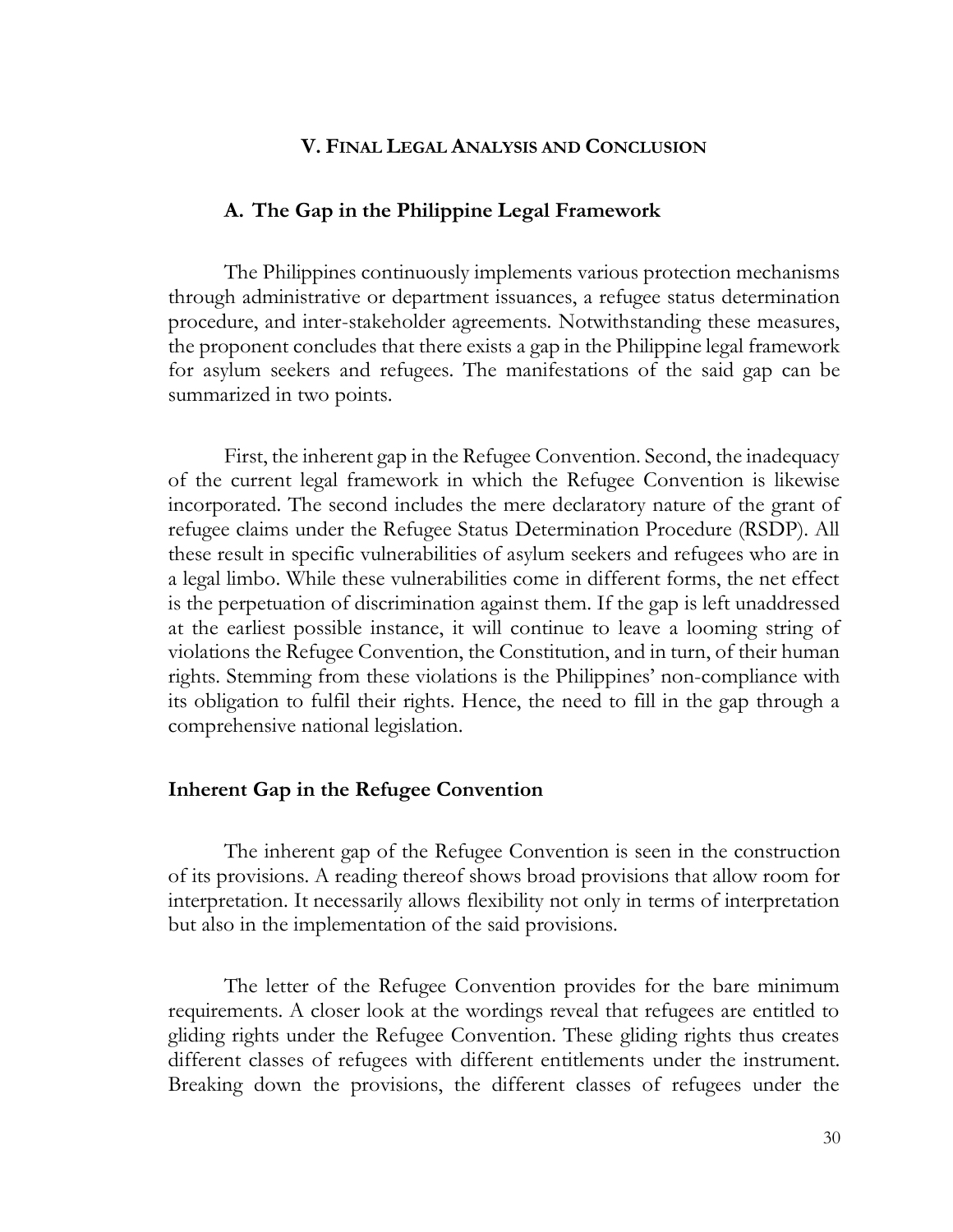Refugee Convention are as follows: (1) all refugees within the territory; (2) refugees lawfully in the territory; (3) refugees lawfully staying in the territory; and (4) refugees residing in the territory. In using the word territory, the Convention contemplates the receiving State such as the Philippines. While future dissertations may tackle these refugee classes and the corresponding rights per refugee class, a short illustration of select provisions is worth adding.

The non-discrimination and religious freedom clauses under Articles 3 and 4 of the Refugee Convention respectively apply to all refugees within the territory. The right to self-employment under Article 18 is accorded to refugees lawfully in the territory. The right of association under Article 15 applies to refugees lawfully staying in the territory. The said class is also entitled to public relief and labor legislation and social security benefits under Articles 23 and 24, respectively. And finally, Article 25 on administrative assistance is afforded to refugees residing in the territory. Without a law that localizes, interprets, and defines these refugee classes, their rights remain ambiguous. It follows that their specific needs and vulnerabilities will not be effectively addressed.

### <span id="page-35-0"></span>**Inadequacy of the Current Legal Framework**

The current legal framework may be divided into two divisions. One the one hand, there are statutes; on the other hand, there are executive or nonlegislative issuances, orders and agreements. Both are inadequate either in substance, form, or both.

*As to the first division*, the statutes in place are outdated. The pertinent statute is the archaic 1940 Philippine Immigration Act (Immigration Act), which contains only one provision with regard to alien refugees. Sec. 47(b) of the Immigration Act provides that the President is authorized, "for humanitarian reasons and when not opposed to the public interest, to admit aliens who are refugees for religious, political, or racial reasons, in such classes of cases and under such conditions as he may prescribe."<sup>175</sup> It is outdated as it predates the Refugee Convention, as the latter was codified in 1951. It fails to replicate even the most basic provisions of the latter. Moreover, it only refers to the admission of refugees in the country. It neither lays down their rights nor specifies their classes. It also fails to take into account the asylum seekers or those who have

<sup>175</sup> Philippine Immigration Act of 1940, §47(b).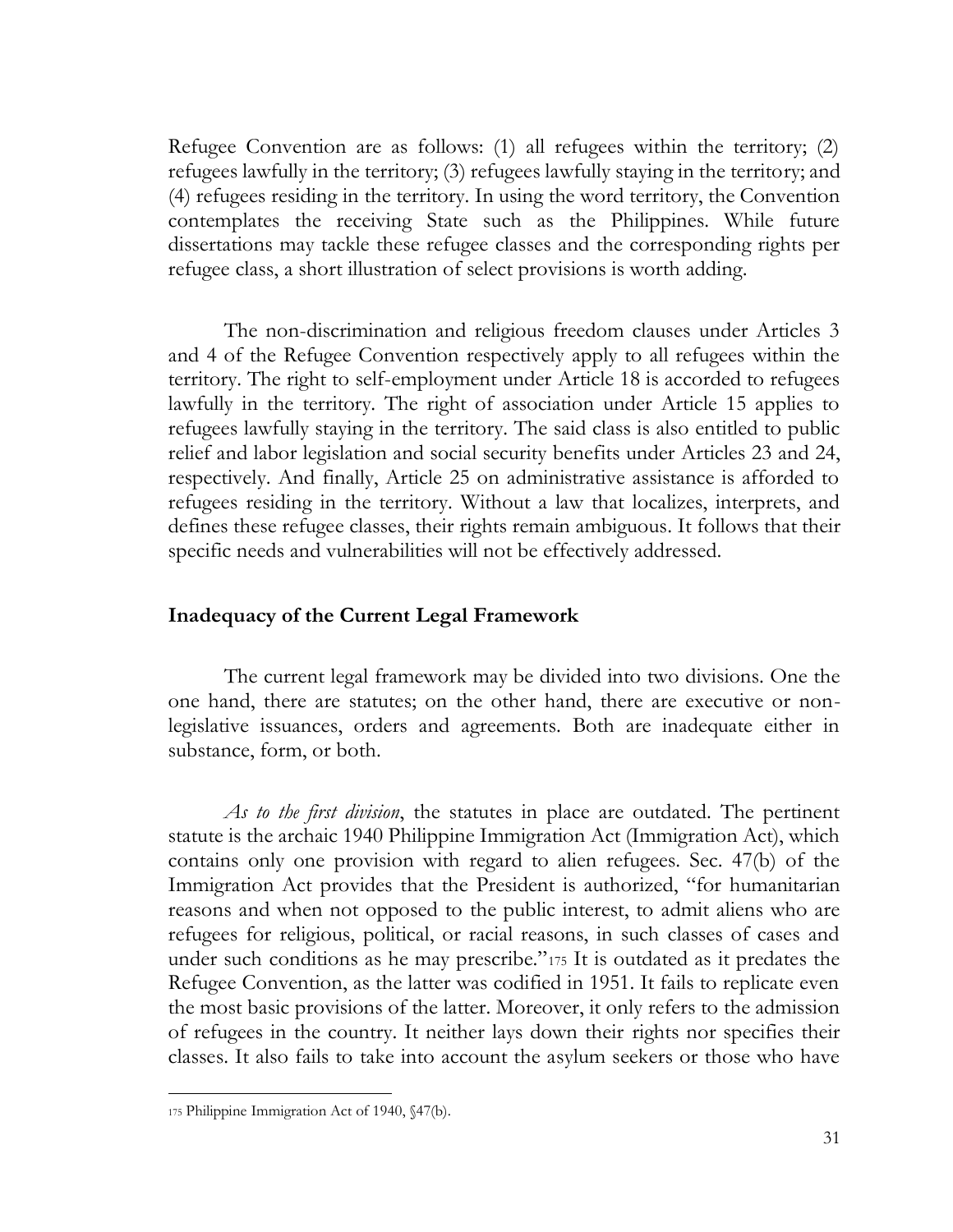not been declared refugees pursuant to the refugee status determination procedure, which was established only in the late 2000's. The Immigration Act also gives the President the sole authority and leeway to prescribe conditions for refugee admission. While there already exists a Refugee Status Determination Procedure under Department of Justice Circular No. 058-12, the enabling instrument is only a circular or an executive issuance. Despite its merits, specifically the procedure itself and the creation of the Refugees and Stateless Persons Protection Unit, its substance is arguably easily defeated by its form.<sup>176</sup> In sum, its structural value is problematic, the discussion of which, leads to the second division of the current legal framework.

*As to the second division,* it pertains to executive or non-legislative issuances, orders and agreements. They are released by various governmental units to serve as regulations that implement the law. They may be department circulars or orders, memorandum circulars or orders, and the like. In this case, the law they implement is the clearly inadequate Immigration Act. Even if they supposedly implement the Refugee Convention, its inherent gap given its broad and ambiguous provisions likewise make it inadequate. In fact, an examination of these executive or non-legislative enactments shows that they are problematic in both substance and form. The same is true regarding inter-stakeholder agreements, specifically those involving various governmental units.

A myriad of defects in the components of the two mentioned divisions can be pointed out. Nonetheless, it must be noted that there are numerous issuances, orders and agreements scattered in the legal framework. A nuanced discussion of specific defective provisions, especially the substantive ones, altogether requires a separate study. Thus, similar to the illustration of refugee classes and their gliding rights, the gist of the defects can be best communicated through a concise illustration.

### <span id="page-36-0"></span>**Substantive Inadequacy**

An instance of a substantive inadequacy of an issuance is the DOJ Department Circular No. 058-12 (DOJ Circular) establishing the Refugee Status Determination Procedure (RSDP). The grant of refugee claims under the RSD

<sup>176</sup> Department of Justice, Establishing the Refugee and Stateless Status Determination Procedure, DOJ Department Order No. 058-12, §5 (Oct. 18, 2012).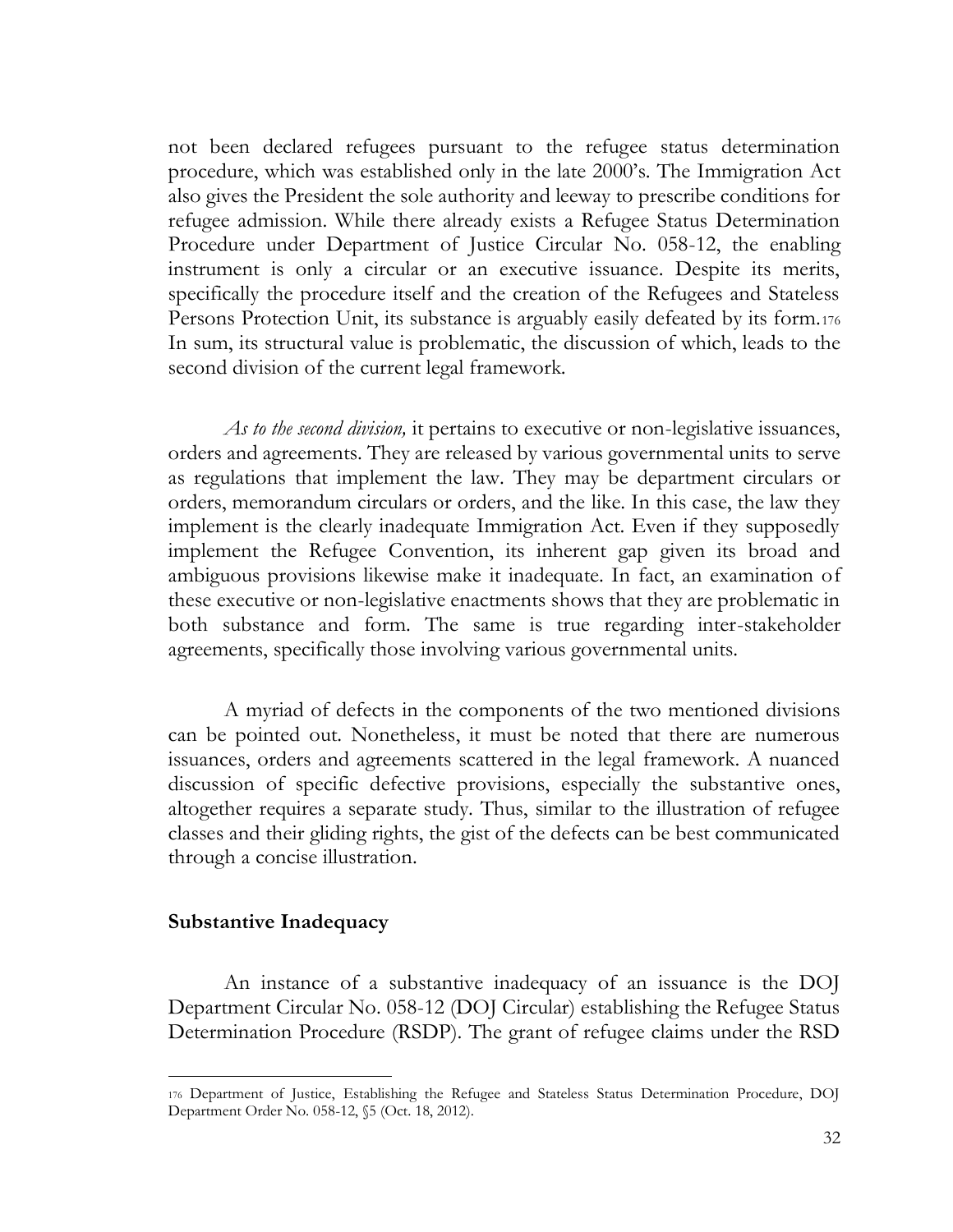proceedings is merely declaratory in nature. This means that the applicant may be a refugee under the Refugee Convention although he or she is not treated as such until officially declared to be one pursuant to the RSDP. Thus, the applicant may be a Convention refugee entitled to the rights under its provisions. However, the RSPPU has discretion as to what Convention rights to accord since the DOJ Circular makes a distinction between a Convention refugee and an applicant who has yet to be declared as such. There will always be a possibility that a refugee who is otherwise entitled to certain rights will be deprived of such due to the pendency and/or the denial of his or her refugee claim. It follows that there will always be an imminent violation of the Convention provisions during the said period. Moreover, the rights to which said refugee may be entitled to are uncertain, considering the gliding rights and the refugee classes that are not captured by the DOJ Department Circular and RSDP.

## <span id="page-37-0"></span>**Formal Inadequacy**

As to the formal defects, these concern two things. First, lack of structural permanence; and second, the binding effect.

*Regarding the first formal defect*, non-legislative issuances and agreements are easily revoked or rescinded. Unlike the repeal of a law, the process of revoking or rescinding the former are less tedious. The process may even said to be more easily affected by the political climate and the whims of those in public office. As they can be easily dissolved or altered to the prejudice of asylum seekers and refugees, these issuances and agreements are merely ad hoc in character. Their progressive clauses do not exclude the fact that the measures they provide are temporary and unsustainable.

*Regarding the second formal defect,* their binding effect and mandatory character are of a lesser degree vis-à-vis those of statutes. For instance, an Inter-Agency Agreement on the Protection of Asylum Seekers, Refugees, and Stateless Persons in the Philippines (Inter-Agency Agreement) was perfected in 2017. Although it consolidates the public services to be rendered by various government institutions, it is not binding to those whose official representatives have not signed. The absence of their signatures defeats the mandatory tenor of the Inter-Agency Agreement provisions requiring them to deliver certain services. In effect, the unsustainability stems not only from the lack of structural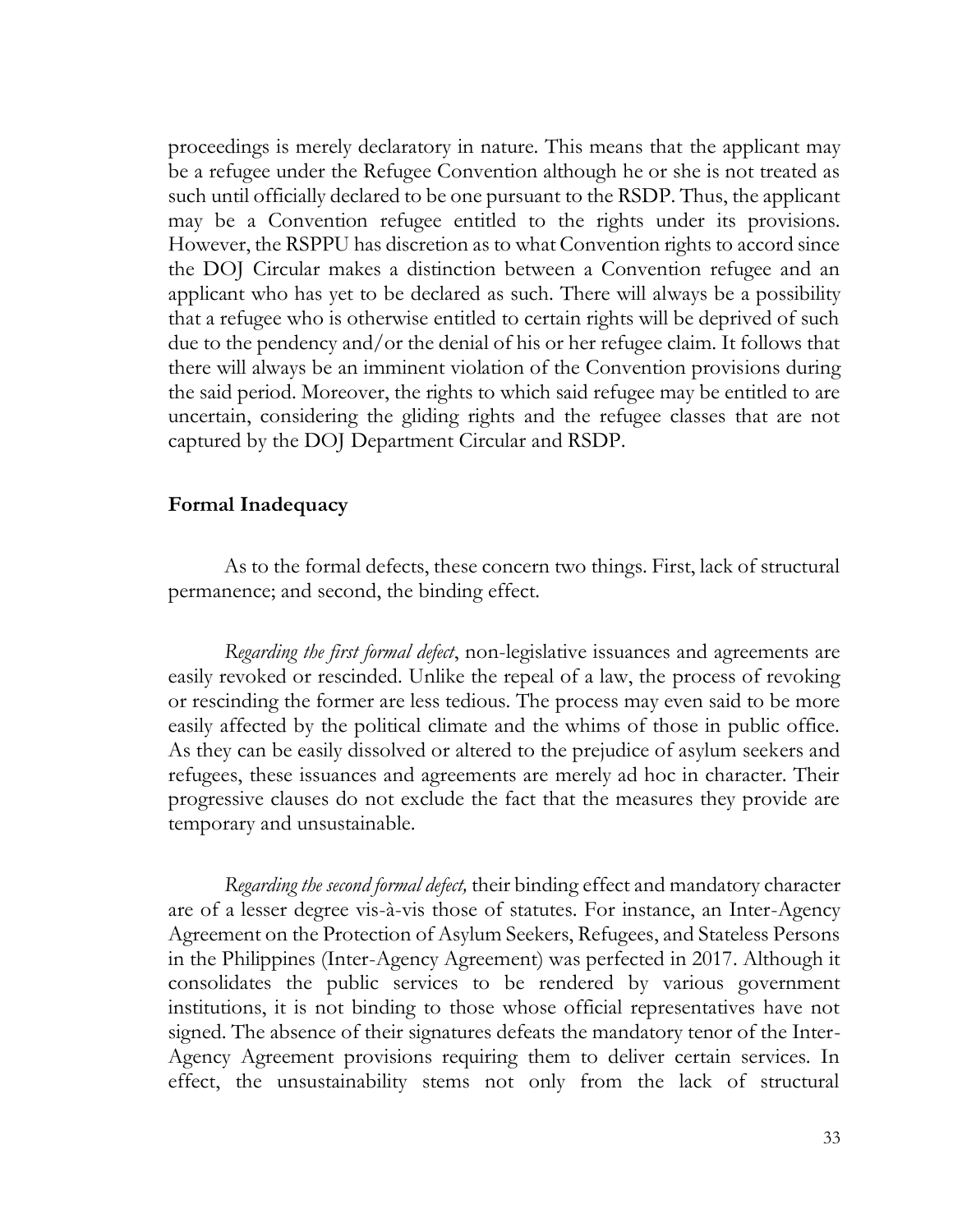permanence. The same is also rooted in the fact that compliance is premised on volunteerism and good will of the parties.

### **B. Conclusion**

<span id="page-38-0"></span>The proponent concludes that there is a three-tiered gap in the Philippine legal framework for asylum seekers and refugees. It stems from the gap in the Refugee Convention, which trickles down to the Philippine Immigration Act, which also trickles down to the implementing regulations and the agreements upon which the first two are premised. To add, the current legal framework also holistically fails to expressly provide the following: the specific rights of the asylum seekers and refugees; the extent of and standards therefor; and the specific duties and sanctions of the State and its organs. All these factors which comprise of the said gap boils down to the absence of a law. Thus, mere absence of a law does not constitute breach of the Philippines' international law obligations. However, the gap in the overall legal framework due to the absence of a law makes possible the violation of the State's obligation to fulfil the rights of asylum seekers and refugees.

Despite the gap in the legal framework, the protection mechanisms in place – albeit scattered – evinces good faith compliance with the State's obligations. Good faith compliance can also be seen in the State's cooperation with the UNHCR. Given the proponent's conclusion, the enactment of a comprehensive national legislation is recommended. Its purpose is not only to bridge the gap in the Philippine legal framework, but also to place the Philippines at a level where it can *potentially* be a model of best practices within the ASEAN. This is in consideration of the fact that aside from Cambodia, only the Philippines has ratified the Refugee Convention.

#### **VI. RECOMMENDATIONS**

<span id="page-38-1"></span>Two umbrella arguments justifying the imperative need for a law shall be highlighted. First: the legal bases, namely, jurisprudence and international human rights law which covers the principle of *pacta sunt servanda*. Second: the philosophy of the State's commitment to protect asylum seekers and refugees, captured by the overall structural value of a legislative measure.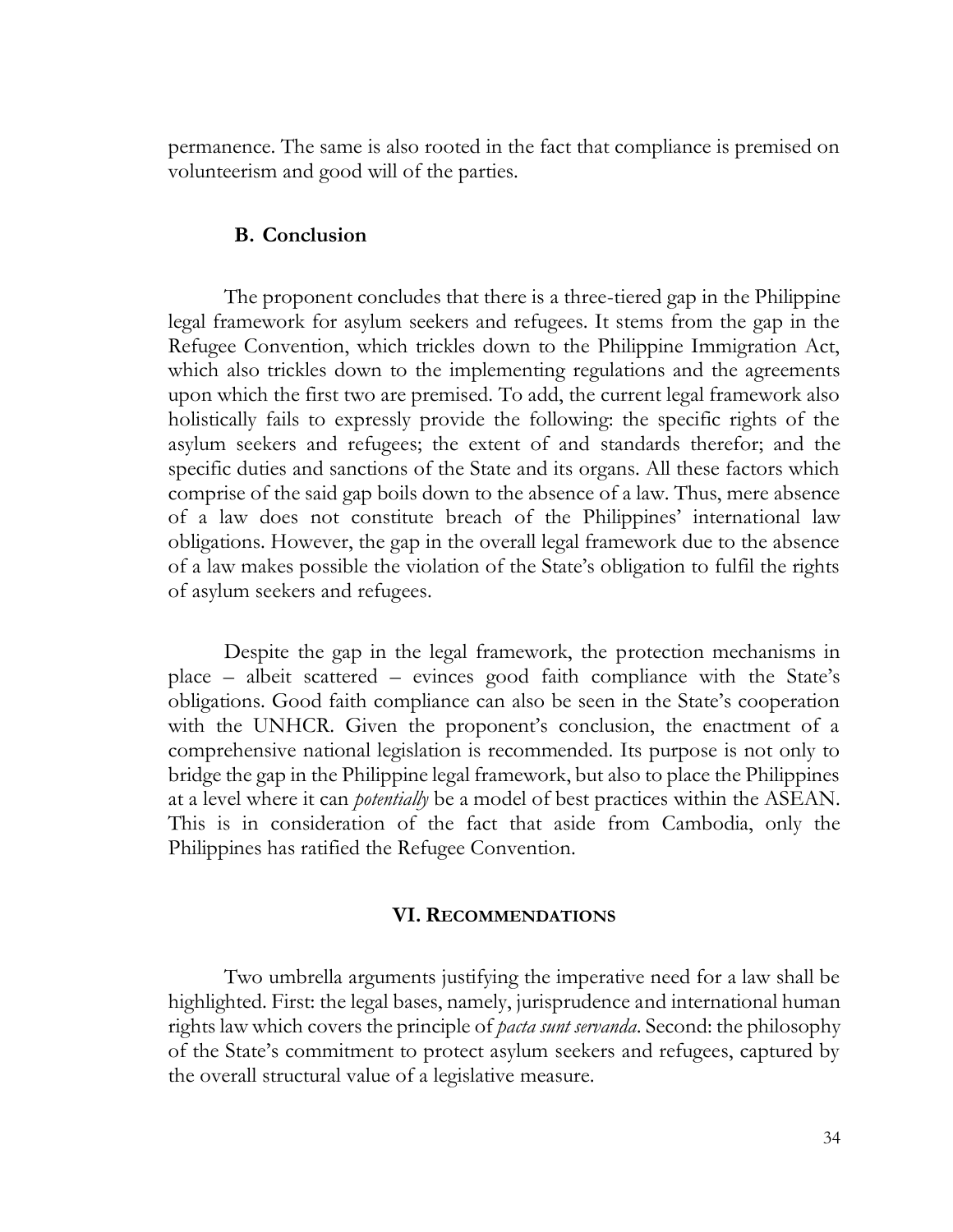# <span id="page-39-0"></span>**A. Legal Bases**

Jurisprudence captures the policy framework shift towards international human rights law, which is the subject of a lengthy discussion in Chapter IV. A recent Supreme Court pronouncement also squarely provides that "a state that has contracted valid international obligations is bound to make in its legislations those modifications that may be necessary to ensure the fulfillment of the obligations undertaken."<sup>177</sup> The gap in the legal framework which the proponent concludes to be a looming violation to the State's obligation to fulfil the rights of asylum seekers and refugees call for such modification. Hence, the recommendation in the form of a House Bill.

On the other hand, *pacta sunt servanda* includes the compliance with and application of the principle of complementarity and the *jus cogens* principle of *nonrefoulement*. This is so because all these principles facilitate and guarantee good faith compliance with the State's treaty obligations. To recap, complementary protection refers to the engagement of States' legal protection obligations that are *complementary* to those assumed under the Refugee Convention & its 1967 Protocol. It may be derived from treaty or customary international law. Thus, by virtue of being a State-Party to other international human rights instruments, it is obliged to enact a law to facilitate the realization of rights. It is only through legislation, which will trigger executive and judicial action, that rights of asylum seekers and refugees beyond those set forth in the Refugee Convention will be guaranteed. The necessity and the obligation to enact the said law is further premised on the scattered provisions of the international human rights instruments to which the Philippines is a signatory. The pertinent provisions are: Article 2 of the ICCPR; Article 2 of the ICESCR; Article 3 of the CRC; Article 2 of the CEDAW; Article 4 of the CAT. In sum, a law with the functional and operational aspects that overtake the Refugee Convention's minimum standards enables the Philippines to realize its State obligations.

Only the Refugee Convention & its 1967 Protocol make a distinction based on the status of both groups given that their application generally only covers recognized refugees. Conversely, other international human rights instruments make no distinction as to their status when it comes to their entitlement to human rights protection. The principle of complementarity and of *non-refoulement* therefore dilutes the distinction between the two groups. They

<sup>177</sup> *Air Canada*, 778 SCRA at 159.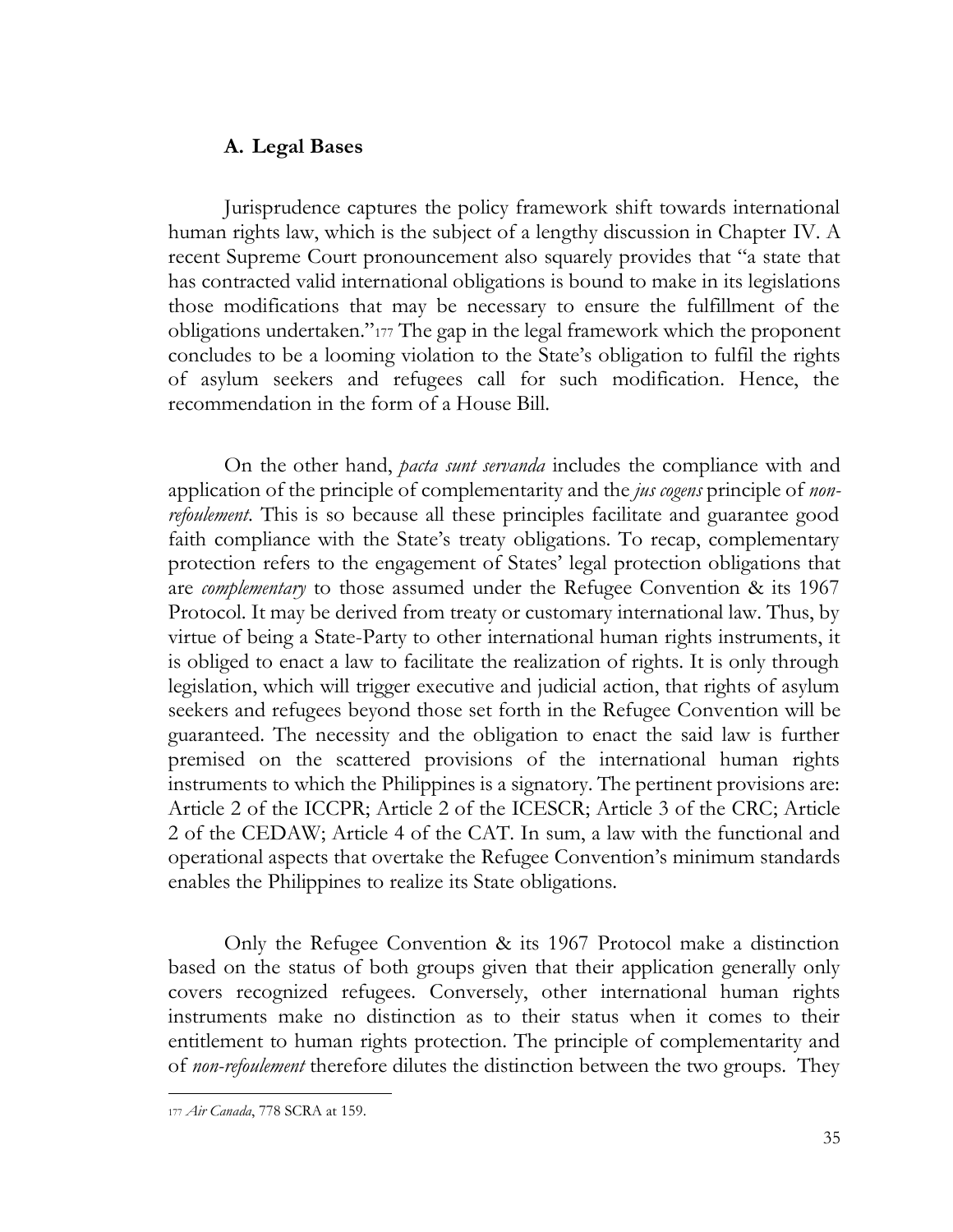are the means by which asylum seekers' fundamental human rights are protected despite not falling within the ambit of the Refugee Convention or not being declared as such under RSDP.

The other legal bases for the application of the principle of *non-refoulement*  are the ICCPR, the CAT, and the Anti-Torture Act of 2009. Other than the Anti-Torture Act, no other domestic statutory provision embodies the broad principle of *non-refoulement* under the Refugee Convention. Thus, the context of the application of the principle under domestic laws only revolves around situations of torture or threats thereof. This supports the need for a law that includes a more all-encompassing legal mandate with regard to the obligation of *nonrefoulement*. Although it has attained *jus cogens* status, the broader obligation of *nonrefoulement* must be codified to ensure more effective protection to those not classified as refugees. Domestic laws must not limit the principle only to situations contemplating torture.

# <span id="page-40-0"></span>**B. Philosophy of the State Commitment to Protect Asylum Seekers and Refugees**

Refugee law goes beyond technical terms. It has a humanitarian component on the one hand, and a positive and constructive contribution to the development of the local community on the other.

Recommending a legislative measure, as against a non-legislative one, is the optimal choice in ensuring the State's faithfulness to its commitment to protect the two groups. Roughly 38 years have passed since the Philippines ratified the Refugee Convention and yet, there is still no law localizing its provisions. Had a non-legislative measure been recommended, it would contribute more to the disarray than to the State's efforts thus far. There are already scattered provisions in statutes and scattered issuances by different governmental institutions. Part of effectively fulfilling the State's commitment is the organized drafting of the main document which would mandate and guide all stakeholders. It serves as proof of the State's initiative to be the main actor in providing protection, instead of heavily relying on the UNHCR.

Of equal importance is the vital ingredient that enables the delivery of services to asylum seekers and refugees – budget. Without an organized law in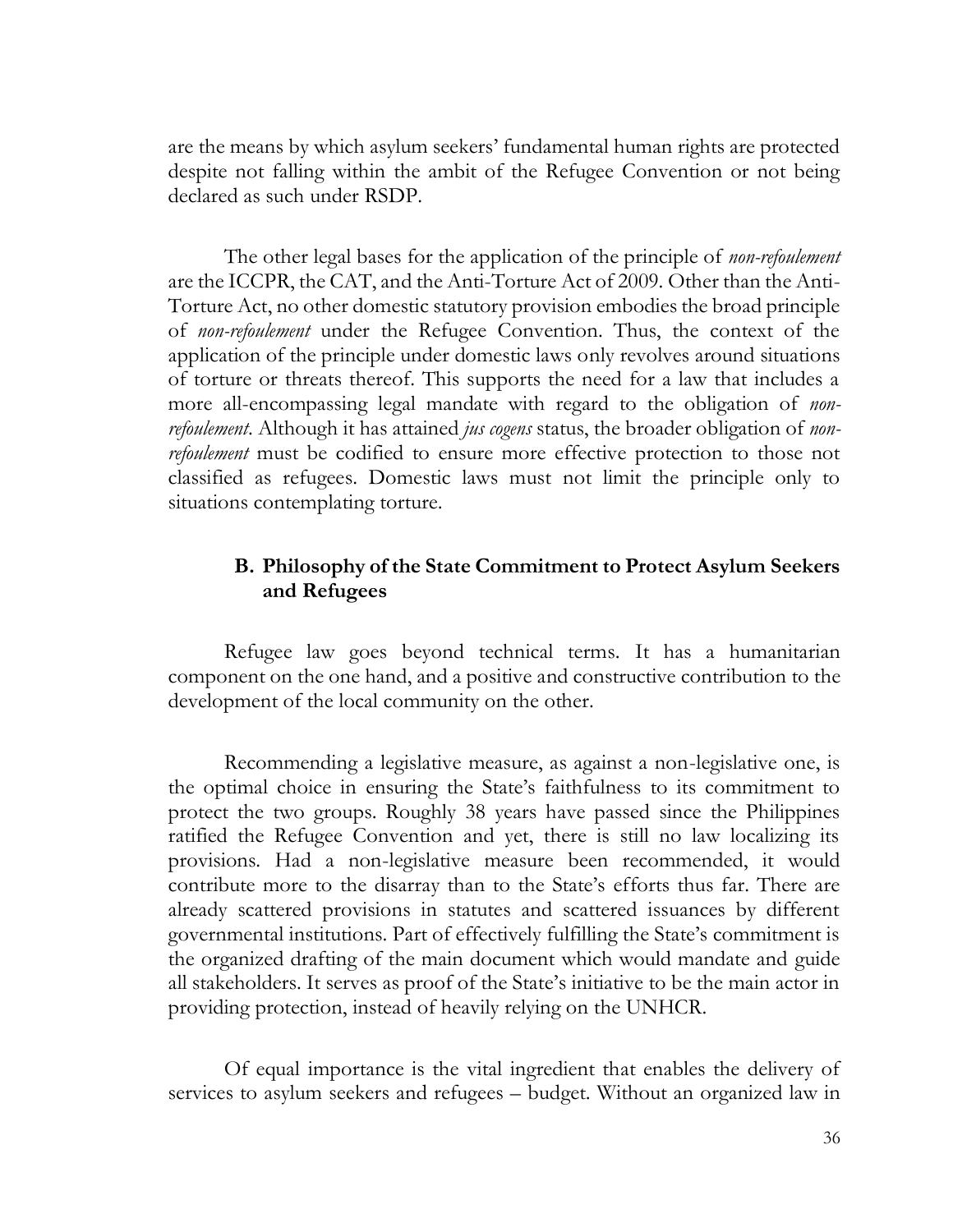place, no appropriations would be made. State agents may have to scramble to find funds, since existing appropriations may either be lacking or entirely wanting. Moreover, diligence dictates that financial planning be undertaken for the management of scarce resources allotted for purposes of providing asylum seekers and refugees accessible services. This is imperative considering that global events, unforeseen or otherwise, may trigger a sudden influx of asylum seekers and refugees in the Philippines. These considerations all boil down to one thing – State preparedness.

In sum, the enactment of a pertinent law would be part of the muchneeded law reform and innovation. It is a follow-through mechanism that consolidates and replicates the non-legislative measures. This mechanism ensures structural permanence, without prejudice to its more liberal application and interpretation in light of human rights law developments. The recommended law embodies protection mechanisms to be carried out by various governmental units. This mirrors a burden-sharing agreement that calls for a collective and cohesive approach, which makes it feasible for a developing country to protect both its citizens and those seeking asylum. It is also through the said arrangement that the state is able to provide international protection over and beyond the Refugee Convention provisions. Thus, it advances the fulfillment and realization of the rights of asylum seekers and refugees by also promoting their local integration in the Filipino community.

It would also serve as the machinery through which the State can utilize international cooperation. Through cooperation, the State will be able to comply with the recommendations and other pertinent agreements and persuasive materials (such as the Global Compact for Refugees), notwithstanding its resource and other constraints. International cooperation will not only help fill in the gaps through which human rights violations may seep through. It will also help guarantee the Philippines' preparedness in case *serious* breach of their human rights that may be committed by neighboring ASEAN member-States. Since serious breach calls for cooperation to bring the breach to an end,<sup>178</sup> among others, the presence of a law will enable the State to act accordingly.

Finally, a law is seen as a stepping-stone for the development of a *potential* model of best practices in the ASEAN region. As such, the law may also be substantially replicated in a regional cooperation model in the ASEAN or the

<sup>178</sup> CRAWFORD, *supra* note 168, at 107.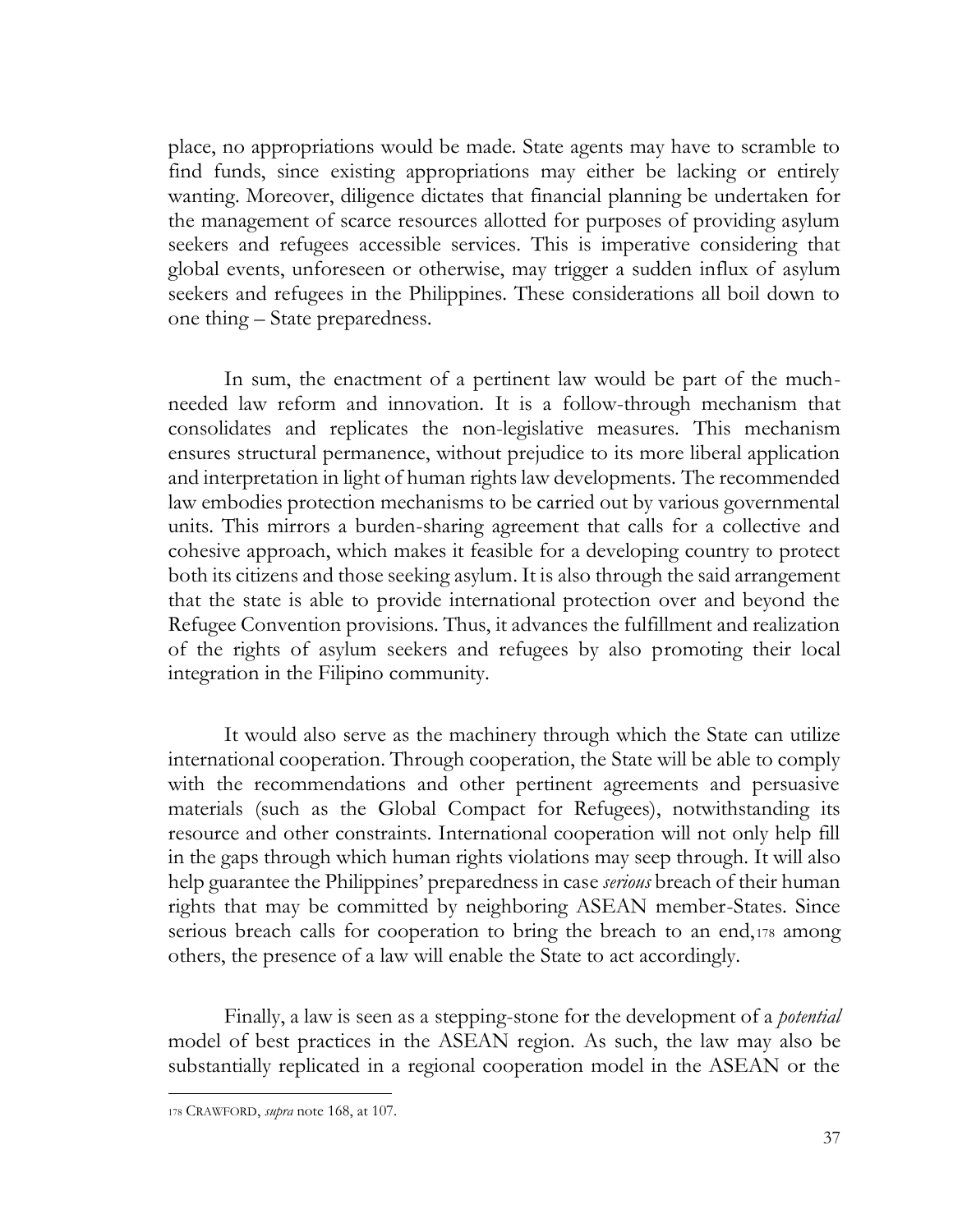Asia-Pacific. The complexity of protection issues, uncertainty of the large-scale influx, and the unforeseen triggers therefor, among others, also call for the perfection of a regional protection mechanism. Its purpose is to make international cooperation more effective in addressing the worsening and the imminent refugee crisis in specially-affected ASEAN member-States and in the region.

## **C. Salient Provisions of the Proposed Bill**

<span id="page-42-0"></span>The proposed bill shall be known as "The Comprehensive Act for the Protection of Asylum Seekers and Refugees." It comprises of eight titles, all of which replicate the Refugee Convention, other human rights instruments, and the provisions of other progressive non-legislative measures. As a whole, it is a consolidation of the various protection mechanisms of the domestic legal framework. The replicated provisions were carefully chosen only after a thorough analysis of the said framework, as discussed in the previous chapter. The wordings were crafted and revised accordingly to cure the ambiguities and formal and substantive inadequacies. Moreover, the law captures various principles that were used as the legal bases for the proponent's analysis and conclusion. These are the principles of complementary protection and of *nonrefoulement.* 

Title one contains the preliminary provisions. Its highlights include exclusion and cessation clauses. Both provide for the reasonable grounds removing the accorded refugee status. Exclusion clauses are on the negative side; they apply due to person's fault, specifically due to serious illegal or immoral acts. Cessation clauses are on the positive side; they apply when protection is restored due to another State's recognition or when grounds for application cease. It also has a liberal construction provision.

Titles two, four and five respectively provide for state responsibility and the asylum seekers and refugees' rights and obligations. The State Responsibility provisions mandate State organs to comply with the specified duties. These duties mainly involve the provision of various forms of accessible aid and services. The asylum seekers and refugees' rights and obligations mainly apply the principle of complementary protection. There are specific sections mandating the application of the Bill of Rights, labor laws, and specified human rights instruments (i.e. ICCPR, ICESCR, CEDAW, CRC, and CAT). However,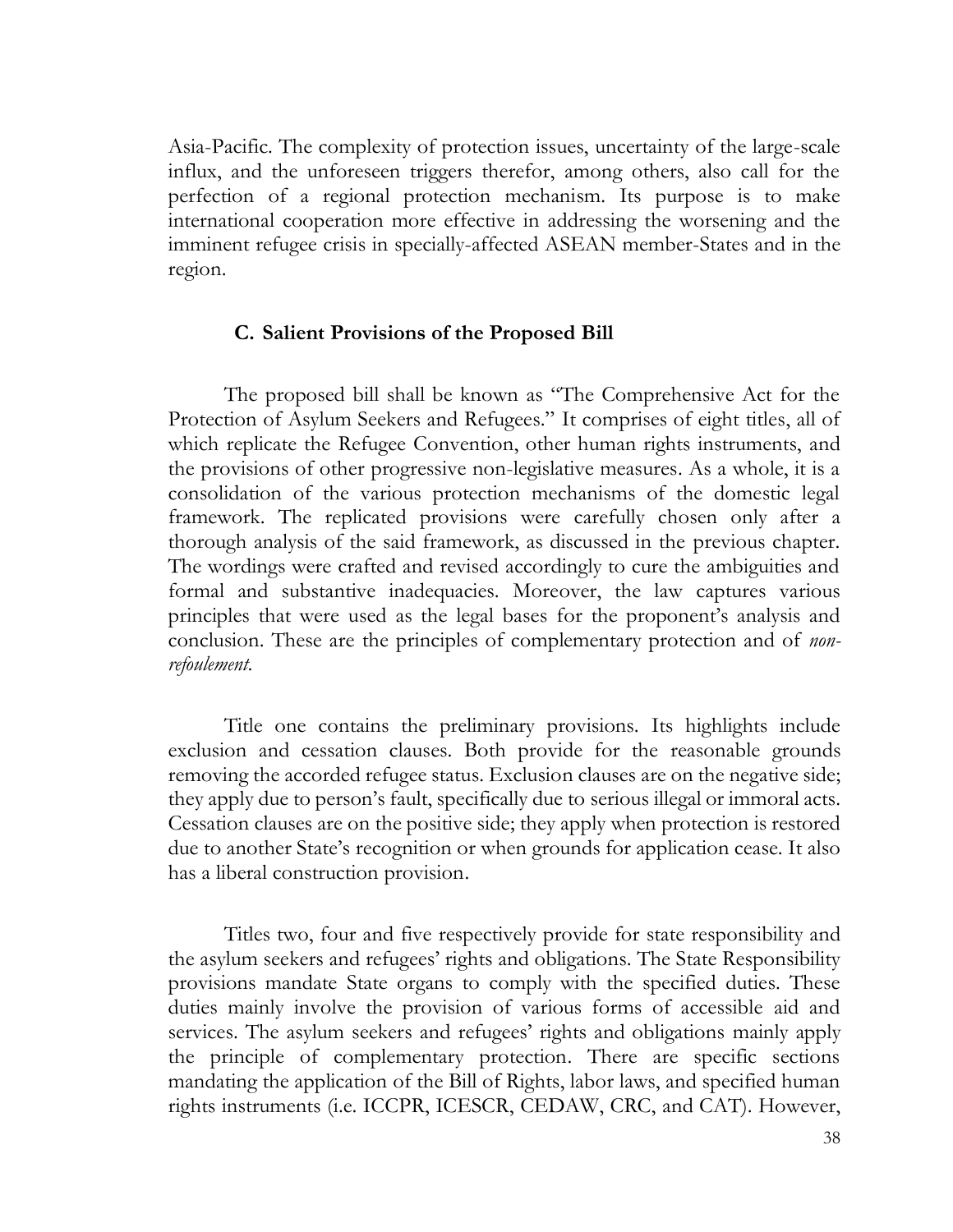gliding rights and refugee classes were removed to ensure that both asylum seekers and refugees are clearly covered.

Title six contains the refugee status determination procedure, which was lifted from DOJ Department Circular No. 058-2012. Title seven clarifies the UNHCR's role while mandating the cooperation of national authorities. Finally, Title eight contains the final provisions. It includes a confidentiality provision containing a non-disclosure clause and stating that the Data Privacy Act applies. It also provides durable solutions mandating the State to facilitate refugees' assimilation and naturalization. It likewise provides penal and appropriations provisions. The former is directed against pertinent public entities while the latter is for the funding of programs and policies for the implementation of the law.

Given the foregoing, it can be gleaned that it does not entirely capture the Canadian Refugee System. This was the proponent's deliberate choice, since the Act is intended to be basic and comprehensive. It is meant to pave the way for programs and policies that address complex vulnerabilities by first dealing with the initial barriers. These are: first, the ambiguity as to their rights and freedoms, which make aid and services inaccessible; and second, the lack of mandatory provisions obligating State agents to meet their pertinent obligations. Nonetheless, inter-stakeholder cooperation, burden-sharing agreements, and durable solutions facilitating naturalization and local integration.

In essence, the proposal marries the handpicked strong points of the Canadian Refugee System and the Philippine legal framework. The core purpose of such hybrid approach is to facilitate local integration, discussed by an expert in this wise:

According to Alexandra Fielden, local integration as a durable solution combines three dimensions. First, it is a legal process in which refugees attain a wider range of rights in the host State. Second, it is an economic process of establishing sustainable livelihood and a standard of living that is comparable to those enjoyed by the host community. Third, it is a sociocultural process of adaptation and acceptance wherein the refugee is able to both contribute to the social life of the host State and live without fear of discrimination.<sup>179</sup>

<sup>179</sup> Francis Tom F. Temprosa, *The "Liberalization" of Refugee Naturalization: Some Insights in Republic v. Karbasi on the Gains and Deficits on the Law on Local Integration,* 61 ATENEO L.J. 242, 265-266 (2016) (citing Different countries approach local integration of refugees in different ways, but most often, naturalization is an integral part of the